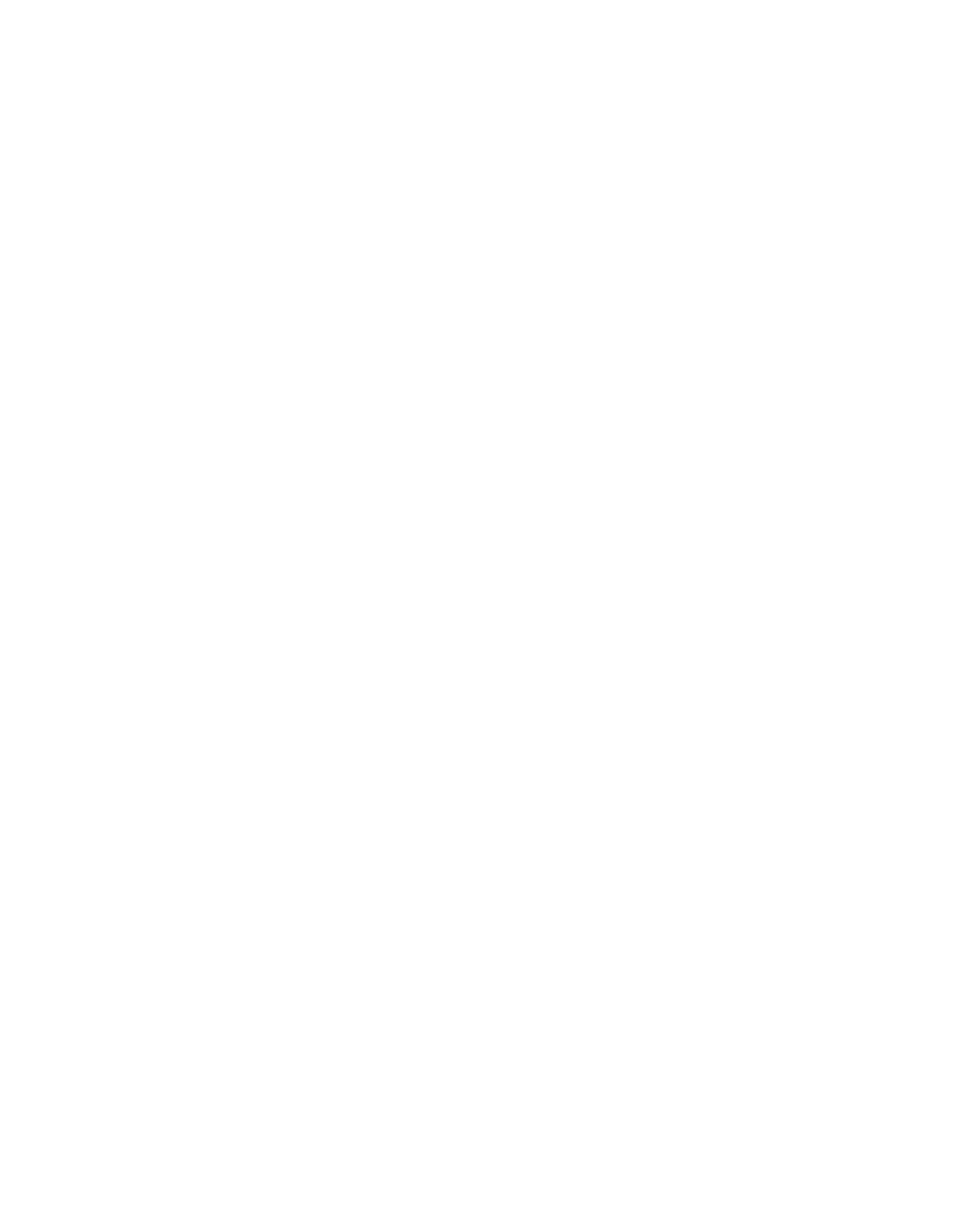#### **Draft Decision on the Adoption of the Operational Document of MED POL Phase IV (2006-2013)**

The 15<sup>th</sup> Meeting of the Contracting Parties,

*Taking into account* the role of MED POL to assist the Parties in the implementation of the LBS, the Dumping and the Hazardous Waste Protocols;

*Taking into account* the results of the external evaluation of MED POL Phase III;

*Considering* the need to formulate a programme that would better integrate the marine pollution control and assessment components;

*Recalling* the need to take into consideration the future application of the ecosystem approach to the management of human activities;

*Reaffirming* the need to strengthen cooperation with all relevant international and regional Institutions, bodies and initiatives;

*Recognizing* the need to cooperate closely with all relevant stakeholders including the private sector and the civil society;

*Recalling* the adoption by the Parties in 2005 of the scope and content of the MED POL Phase IV Programme;

*Taking into account* the recommendations of the Meeting of the MED POL National Coordinators held in Hammamet in June 2007;

#### *Decides*

To adopt the Operational Document of MED POL Phase IV contained in the Annex to this draft decision.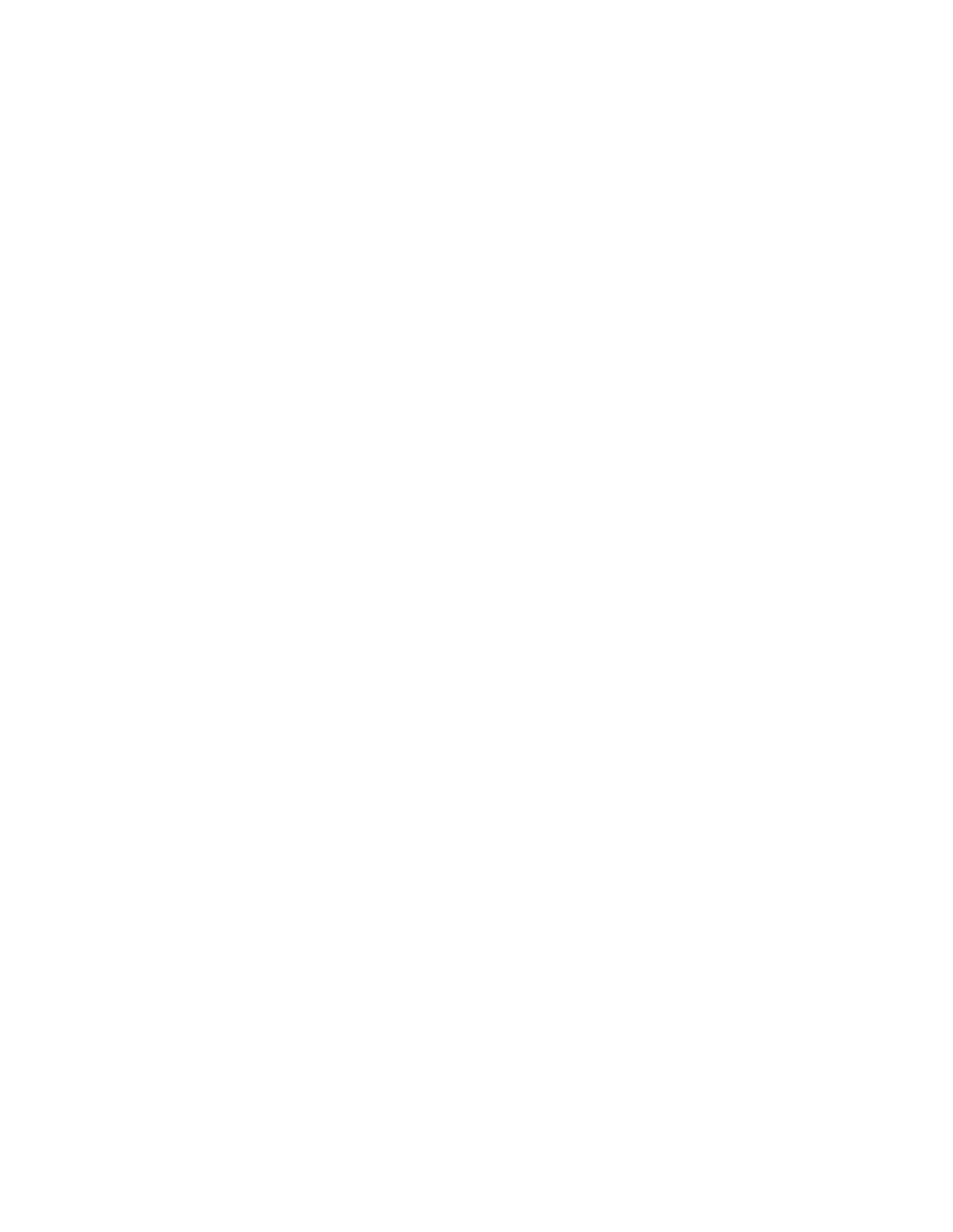# **ANNEX OPERATIONAL DOCUMENT OF MED POL PHASE IV (2006-2013)**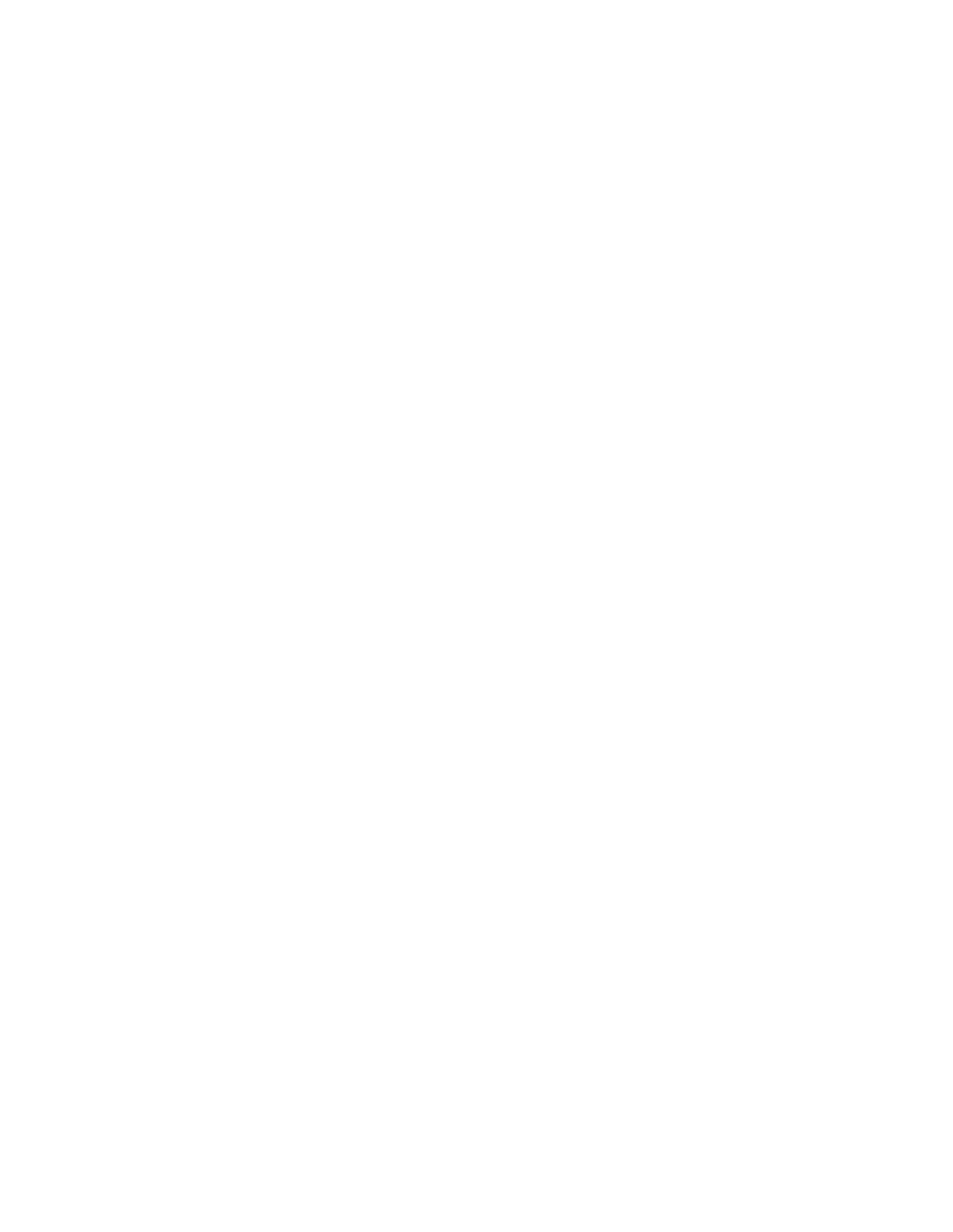# **TABLE OF CONTENTS**

| 1            |                  |                                                                  |  |
|--------------|------------------|------------------------------------------------------------------|--|
| $\mathbf{2}$ |                  |                                                                  |  |
| 3            |                  |                                                                  |  |
|              | 3.1              |                                                                  |  |
|              | 3.1.1            | Implementation of the LBS Protocol and the SAP MED 6             |  |
|              | 3.1.2            |                                                                  |  |
|              | 3.1.3            |                                                                  |  |
|              | 3.1.4            |                                                                  |  |
|              | 3.1.4.1          |                                                                  |  |
|              | 3.1.4.2          |                                                                  |  |
|              | 3.1.4.3          |                                                                  |  |
|              | 3.1.4.4          |                                                                  |  |
|              | 3.1.4.5          |                                                                  |  |
|              | 3.1.4.6<br>3.1.5 |                                                                  |  |
|              | 3.1.5.1          |                                                                  |  |
|              | 3.1.5.2          |                                                                  |  |
|              | 3.1.5.3          |                                                                  |  |
|              | 3.1.5.4          |                                                                  |  |
|              | 3.1.5.5          |                                                                  |  |
|              | 3.1.6            |                                                                  |  |
|              | 3.1.7            | Socio-economic roots of environmental degradation  17            |  |
|              | 3.1.8            |                                                                  |  |
|              | 3.2              | Cooperation, Information and Public Participation 18             |  |
|              | 3.2.1            |                                                                  |  |
|              | 3.2.2            |                                                                  |  |
|              | 3.2.3            |                                                                  |  |
|              | 3.3              | A Holistic Monitoring and Assessment Programme20                 |  |
|              | 3.3.1            | Application of the Ecosystem Approach to the management of human |  |
|              |                  |                                                                  |  |
|              | 3.4              |                                                                  |  |
|              | 3.5              |                                                                  |  |
|              | 3.6              |                                                                  |  |
|              |                  |                                                                  |  |
|              | 4.1              |                                                                  |  |
|              | 4.2              |                                                                  |  |
| 5            |                  | MONITORING AND EVALUATION OF MED POL PHASE IV                    |  |
|              |                  |                                                                  |  |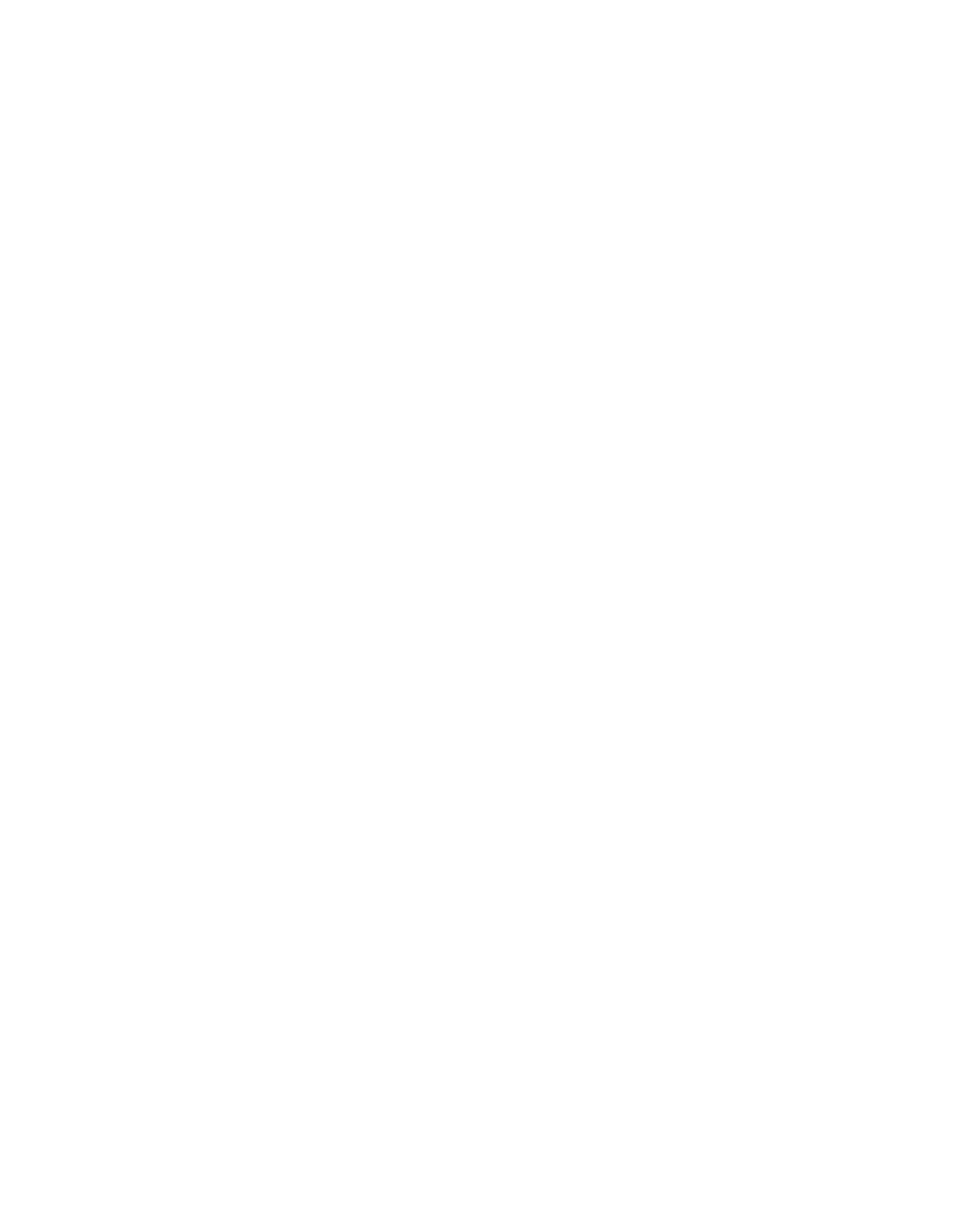#### **EXECUTIVE SUMMARY**

This document provides the basis for implementing the MED POL Phase IV Programme. Rather than replacing Phase III, the implementation plan should be seen as an evolution and expansion of ongoing activities. Although countries have indeed made important and concrete steps towards the control of land-based pollution during the last years, the lack of the necessary ratifications of the 1995 Dumping Protocol, the 1996 Land-based Protocol and the 1996 Hazardous Waste Protocol, which did not allow them to enter into force, remains a very negative mark for the Barcelona Convention system. In the specific context of the MED POL Phase IV Programme, their entry into force would in fact provide the activities with a more solid legal strength and better prospects of implementation. Any efforts should therefore be made by the countries with the assistance of the Secretariat to overcome possible problems and complete the ratification procedures as soon as possible.

Apart from maintaining, and as required improving, the implementation of activities initiated during Phase III, the evolution of the MED POL Programme into Phase IV will attempt to better integrate its activities (e.g. monitoring) into the Strategic Action Programme and the Protocols (Land Based Sources, Dumping, and Hazardous Waste), and to operationally link with relevant international initiatives (European Marine Strategy and the Horizon 2020 Initiative, the Stockholm, Basel and London Conventions, and the Global Marine Assessment). MED POL will participate in the implementation of the ecosystem approach by MAP. Progress in the implementation of the SAP and the Protocols will be measured through monitoring of relevant indicators while implementation tools (data quality assurance programme, training, capacity building) will be modified accordingly. The environmental data will be integrated into an Information System to facilitate better interpretation in order to assess the state of the marine environment, the efficacy of pollution control measures, and compliance with the Barcelona Convention and its Protocols.

The Secretariat will follow up and monitor the implementation of Sectoral Plans (SPs) and National Action Plans (NAPs) based on a continuous process of review and evaluation. MED POL will develop a policy and promote the transfer of technology and know how, and consequently to facilitate the implementation of NAPs. Assistance will continue to be provided to the countries for the priority actions described in the NAPs and access to existing financial sources will be facilitated.

Enhanced cooperation is envisaged between MED POL and private industry, stakeholders, civil society, competent international organizations. More in particular, closer links will be established with the MAP RACs and specific synergies will be set up to make better use of the available competencies within the MAP system and avoid overlaps. Phase IV anticipates improved collaboration between MED POL and the scientific community, a reciprocal relationship that will improve the interpretation of environmental monitoring data, thereby helping to elucidate gaps in the information, develop better predictive capabilities and improve the understanding of the marine and coastal ecosystems of the Mediterranean Sea in order to aid environmental policy makers and managers.

The Barcelona Convention and its Protocols stipulate a number of obligations that must be assumed by the Contracting Parties. Many tasks that were initiated during Phase III in fulfilment of such responsibilities will continue during Phase IV. Thus, countries will continue to ensure the coordination of policy-making, monitoring and pollution mitigation. Results from the monitoring programme will be integrated for purposes of environmental assessments and reporting to MED POL. MED POL Phase IV will increase the scope and importance of these activities.

The responsibilities of the MED POL Coordinating Unit have and will increase over time, particularly as the relevant Protocols will come into force. The management challenge of Phase IV is to achieve better integration of the various components into which MED POL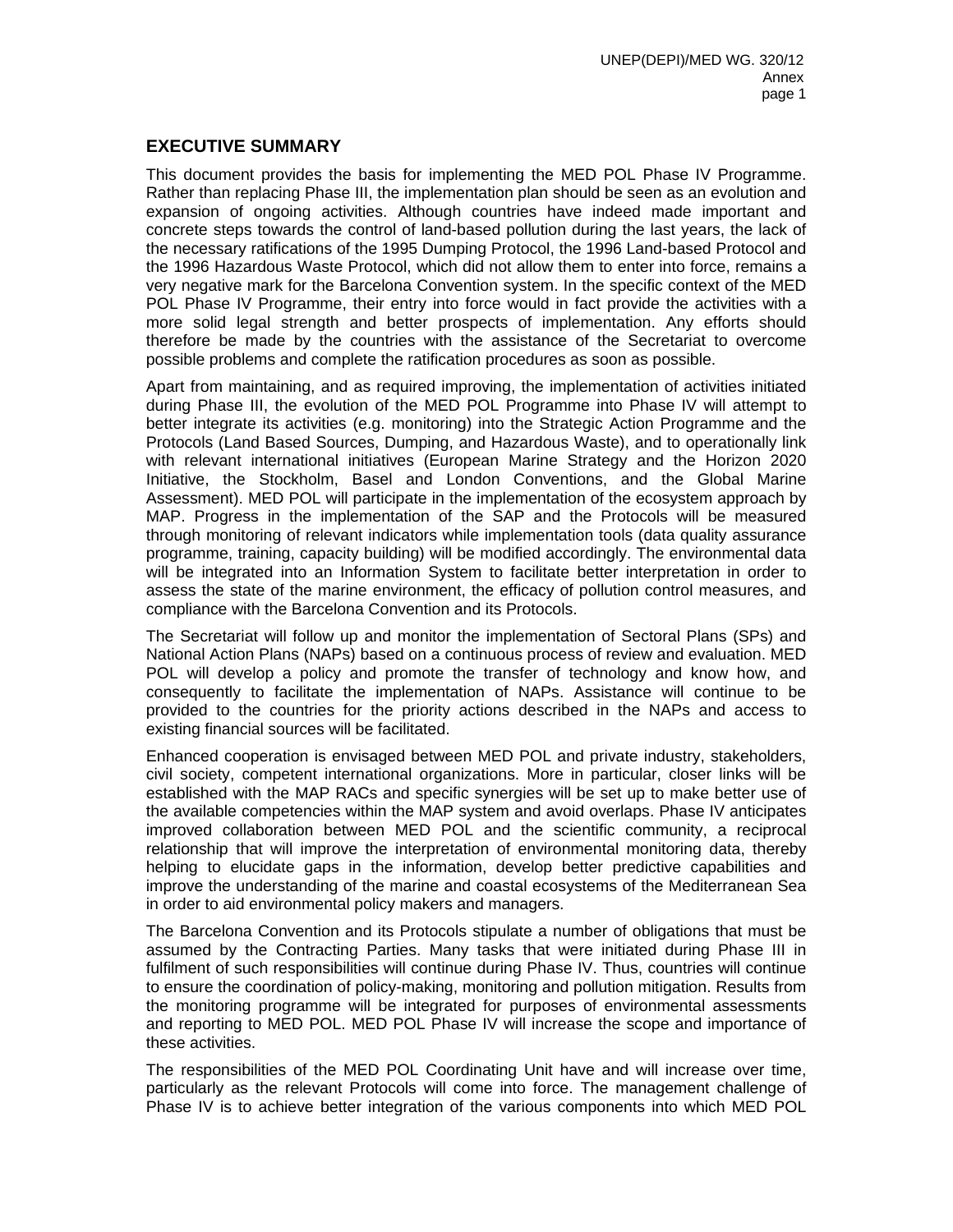has grown and to react to the recommendations made as result of the review of MED POL Phase III. An information and communication strategy, aimed at increasing the visibility of the monitoring programme at the local and national levels, will be developed as an integral part of the ongoing development of the MAP Information Strategy and the MED POL Information System.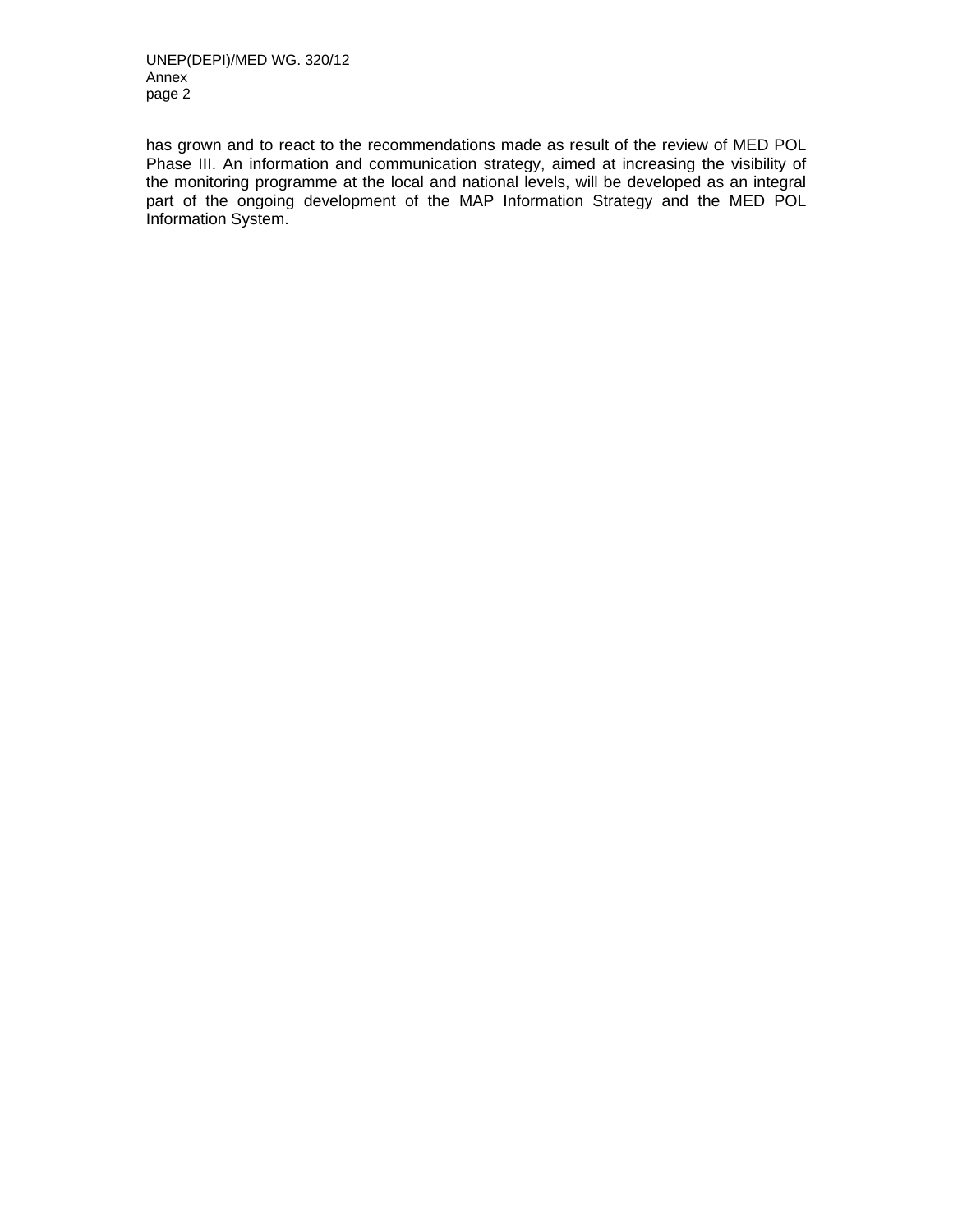## **1. INTRODUCTION**

 $\overline{a}$ 

The scope of MED POL Phase IV was adopted at the Meeting of the Contracting Parties held in Slovenia, 8-11 November 2005 (UNEP(DEC)/MED IG.16.5/Annex III). MED POL IV will retain most of the basic elements of MED POL III, and as such will continue to deal with marine and coastal pollution assessment and control by using the same tools (*e.g*. monitoring, capacity building, assessments, elaboration of control measures, etc.) that were successfully implemented in the past. However, considering the results of the evaluation of MED POL Phase III, based on the analysis of MAP's legislative framework and the contemporary initiatives and trends in environmental protection, and the recent policy developments at the region and the international levels, it appears that a number of important issues had not, or not adequately, been covered by the scope of MED POL III and will be gradually included in its Phase IV, as agreed by the Contracting Parties (see doc. UNEP(DEC)/MED IG.16.5/Annex III). In particular:

- a) Control of sources of pollution in river watersheds and ground waters, as related to the inputs into the marine environment (as advocated by WSSD and the European Union, and as envisaged by the relevant articles of the LBS Protocol<sup>1</sup>). Initially it may be reasonable to cover only the estuaries, particularly if they are declared also as hot spots, and move gradually upstream only in this case;
- b) Plans and programmes to counter physical alteration and destruction of habitats in cooperation with the competent regional bodies (as advocated by Agenda 21, SAP);
- c) Inclusion of the analysis of relevant social and economic factors such as the analysis of the social and economic roots of environmental degradation into the assessment of the state of the marine environment;
- d) A wider use of preventive and precautionary actions in pollution control, especially by preparation of environmental impact assessments, BAT and BEP for planned activities that may be a major source of marine pollution (as envisaged by the LBS and Dumping Protocols, and the SAP);
- e) More integration between the monitoring programme and the legal instruments;
- f) Development of financial tools to support the implementation of SAP/NAPs including strengthening operational contacts with regional and international donors;
- g) Meaningful involvement of, and collaboration, with the private sector and other stakeholders in designing and implementation of pollution control programmes and in the evaluation of their results;
- h) Intensified dissemination of information on the problems associated with the Mediterranean; mobilisation of public support to the goals of MAP/MED POL;

<sup>1</sup> Article 3, paragraph (b) of the Protocol: The area to which Protocol applies shall be the hydrological basin of the Mediterranean Sea. Article 4, paragraph 1(a) of the Protocol: The Protocol shall apply to discharges from LBS point and diffuse sources and activities within the territories of the Contracting Parties that may affect directly or indirectly the Mediterranean Sea area. These discharges shall include those which reach the Mediterranean Area, as defined in Article 3(a), (c) and (d) of this Protocol, through coastal disposal, rivers, outfalls, canals, or other watercourses, including ground water flow, or through run-off and disposal under the seabed with access from land. Article 8 of the Protocol specifies that the Parties shall carry out at the earliest possible date monitoring activities, presumably covering the Protocol area, i.e. the hydrological basin of the Mediterranean.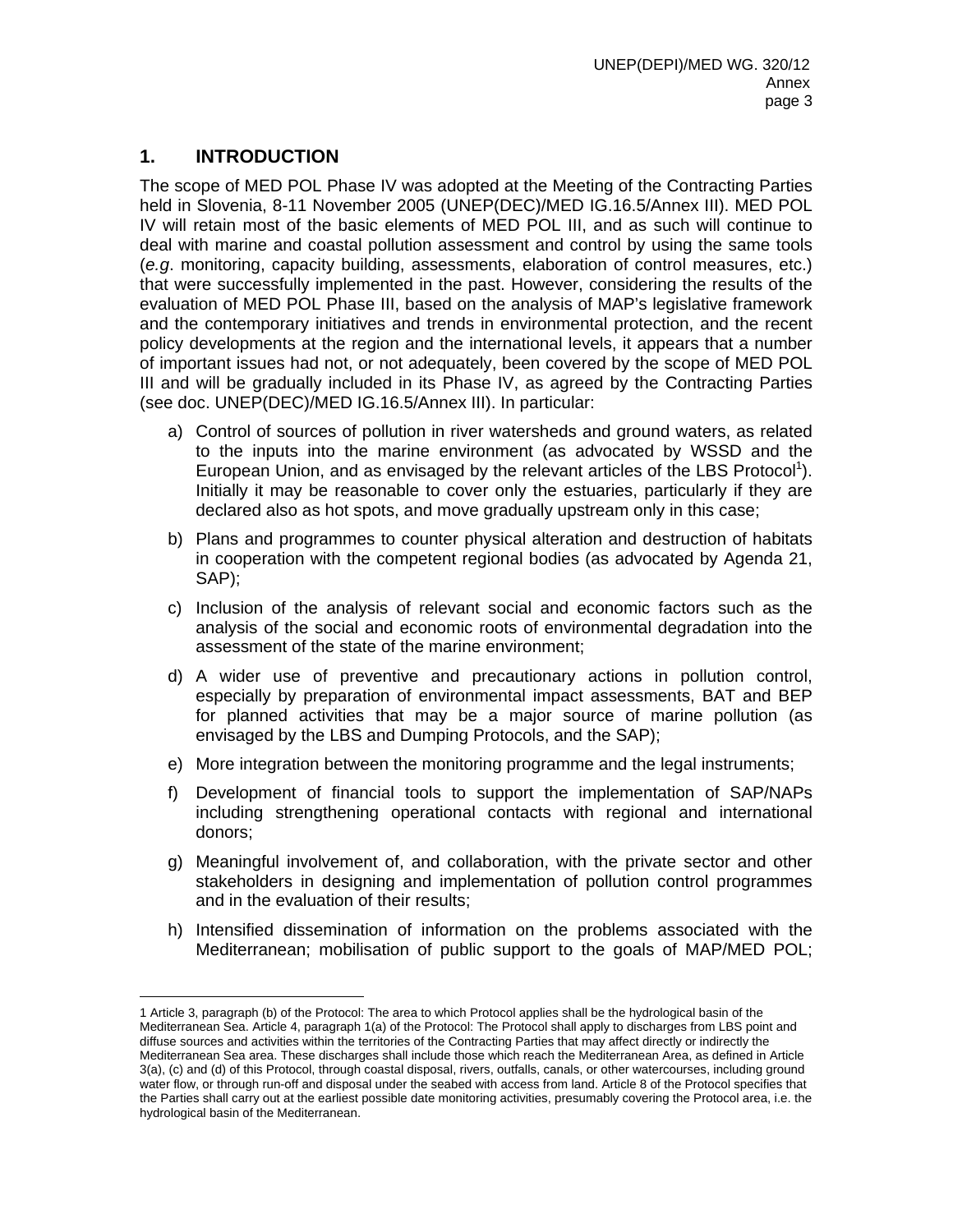preparation and wide distribution of reports addressed to general public, by making effective use of information technology (IT);

- i) Intensified and well-structured programmes that may facilitate cooperation for the transfer of technology between countries in order to reduce the existing technological gaps in the pollution reduction processes;
- j) Treatment of the "marine environment" in a holistic way, *i.e.* as an integral whole consisting of the sea area and the adjacent terrestrial coastal area (as advocated by Agenda 21 and the WSSD, and as implied by the revised title of the Barcelona Convention and envisaged by the amended Article 1 of the Convention<sup>2</sup>);
- k) Application of the ecosystem approach to the management of human activities, including pollution control (as advocated by a large segment of scientific community, proposed by SAP<sup>3</sup> and the European Union, advocated by the MED POL Phase III evaluation and adopted by a number of regional pollution control programmes<sup>4</sup>);
- l) Intensified collaboration with natural and social scientists, and better use of scientific understanding of marine and coastal ecosystems as a functional basis for sound decision-making;
- m) Monitoring and assessment of the environmental effects and ecological implications of fisheries management, including aquaculture, on ecosystems (as advocated by the ecosystem approach to the management of human activities and practised by other Europe-based regional seas programmes) as well as of sea water desalination activities;
- n) Monitoring and assessment of environmental effects associated with energy production and maritime transport, in cooperation with other competent international and regional bodies;
- o) Assessment of the health risk associated with the quality of bathing and shellfishgrowing waters, tourist establishment and facilities.

Some of the above issues may appear as beyond the scope of a programme initially designed for marine pollution control. However, while sectoral and narrowly defined control of marine pollution may have been seen in 1975 as an effective remedy to the woes of the Mediterranean basin, the changes adopted since 1995 in MAP's legislative framework are a clear indication that the Parties to the Convention have shifted the focus of their attention. The focus is no longer only the protection of the Mediterranean Sea against pollution but extends to a broader and more ambitious goal: to the protection of the marine environment and the coastal region of the Mediterranean as a contribution to sustainable development. Agenda 21, the contemporary global and regional initiatives and trends in the approach to environmental protection, and the change in the philosophy underpinning the current legislative framework of MAP, justify certain adjustments in the present scope of MED POL.

 $\overline{a}$ 2 The title of the Convention: Convention for the Protection of the Marine Environment and the Coastal Region of the Mediterranean. Article 1, paragraph 2 of the Convention: The application of the Convention may be extended to coastal areas as defined by each Contracting Party.

<sup>3</sup> One of the targets proposed in the SAP is to safeguard the ecosystem function, maintain the integrity and biological diversity of species and habitats.

<sup>4</sup> For instance: HELCOM and OSPAR.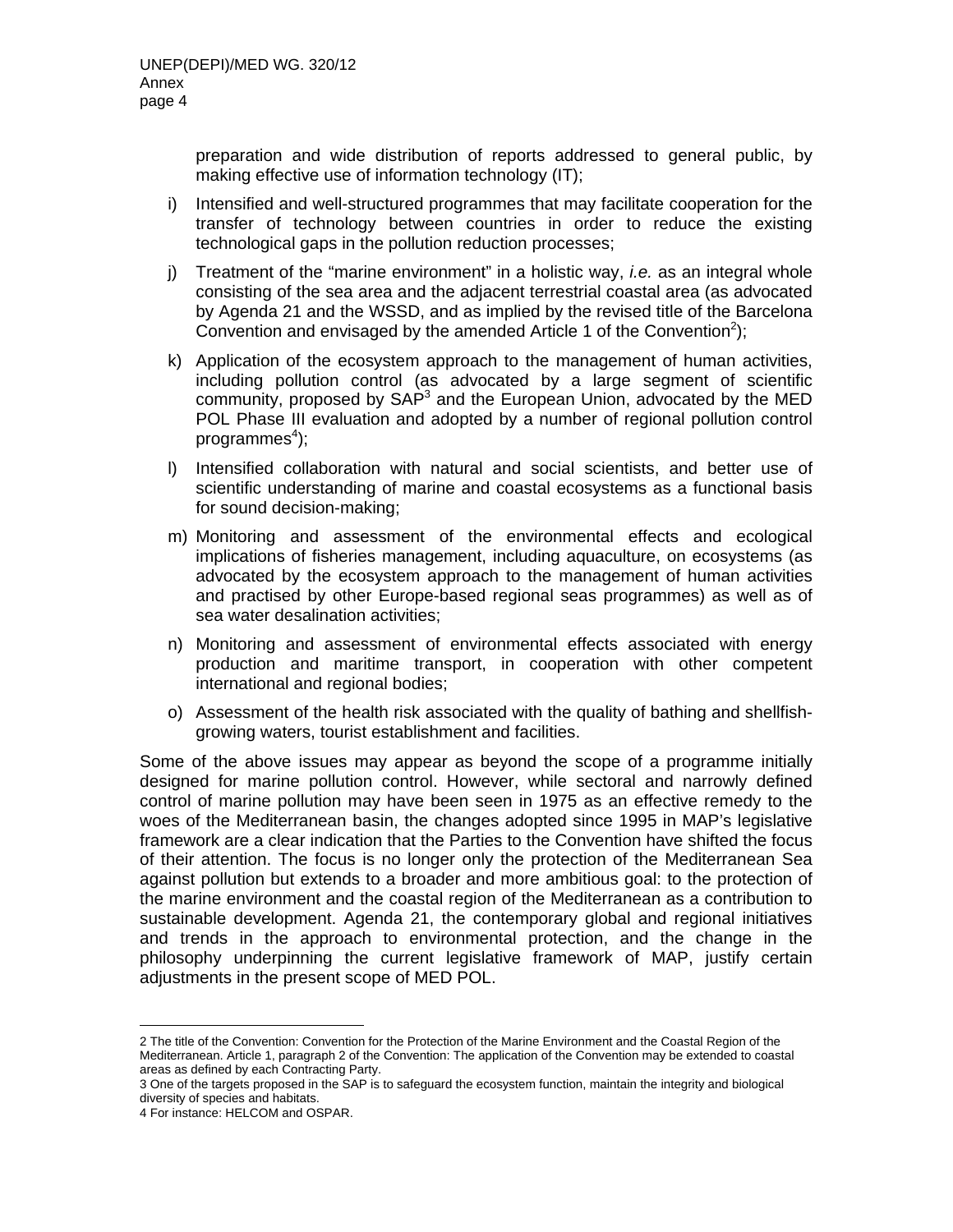#### **2. PURPOSE OF THIS DOCUMENT**

The MED POL Phase IV Programme (2006-2013) was adopted at the Contracting Parties in Slovenia, 8-11 November 2005. The text comprised Annex III to the recommendations for 2006-2007 UNEP(DEC)/MED IG.16.5/Annex III. With respect to MED POL Phase IV, this document outlined:

- i) Overall principles and goals
- ii) Basic principles and assumptions
- iii) Scope
- iv) Modalities of implementation

The operational details of implementation were to be elaborated during a transitional period (2006-2007). The purpose of this document is to provide a basis for formulating the implementation plan for MED POL Phase IV.

In preparing this document, the Secretariat has taken into account a number of events/documents/meetings related to some components or to the Programme as a whole. In particular, the Third Review Meeting on MED POL – Phase III Monitoring Activities held in Palermo (Sicily, Italy), 12-15 December 2005 (UNEP(DEC)/MED WG.282/5) that critically reviewed the implementation of the monitoring activities; the "Evaluation of MED POL Phase III Programme" (UNEP(DEC)/MED WG.264/3), a farreaching report with several criticisms and recommendations; the initial results of the implementation of the Strategic Action Programme (SAP MED) and the preparation of NAPs, which ushered into the region an era of effective collective pollution reduction, along with specific deadlines; the recommendation made by the Contracting Parties to MAP and MED POL to explore the gradual application of the ecosystem approach to the management of human activities; and the recent initiatives of the European Commission, namely the Marine Strategy and the Horizon 2020.

While this document is expected to provide the Contracting Parties with concrete indications of how MED POL Phase IV will ensure the implementation of the agreed activities, it is anticipated that certain aspects of the Programme will need further elaboration. In particular, while a number of technical and scientific details of the monitoring programme will need to be gradually formulated through a consultative process together with national scientists, regional experts and MED POL Coordinators, it is evident that the possible application of the ecosystem approach, the formulation of a new legally-binding Strategic Action Programme and the possible agreement on the use of a differentiated approach to the pollution reduction process, if achieved, would necessarily imply a further evolution and an adaptation of the management of the activities that will be appropriately discussed at a later stage with MED POL National Coordinators and Contracting Parties.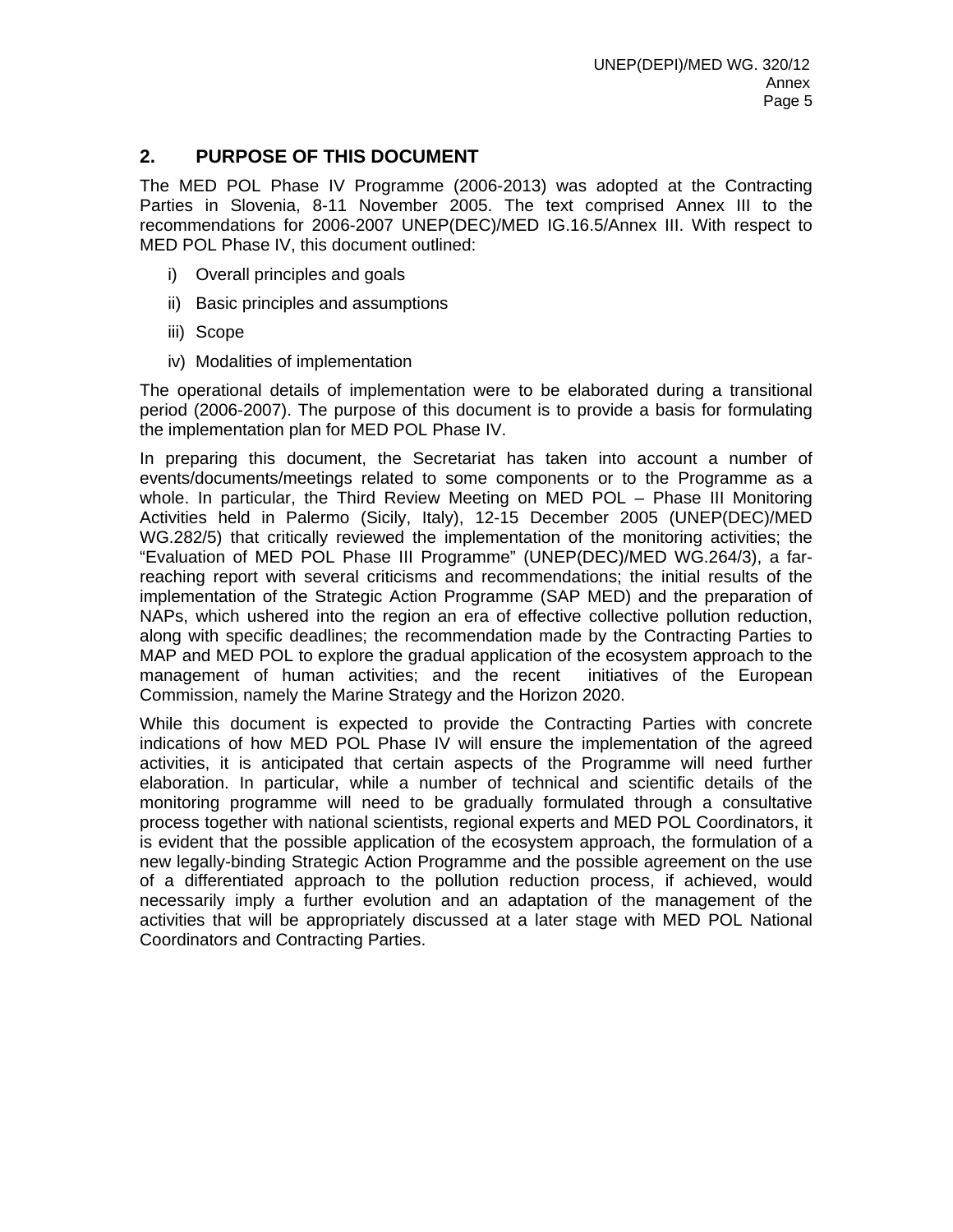#### **3. SCOPE OF MED POL PHASE IV**

#### **3.1. Control and assessment**

As agreed by the Contracting Parties, MED POL Phase IV will retain most of the basic elements of MED POL Phase III, and as such will continue to deal with marine and coastal pollution assessment and control by using the same tools (*e.g.* monitoring, capacity building, assessments, elaboration of control measures, etc.) that were successfully implemented in the past, as appropriately revised. The implementation of the LBS, Dumping and Hazardous Waste Protocols and the SAP will remain the backbone of the control and assessment activities.

#### **3.1.1 Implementation of the LBS Protocol and the SAP MED**

The Contracting Parties will follow up and monitor the implementation of the Sectoral Plans (SPs) and the National Action Plans (NAPs) based on a continuous process of review and evaluation of all draft SPs, NAPs and will inform the Secretariat accordingly. MED POL will make every effort to ensure that the process is completed satisfactorily in all countries through contacts and country visits. Additionally, in order to ensure the sustainable implementation of the NAPs, the Secretariat will strengthen information campaigns on NAPs throughout the region and will work to obtain the maximum political support for the Plans in each country. It will also work closely with national authorities and donors on the long-term financing of NAPs and for the effective participation of civil society in their implementation.

MED POL, to complete the picture on potential diffuse sources of pollutants into the Mediterranean Sea, will initiate activities aiming at the estimation of (a) atmospheric inputs of pollutants, (b) pollutant inputs from submarine ground water discharges (c) nutrient inputs from rivers (order of magnitude) and (d) substances released to the environment through non-point sources or multiple small localized sources (area source). It will also promote the use of modeling tools to facilitate estimation of inputs from diffuse sources, evaluation of the absorbing capacity of the marine environment and the preparation of state of the environment reports.

One of the pillars of the implementation of the NAPs is integrated pollution control, with an emphasis on cleaner production concept and tools. Whereas MED POL and CP/RAC have already tackled relevant technical aspects in the framework of the GEF Project, the issue of the acquisition by the national stakeholders of the necessary technology to perform pollution reduction remains critical. MED POL will promote the transfer of technology and know how, and consequently to facilitate the implementation of NAPs in Mediterranean countries.

Based on the vast information obtained during the implementation of the SAP MED, the Secretariat, with the assistance of GEF, will undertake an assessment of the needs of individual countries for the development and implementation of policies and legislation aimed at addressing the sectoral causes of the environmental degradation of the Mediterranean. Public participation and information will be given priority in the assessment process.

As indicated in the SAP MED, "States have common and differentiated responsibilities" regarding the degradation of the marine environment. As a result of a number of activities and consultation meetings which indicated that the Mediterranean Countries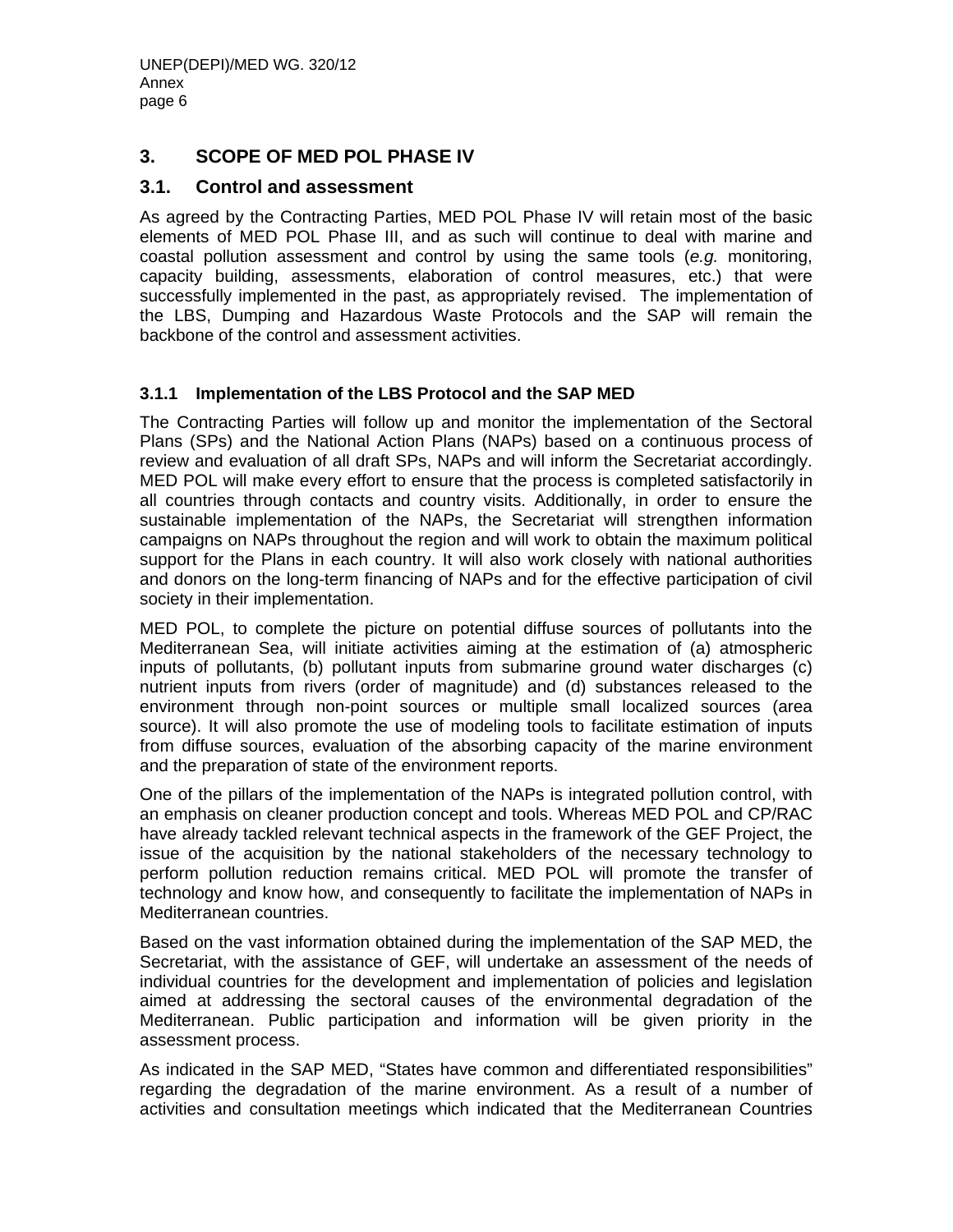are willing to cooperate in the framework of a differentiated mechanism to ensure the implementation of the NAPs in the most cost effective manner, MED POL will continue to develop the elements of the mechanism to reach a regional consensus to ensure the equity and fairness of national efforts to reduce inputs of pollution into the marine environment. It is expected that through the implementation of a convenient differentiation mechanism, the Mediterranean Countries would cooperate in a meaningful way to respect their obligations under the current and the new legally binding action plans and programmes containing measures and timetables ensuring fairness, equity and benefits to their actions.

Long-term financing is clearly critical to the process of the implementation of the NAPs. The Secretariat will continue to work with the GPA, the GEF-World Bank-MAP Strategic Partnership and the EC 2020 initiative to depollute the Mediterranean and other donors to facilitate the process of ensuring the financial sustainability of NAPs. Assistance will continue to be provided to the countries for the development of specific initiatives, focussing on the short-term arrangements for the financing of priority actions of NAPs in Hot Spots and priority actions for 2010 and the framework conditions developed for the implementation of medium to long-term actions. In this framework, MED POL will facilitate the access to existing financial sources.

#### **3.1.2 Implementation of the Dumping Protocol**

MED POL will more actively assist countries to implement the Dumping Protocol. Following the positive results of the national meetings organized in 2006 by MED POL in a number of countries to review the institutional, legal and technical aspects of the management of dumping activities, MED POL will continue to assist countries in assessing national needs and facilitating the proper application of the Dumping Protocol and its adopted Guidelines. MED POL will prepare a methodology for the development of national limit values for contaminants in dredged materials.

In addition, MED POL will work towards the integration of the dumping sites in each of the Mediterranean countries into the conventional monitoring programme.

The Mediterranean region shows an upward trend in the offshore oil and gas exploration activities. As a result, the issue of dismantling and dumping offshore platforms will be given higher importance through close cooperation and awareness programmes for the proper implementation of the adopted Guidelines.

MED POL will strengthen cooperation with the London Convention Secretariat. Ongoing activities related to the exchange of data and information will continue. A new key requirement will be to ensure the harmonization of the respective reporting systems. Moreover MEDPOL will launch the on-line reporting system related to dumping Protocol.

On the basis of the outcome of on-going international developments, and in particular the related London Convention assessment, MED POL will inform the Contracting Parties on any relevant emerging issues.After the entry into force of the Dumping Protocol, MED POL may advise the Contracting Parties to launch a process of amending the Protocol in relation to  $CO<sub>2</sub>$  injections in underwater geological structures to combat global climate change and to any other relevant emerging issue.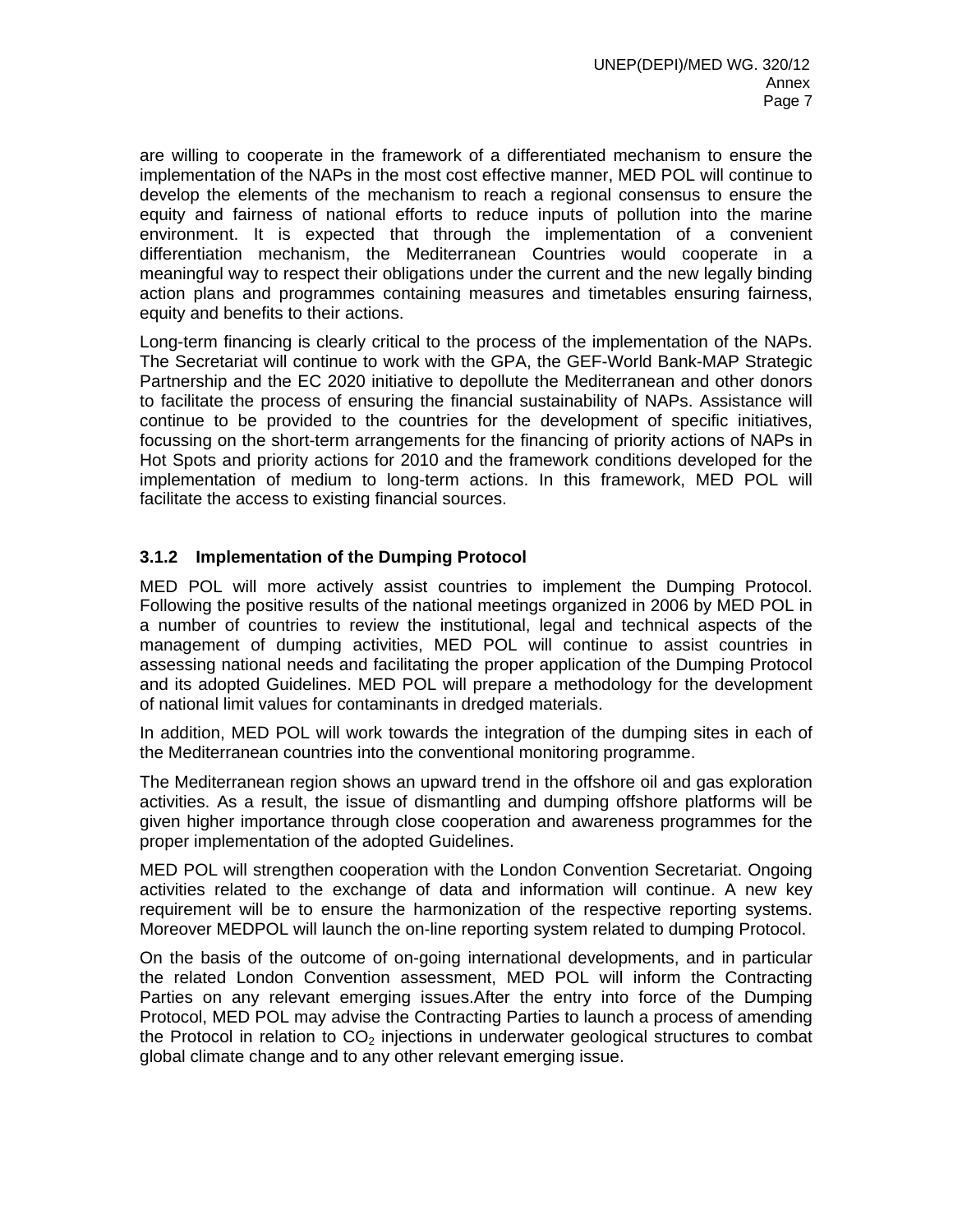#### **3.1.3 Implementation of the Hazardous Wastes Protocol**

MED POL has strengthened cooperation with the Basel Convention Secretariat and its relevant Regional Centres (BCRCs). A joint pilot project has recently been launched in Bosnia and Herzegovina to set up national inventories of lubricating oils and assess their impacts and to develop a national environmental sound management system for lubricating oils. The project will serve as a model for other Mediterranean countries.

In parallel with this project, MED POL will prepare an inventory of the quantities of batteries generated in countries and collect information on their management. The environmental sound management of batteries will be subject to a regional partnership with relevant producers and managers of communication companies. In addition, the issue of the management of obsolete chemicals will be addressed and assistance will be provided to countries, upon request, for the development of an appropriate management system and to facilitate their disposal. POPs and specifically PCBs will be of special interest due to the magnitude of the issue in the region and because of their special relevance to the implementation of the Stockholm Convention. Finally, MED POL will assess the feasibility for the development of guidelines to address the management of electronic waste, by-products from dismantling of ships and medical waste.

Noting the lack of ratifications of the Hazardous Wastes Protocol, MED POL, in cooperation with technical and legal experts, will endeavor to identify the reasons for the lack of progress and will propose specific measures to revitalize the Protocol.

MEDPOL will continue to improve its cooperation and coordination with the Basel Convention and its BCRC and any other UN office active in the region in matters related to illegal traffic of hazardous waste, management of e-waste and partnership with the private sector. The cooperation with CP/RAC will continue in the framework of the implementation of the Regional Plan for the reduction by 2010 of 20% of hazardous waste from industrial origin which was adopted by the Contracting Parties meeting in Catania in 2005.

#### **3.1.4 Assessment of the Implementation of Protocols**

#### *3.1.4.1 Overview of Monitoring Activities in MED POL Phase III*

As a basis for recognizing changes in the monitoring programme, it is useful to have an overview of the activities that comprised MEDPOL Phase III, as summarized in document UNEP(DEC)/MED WG.282/3.

According to Article 12 of the Barcelona Convention all Contracting Parties shall establish monitoring programmes and designate the competent authorities responsible for pollution monitoring. In addition, Article 8 of the Land–Based Sources Protocol stipulates that these monitoring programmes should aim:

a) "Systematically to assess, as far as possible, the levels of pollution along their coasts, in particular with regard to the sectors of activity and categories of substances listed in Annex I, and periodically to provide information in this respect; and

b) To evaluate the effectiveness of action plans, programmes and measures implemented under this Protocol to eliminate to the fullest possible extent pollution of the marine environment".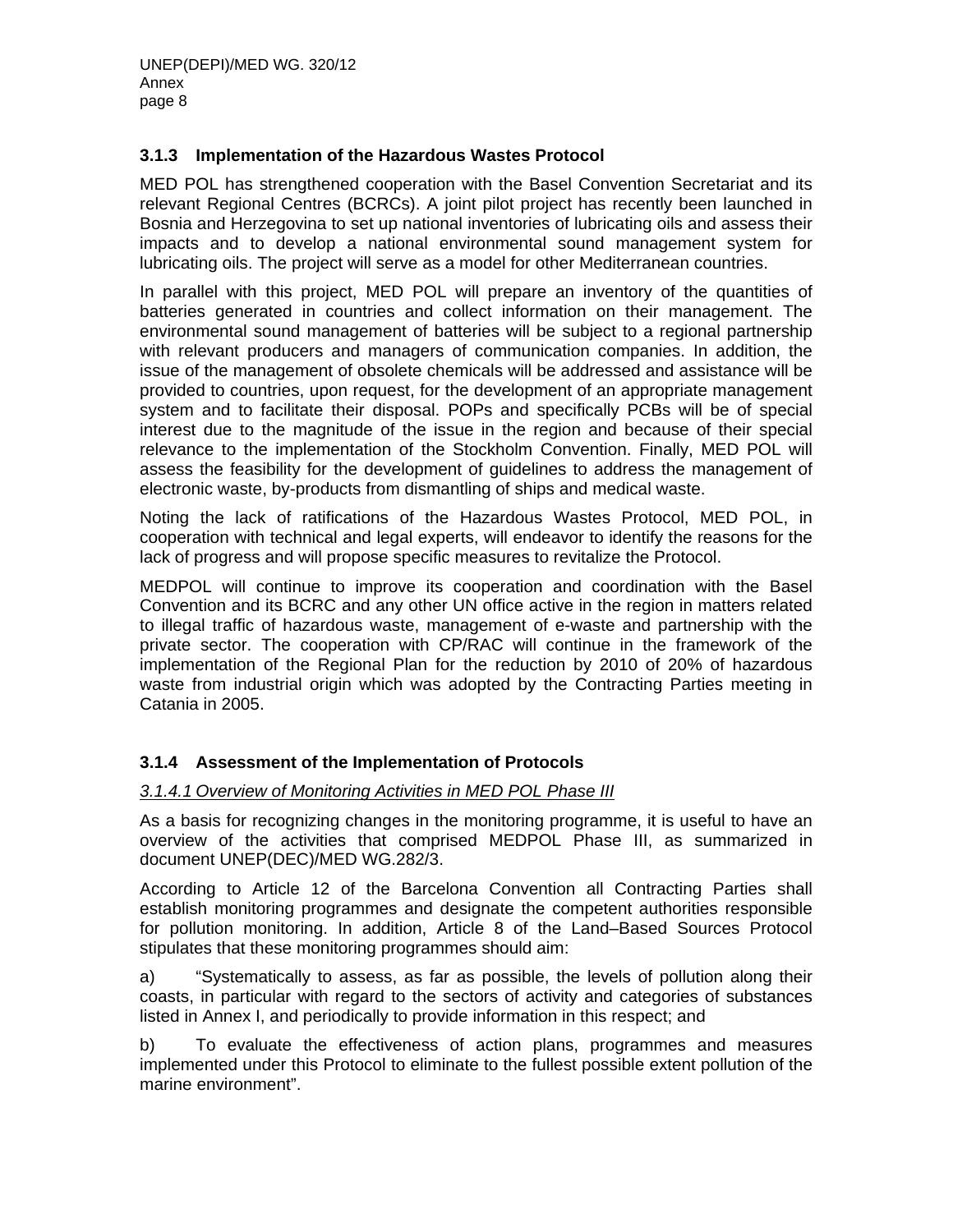The monitoring activities in MED POL Phase III Programme (1996-2005) were designed in consideration of the above, and with the following specific objectives:

• to determine temporal trends of some selected contaminants in the coastal waters and specifically in hot-spot areas in order to assess the effectiveness of policy measures and actions taken ;

• to undertake periodical assessments of the state of the environment in hot spots and general coastal areas (needed to provide information for decision makers on the basic environmental status of the areas which are under anthropogenic pressures), and

• to control pollution by means of compliance to national / international regulatory limits.

Concerning the trend-monitoring component, its specific aim is to detect site-specific temporal trends of selected contaminants basically at the designated hot spot sites in the coastal marine environment. The aim is eventually to monitor the effectiveness of control measures taken at pollution hot spots with long-term data of several decades or more. Trends in pollutant or contaminant levels, in general, are also considered as "state" indicators of pollution and are included in most of the regional monitoring programmes to provide inputs to the assessments of the state of the marine environment.

Monitoring of loads aims to provide estimates of inputs of some major groups of pollutants (all listed in the Land Based-Sources Protocol) to the coastal marine environment via point (rivers, municipal and industrial effluents) and non-point (run off) land-based sources as well as through the atmosphere.

Compliance monitoring, covers health-related conditions in bathing and shellfish/aquaculture waters as well as contaminant concentrations in effluents, aiming at pollution control. In order to achieve fully the objectives of this type of monitoring, countries are encouraged to prepare compliance reports by comparing their results with the existing limit values of their national and/or international and regional legislation.

Biological effects monitoring (monitoring with biomarkers) was also included in the monitoring programmes as a pilot activity to test the methodology and its use as an early-warning tool to detect any destructive effects of pollutants on marine organisms at the initial stage of exposures. Biomarkers, in general, are considered as "impact" indicators used for the evaluation of toxic effects of pollutants on coastal marine life. They can in fact be considered as the most direct method to assess exposure to, and effects of, chemical contaminants at very early stages (at cellular or organism level).

Another component of the MED POL Phase III Programme is the monitoring of eutrophication that was mainly implemented through pilot studies. The monitoring sites are those where eutrophication phenomena are common and, in addition, potentially risk areas under the direct impact of anthropogenic nutrient and organic material inputs.

Another activity that has been initiated in Phase III is that of baseline studies with the participation of MED POL institutions in the Mytilos/Mytimed projects.

#### *3.1.4.2 Programmatic Monitoring Components*

As described in document UNEP(DEC)/MED WG.282/5, the principal programmatic components of MED POL Phase IV were discussed at the Third Review Meeting on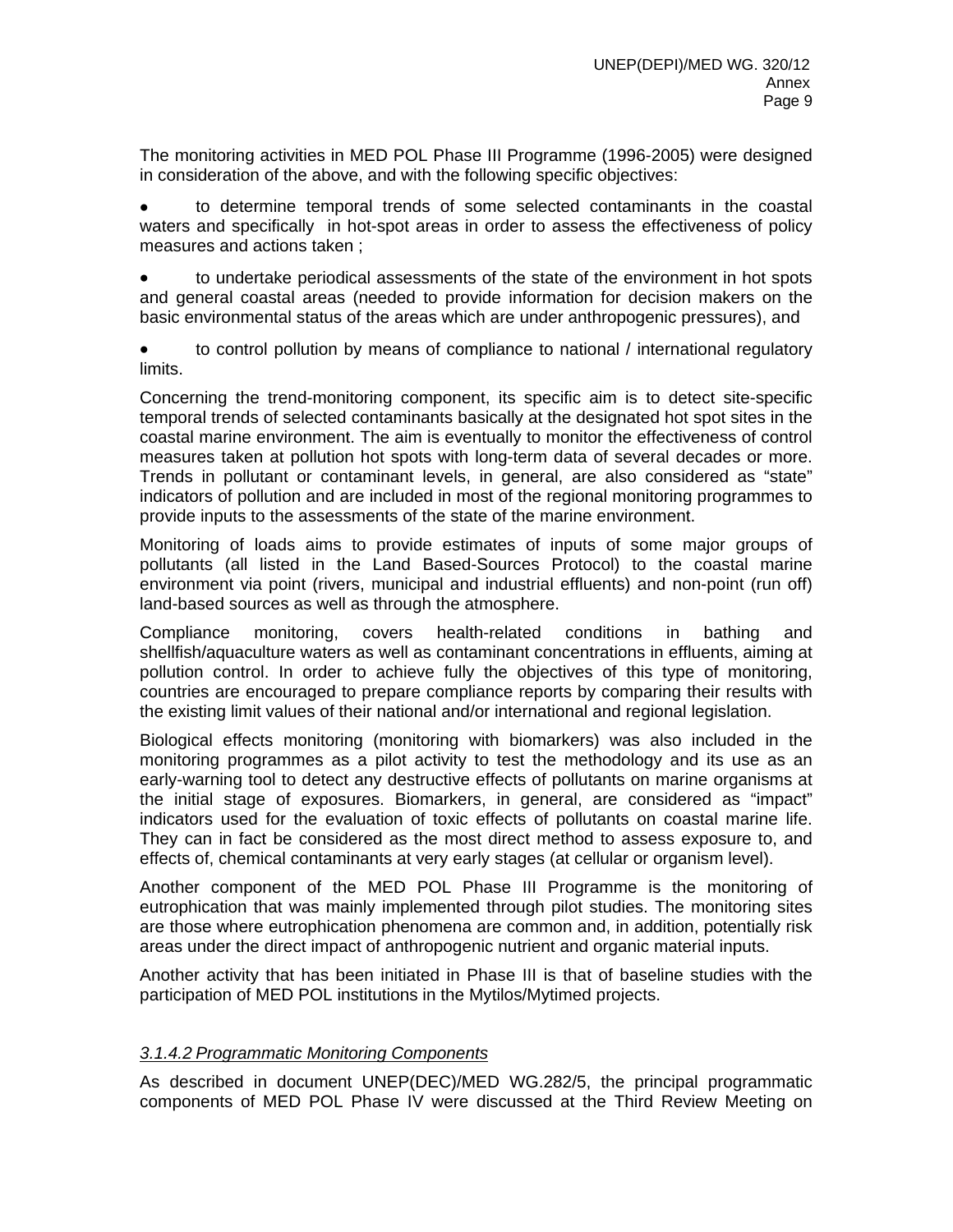MED POL – Phase III Monitoring Activities held in Palermo (Sicily, Italy), 12-15 December 2005.

The trend monitoring will continue following the same course as during MED POL Phase III, taking into account the recommendations of the relevant reviews but indicators may change based on the decisions taken within the ecosystem approach process.

The biological effects monitoring activity will continue to be a component of MED POL monitoring and assessment as an early warning tool for the effects of pollutants at the molecular/organism level. The programme will be further developed using caged organisms and the 2-tier approach which has been proposed by the Workshop on the MED POL Biological Effects Programme: Achievements and Future Orientations (Alessandria, Italy, 20-21 December 2006).

Pilot eutrophication monitoring studies at local problematic areas will continue to be implemented based provisionally on the TRIX index and phytoplankton determinants.

As the activities of the Mytilos/Mytimed projects are concentrated in the western Mediterranean an effort will be made to also cover the Eastern Mediterranean with participation of MED POL institutions of the region.

The strategy related to compliance monitoring will be revised to make this type of monitoring an even better tool for the implementation of the provisions of the LBS and Dumping Protocols, as well as the SAP. Notably, data will be gathered to estimate the magnitude of pollutant inputs via rivers and streams, and diffuse sources arriving directly to the sea.

The various programmatic elements relate either to quantifying inputs or assessing environmental quality. The nature of these two types of activities, essentially compliance and state monitoring, is described here.

#### *a) Quantification of Pollutant Inputs (Compliance Monitoring)*

The assessment of discharges and emissions from point sources will be implemented through periodic updating of the National Baseline Budgets of Pollutant Emissions and Releases (NBBs). To this end, information obtained from regularly updated national Pollutant Release and Transfer Registers (PRTRs) or similar systems would be most beneficial. The estimates of pollutant releases should eventually be verified, and the used estimation methods gradually replaced, by actual monitoring of direct effluent discharges into the sea.

The assessment of inputs from rivers and streams will be implemented on the basis of a monitoring programme which will be prepared through consultation with experts and National Coordinators. Sufficient temporal information of pollutant quantities, suspended sediment concentration, and water flow should be collected in order to make meaningful estimates of annual loads into the sea.

The relative importance of atmosphere inputs of pollutants to the Mediterranean Sea remains an important knowledge gap. In the first instance, this topic can be addressed as research project whereby an estimation of the role of atmospheric inputs can be made on the basis of a review of existing information, together with modelling as feasible. The monitoring of atmospheric deposition should be based on a network of coastal stations comprising at least one station in each country. Similarly, a research mechanism could be used to assess the importance of submarine ground water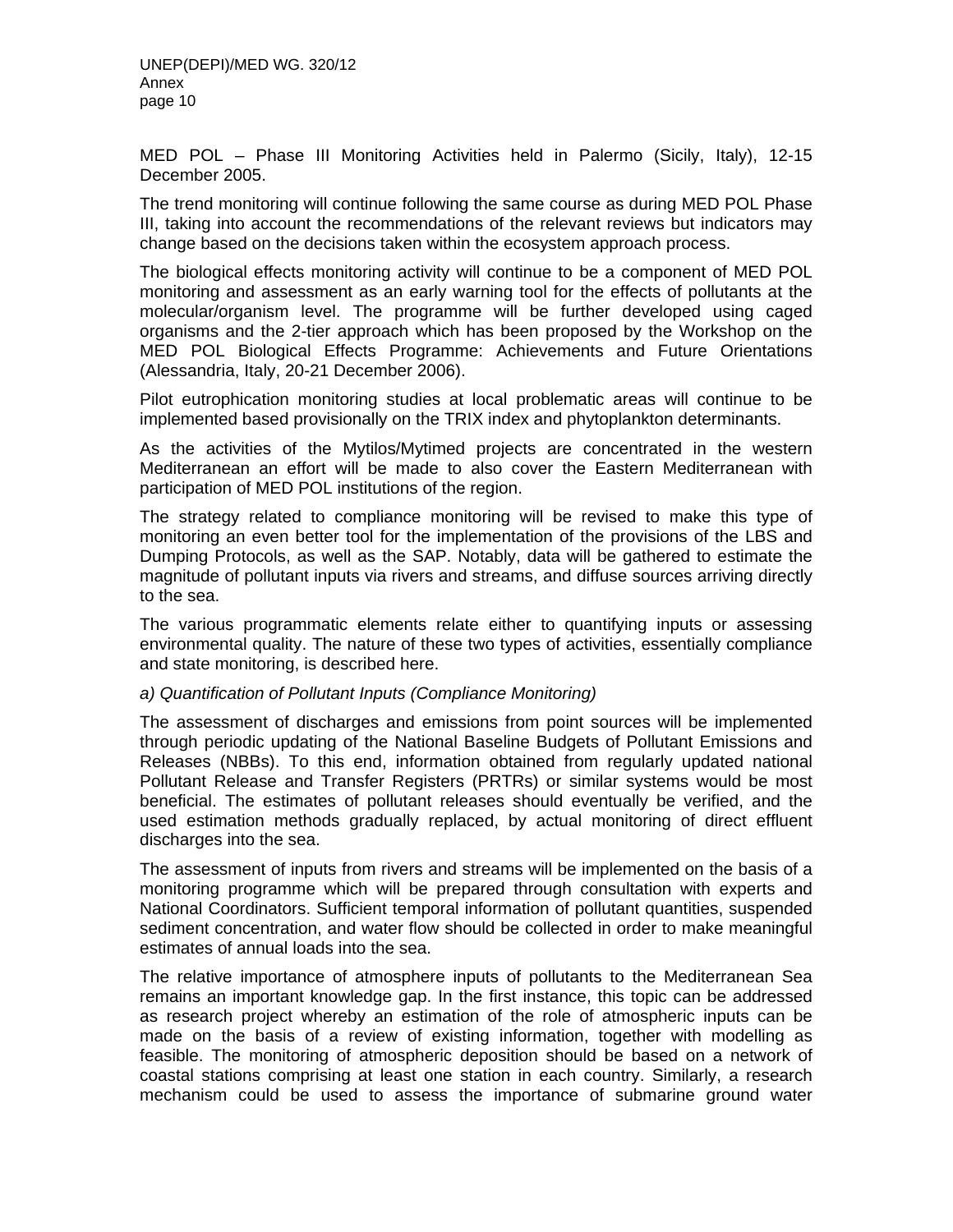discharges as a source of pollutants to the marine environment. This could also take the form of a literature review, followed by pilot studies as required. As for inputs from watershed, MEDPOL will make use of the regional state –of-the-art in the matter e.g. the results of EuroHarp project to estimate the order of magnitude of inputs from watershed.

#### *b) Monitoring and assessment of the quality of the marine environment (State Monitoring)*

These activities will include ongoing monitoring of the levels and evaluation of temporal trends of pollutants in sediments and biota at 'hot spots' and coastal reference stations complemented with baseline surveys, together with monitoring of biological effects of pollution. The latter activity will consist of: (i) monitoring of biological effects at the organism level (biomarkers) and, where appropriate, also at the community level (species composition, abundance and biomass of benthic communities); and (ii) monitoring of eutrophication. Sub-regional surveys involving measurements of biomarkers in caged organisms deployed at selected sites will be carried out as a research project, with a view to extending the network throughout the Mediterranean Sea. The biomarkers and eutrophication monitoring will be based on the strategies developed by MED POL during Phase III and tested in pilot projects. These strategies will be re-evaluated and if necessary modified after further implementation. Finally, monitoring of health-related conditions in bathing waters and shellfish growing/aquaculture waters will continue.

#### *3.1.4.3 Methodologies*

The MED POL Programme has generated a wealth of information concerning monitoring procedures. Unfortunately, this material is scattered through a range of manuals, guidelines, MAP Technical Reports and other documents. Moreover, there has been some reliance placed on the UNEP Regional Seas Series entitled Reference Methods and Technical Bulletins for Marine Pollution Studies, many of which are now out of date. See http://www-naweb.iaea.org/naml/aqcsmethodes.asp for listing of the available methodologies and guidelines in this series. Thus, there is a pressing need to clarify and consolidate the monitoring procedures, and in some cases update the methodologies. Finally, more of the material should be translated into more of languages used in the Mediterranean region.

All documents relating to monitoring programme methodologies, including new and updated information, will be collated to create a more user-friendly and readily accessible resource for analytical chemists, as well as other scientists and environmental managers in the Mediterranean region. The consolidated manual for all monitoring will be developed as an internet-based system and become incorporated into the MED POL Internet Portal currently under development. The Internet-based manual of COMBINE provides a suitable example of this approach (www.helcom.fi). The design of the web-based system will enable easy updating of the monitoring methodologies whenever changes and additions are adopted.

For the most part, there is no need for absolute specificity with respect to all aspects of instrumentation or procedure for measurement. However, there are two fundamental requirements. Firstly, laboratories must be able to establish via supporting QA/QC documentation that their procedures are robust and reliable. Secondly, it is crucial to understand that the sample characteristics, or sample type in the broadest sense, under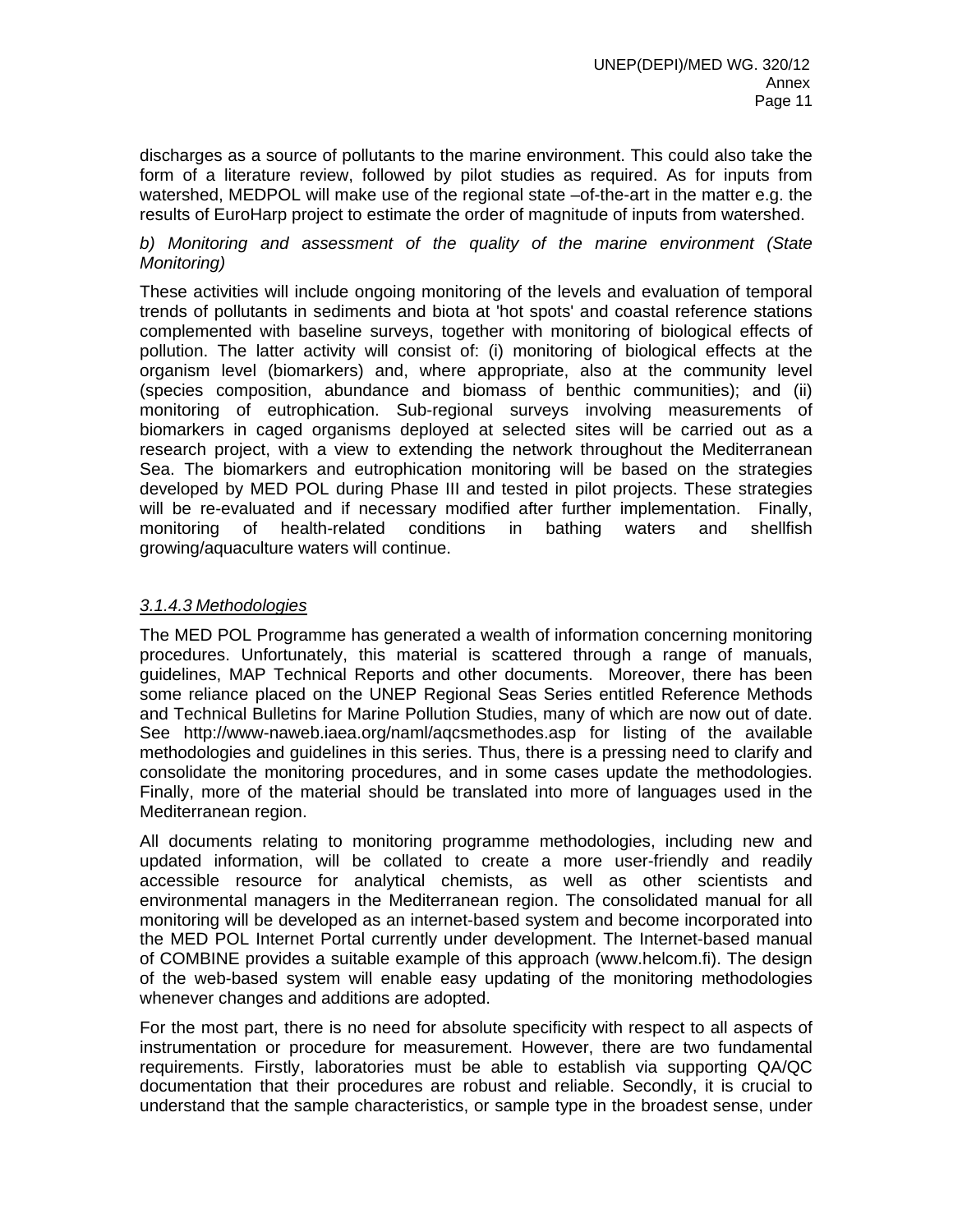investigation remain uniform, regardless of when and were the sample is measured. In this vein, MED POL will provide guidelines for the measurement of eutrophication-related indicators and the sampling and handling of marine sediments.

A basic principle of MED POL Phase IV is that all methodologies should be harmonized with those utilized in other regional bodies to which a number of Contracting Parties belong. To this end cooperation will be enhanced with the European Union, the OSPAR Commission and ICES.

#### *3.1.4.4 Data Quality Assurance*

Reliable and harmonized data quality is a fundamental prerequisite for the regional assessment of marine pollution. The MED POL Programme has been a pioneer in establishing a regional data quality assurance (DQA) programme, through a 30-year partnership with the IAEA Marine Environmental Studies Laboratory (MESL) in Monaco. The DQA programme, intended for all MED POL participating laboratories, comprises several components:

- Provision of reference methods and guidelines
- Provision of reference materials and standard solutions
- Training in the analysis of marine pollutants in sediments and biota
- Training in good laboratory practice, including notably QA/QC procedures
- Laboratory performance studies (LPS, also known as inter-comparison exercises, inter-calibration exercises or proficiency tests)
- Split sample analyses
- Quality assurance missions
- Provision of expert advice on monitoring and assessment of pollution issues
- Provision of expert advice on emerging pollution issues

The DQA programme in partnership with the IAEA - MESL focused on chemical contaminants in marine sediment and biota. MED POL will continue its cooperation with IAEA-MESL in view of the concrete results obtained (the quality of the data coming from Mediterranean countries has markedly improved), the confidence given to the Monaco laboratory by national Institutes considering the sensitive type of data, the verified cost/effectiveness of the MED POL/IAEA partnership and finally the large experience in the region and the scientific and technical quality of the laboratory. The University of Genoa and later that of Alessandria, Italy, served as a reference centre for biological effects studies. Various other monitoring activities (*e.g.,* bathing water quality and eutrophication studies) have also incorporated some elements of DQA. In addition, in the field of eutrophication, two training programmes were organised in Italy (June 2003 and November 2004) in cooperation with the Italian research centre ICRAM. However, no uniformity in requirements has been mandated. Therefore, the data quality assurance programme will be revised to serve the anticipated needs of MED POL Phase IV, taking into account additional indicators and the wide range of monitoring activities.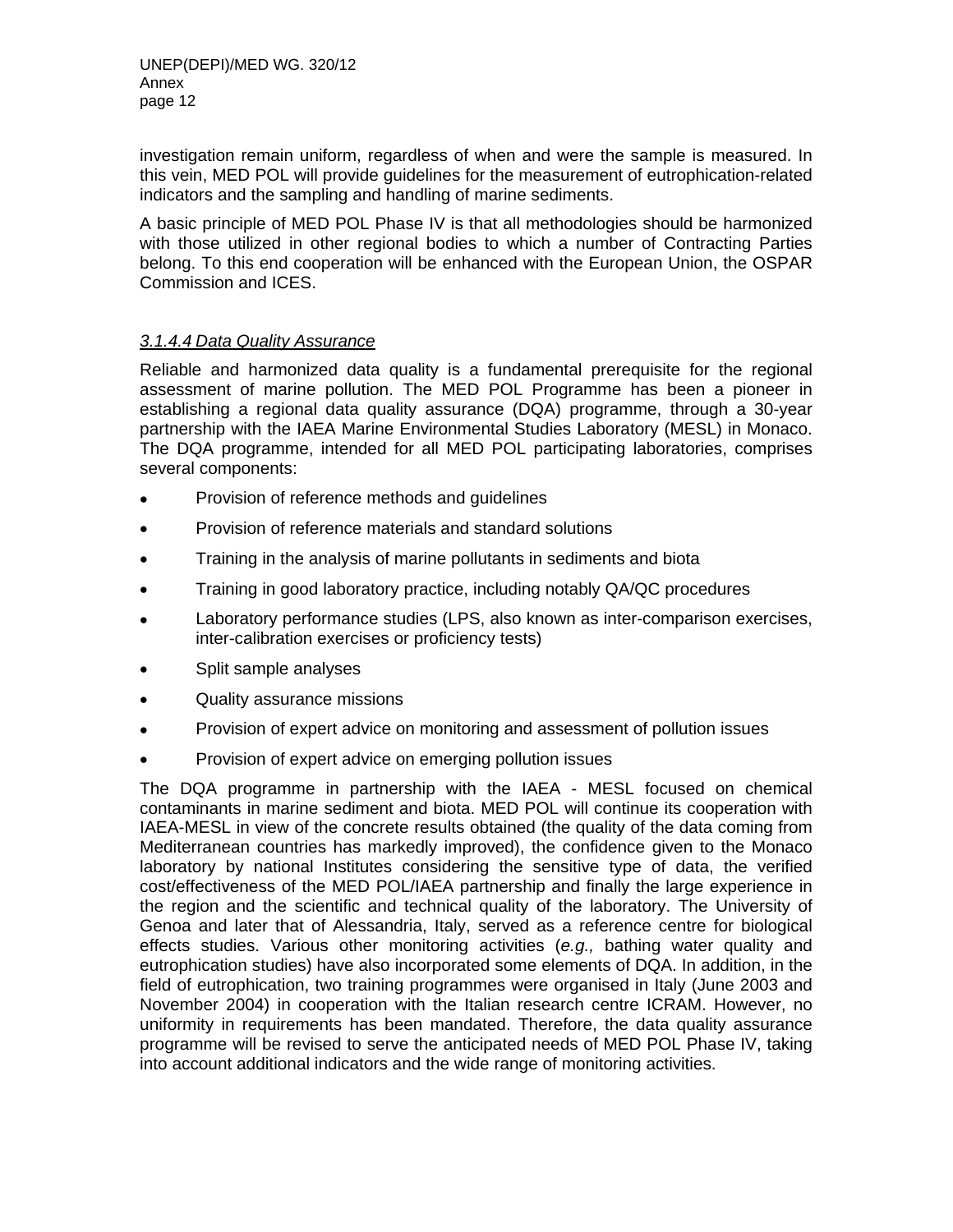Laboratory performance studies (LPS) will be implemented annually by the IAEA, with the test sample alternating between marine sediment and a biological material. One LPS will assess the analysis of many metals and methyl mercury, and another will test the determination of several organic pollutants. Whereas most of the indicators for sediments and biota in MED POL Phase IV are already being tested, an important exception, organotin compounds, will be added when a sufficient number of laboratories in the region is undertaking these measurements. The University of Alessandria, Italy, will continue to conduct LPS for the biological affects monitoring but cooperation will be enhanced with the International Council for the Exploration of the Sea (ICES) and the programme Biological Effects Quality Assurance in Monitoring programmes (BEQUALM) aiming at harmonization. DQA for some of the other components of monitoring such as nutrients measured as part of the eutrophication investigations will be implemented through an operational agreement with QUASIMEME, the acronym for "Quality Assurance of Information for Marine Environmental Monitoring in Europe", at no cost for the participating Institutes.

Although the overall results of the data quality assurance programmes carried out as part of MED POL can be considered very satisfactory, efforts will be made to improve their follow up at the laboratory level and plan specific interventions where a need appears for training or control of the analytical instruments.

#### *3.1.4.5 Data Interpretation and Utilization*

The Secretariat will provide periodic syntheses of regional information based on the various national reports on monitoring and assessment of marine and coastal pollution. Such regional reports must not be only data compilation exercises, but require interpretation of the data with a view to providing policy advice to the Contracting Parties. MED POL will be responsible for synthesizing the results and providing, in consultation with MED POL National Coordinators, periodic assessments of the state of pollution in the Mediterranean Sea.

Several general issues will be addressed in the reports. Gaps in the data for both compliance and state monitoring with respect to spatial and temporal coverage, and completeness of the number indicators measured should be identified. Remedial action to address recognized data gaps should be suggested. An appraisal should be provided of the quality of chemical results, statistical treatment of data and overall assessment of pollution. Recommendations may be required to improve poor performance in these areas.

#### *3.1.4.6 Indicators and data reporting*

MEDPOL will continue to develop reliable, comprehensive indicators to be used for monitoring and evaluating the effectiveness of national and regional measures implemented in the framework of the LBS, Dumping and Hazardous Waste Protocols. It will also continue working closely with countries to facilitate the acquisition of relevant data and information to monitor the implementation of the MSSD. In addition, the gradual application of the ecosystem approach to the management of human activities will bring about the need for additional or specific indicators. Those relevant to marine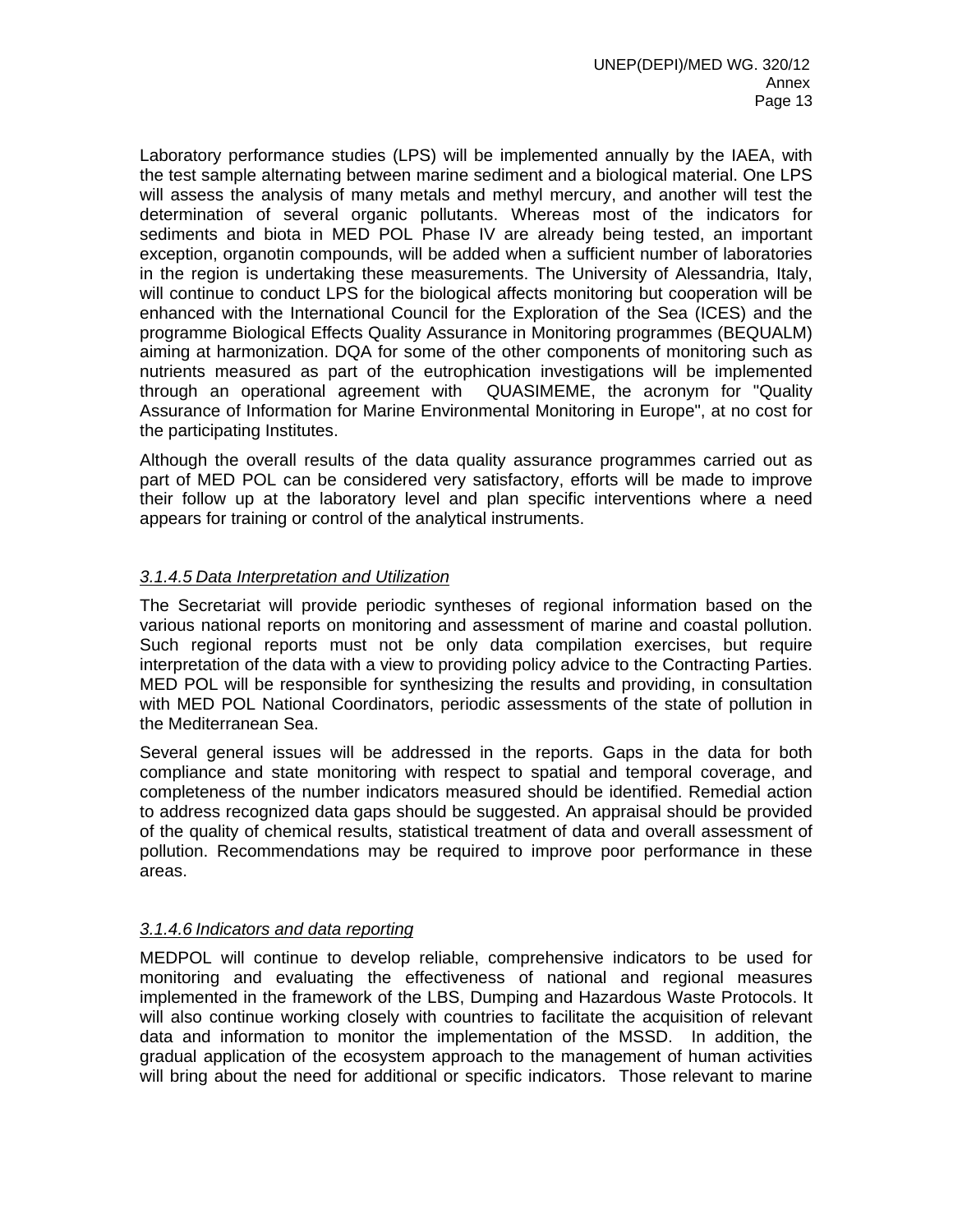pollution will be within the competence of MED POL that will develop them in cooperation with national and regional experts and National Coordinators.

The three-year activities on the development of marine pollution indicators have been very informative. The results showed that most of the Mediterranean countries exhibit differences in their capacities and capabilities of the generation of data to be used for the tested indicators. Therefore, MED POL will work closely with the national counterparts to improve and strengthen the national competences in issues related to indicators development, generation and use. Cooperation with EEA will continue to be a major milestone in this matter. It is expected that throughout MED POL Phase IV, the region will switch to **D**rivers **P**ressures **S**tate **I**mpacts **R**esponses (DPSIR) indicator based assessments.

The ongoing efforts to harmonize the MED POL procedures for collection, handling, reporting and assessment of monitoring data with those adopted by other appropriate regional and international organizations and bodies, will be intensified in the framework of the preparation of the MAP Reporting System. In view of the complexity of this issue as a whole, priority will be given to achieving functional harmonization of the data reporting requirements of the Monitoring Programme with those of other monitoring programmes to which some of the Mediterranean countries are committed.

#### **3.1.5 Implementation tools**

#### *3.1.5.1 Capacity Building and technical assistance*

Capacity building and technical assistance aim at improving the competence and capabilities of the countries undertaking the implementation of the Protocols including the SAP and the NAPs, and the monitoring and assessment of the marine and coastal environment of the Mediterranean Sea. Capacity building will improve human resources through training on technical, legal and financial aspects and, depending upon the availability of financial resources, augment physical resources through the procurement of supplies and instrumentation for the monitoring.

As a guiding principle, the activities will focus on:

a) National, regional and subregional programmes and expert missions to assist the implementation of the LBS, Dumping and Hazardous Waste Protocols. The MEDPOL capacity building strategy successfully implemented during the preparatory phase of the SAP/NAPs will continue to be the basis of the capacity building programme of MED POL Phase IV. As in the past, MED POL will make use of national and regional experts with valuable experience for the implementation of this strategy. MED POL will also focus on capacity building programmes related to the proper and adequate implementation of the adopted Dumping Guidelines, industrial management, cleaner production in cooperation with CP/RAC, hazardous waste management in cooperation with the Basel Convention and its BCRCs, management of coastal litter and Pollutant Release and Transfer Registers (PRTR).

b) A key role of IAEA-MESL will continue to be the implementation of training courses related to monitoring. MED POL will conduct a survey of countries to determine whether new or additional training courses are required. Clearly the additional indicators to be measured require an expansion of existing training activities.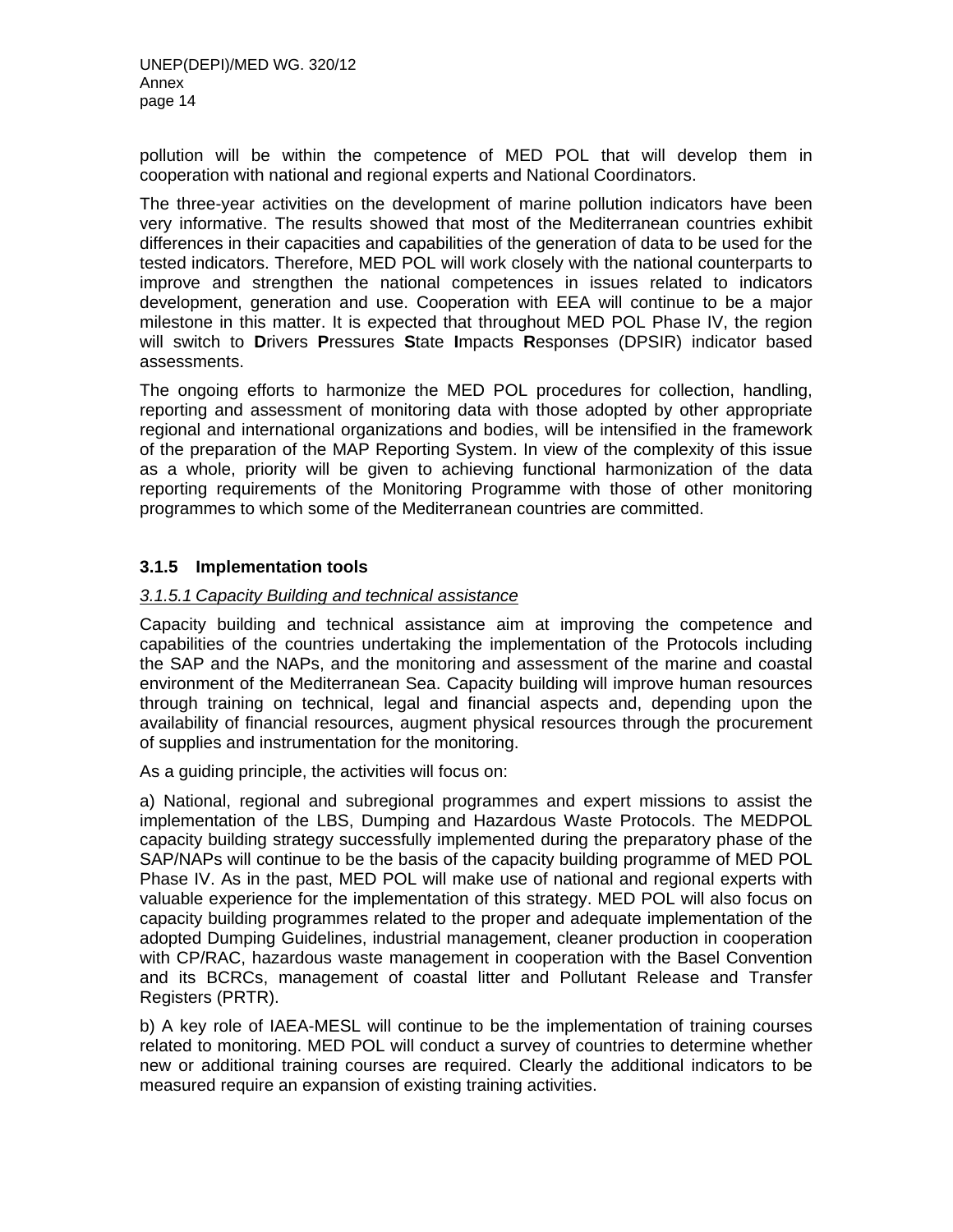With regard to health related aspects of pollution, collaboration with WHO will continue. It is foreseen that appropriate training courses on microbiological analyses of bathing and shellfish growing areas, as well as technical assistance on the subject will be provided upon request. In parallel, Quality Assurance activities for the laboratories involved in microbiological analyses will be conducted. Water shortage is steadily but firmly an emerging issue that an increasing number of countries are facing. Therefore, capacity building activities including training courses on wastewater treatment and feasibility of the safe use of treated wastewater will be carried out.

With regard to capacity building for eutrophication, cooperation with appropriate national or regional Institutes (such as the Italian Institutes ARPA-ER, CRM and ICRAM) and IAEA - MESL will continue in the fields of training, intercomparison studies and technical and scientific support. The University of Alessandria, Italy, will continue to serve as the reference centre for biological effects studies, and will implement training and intercalibration as required.

c) The implementation of the inspection activities carried out during Phase III showed that, in addition to the continuous assistance to the existing inspection systems as well as technical and legal assistance to countries to establish such systems, appropriate training material will be prepared consisting of Guidelines and Manuals on how to perform technical and sanitary inspections, along with inspection check lists for each individual relevant industry as well as for those types of industries that, according to the NAPs, should perform significant reduction of pollutants.

d) The introduction of new indicators into MED POL Phase IV will be a gradual process, also in relation to the application of the ecosystem approach to the management of human activities. Some laboratories will be in a position to establish reliable analytical techniques more quickly than others. MED POL will explore options to establish regional centres for the analysis of new and / or difficult determinants, including biomarkers in order to avoid delays in the full and uniform implementation of the programme by all countries. This approach may thereby serve to promote transfer of technology and facilitate the implementation of the full monitoring programme throughout the Mediterranean region.

e) MED POL will take a more proactive role in fostering interactions in the region in the scientific, technical, legal and financial fields through organizing meetings/expert missions to examine regional knowledge gaps and other issues of fundamental interest to Phase IV developments. Technical assistance to countries will be in the form of sponsoring participation at international conferences and workshops in the Mediterranean region.

#### *3.1.5.2 Database and Information System*

According to the Agreement signed between MED POL and INFO/RAC, MED POL will switch by 2008 into a fully online system of reporting for monitoring, implementation of LBS, Dumping and Hazardous Waste Protocols, inventory of emissions and information exchange between the secretariat, national coordinators, RACs and stakeholders. The MED POL information system is under development. Phase I will be operational by 2008. Meanwhile MED POL will continue to establish databases to store and handle data provided by the countries under different topics. The protocols of data exchange, storage and handling will be compatible with those of other RACs and EEA which would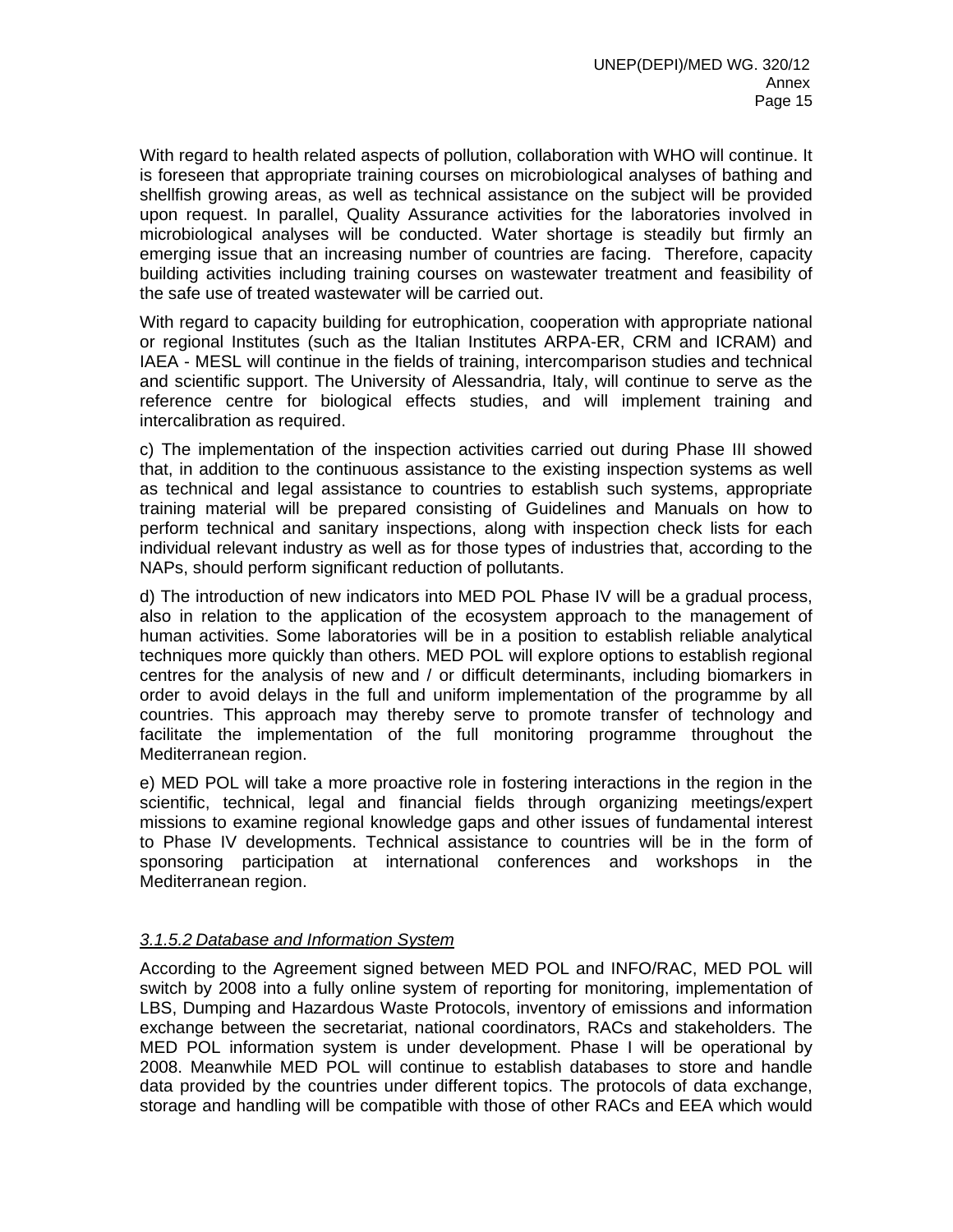enable MED POL to access and exchange data and information in a simplified and more reliable manner.

#### *3.1.5.3 Technology Transfer*

MED POL will establish a well-structured promotion programme of transfer of technology and know how for cleaner production between countries in order to reduce the existing technological gaps. As feasible, all aspects related to the MED POL Phase IV activities will be taken into account, including legal, institutional, financial and technical issues. The specific programmes, prepared in cooperation with CP/RAC, will be designed to facilitate the acquisition of technology and know how in the most effective manner.

#### *3.1.5.4 Compliance and enforcement*

The implementation of the LBS Protocol priority actions and in particular of the SAP MED, include, *inter alia*, the introduction of new environmental tools including appropriate implementation of regulatory, economic and voluntary instruments, but it focuses on the reduction of certain pollutants from industrial and various facilities. Following this, and taking into consideration the status of permit, inspection and compliance systems in all Mediterranean countries, including policy and legislative gaps, there is a need to implement activities so as to enhance the inspectorate systems. Work will continue on issues of common interest like the indicators of inspections, which following the pilot phase, will be gradually implemented through the development of a programme of action. Periodic meetings of the network on compliance and enforcement will continue to be held to discuss issues of mutual interest and to exchange views on environmental inspections as well as to agree on common activities to be performed. At the same level, assistance to countries on issues related to environmental and sanitary inspections, including capacity building activities will continue.

The review that was made in 2005, based on existing data and information, of the status of permit, inspection and compliance systems in all Mediterranean countries including policy and legislative gaps, identified the basic subjects needing a more in depth study and the countries that would benefit from such activities. Therefore, following a proposal to GEF, it is expected that within a period of three years a number of countries will strengthen their existing mechanisms regarding inspections for compliance and enforcement. The set of national activities would include meetings among agencies responsible for permitting, inspecting and enforcement in order to set up the procedure, as it is indicated in the regulatory cycle, as well as a training workshop.

#### *3.1.5.5 PRTR*

The PRTR system, which is similar to EPER (European Pollutant Emissions Register) system, is an important tool of the compliance monitoring, which could assist national and local authorities to assess the state of local and national environment in relation to chemical releases as well as to adapt and tune their relative management plan.

MED POL will continue to assist countries in the implementation of PRTR through pilot projects and efficient replication strategies.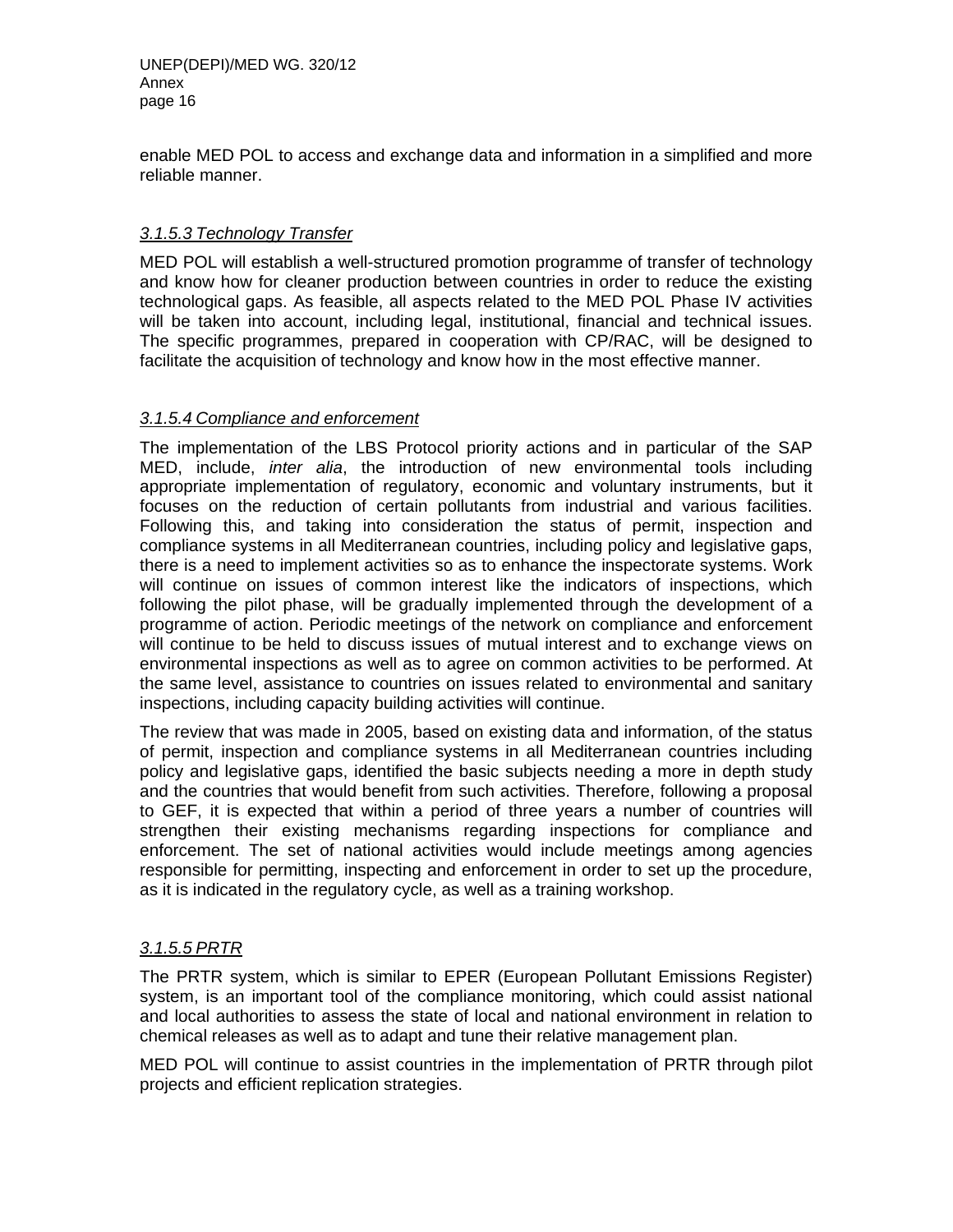#### **3.1.6 Physical alteration and destruction of habitats**

Plans and programmes to counter physical alteration and destruction of habitats will be developed and implemented with special focus on sea water desalination practices in the region, coastal solid waste management and litter and dumping of matters covered by article 4.2 of the dumping Protocol.

MED POL will be actively involved in the activities of the European and International Desalination Societies to improve awareness of companies, engineers and technicians dealing with seawater desalination about environmental impacts of desalination process. As in the past, MED POL will actively participate at related events and initiatives to disseminate information on the possible negative environmental effects of desalination activities to ensure the creation of new environmentally friendly installations. In addition, MED POL will pursue the decision of the Contracting Parties to consider desalination activities under the provisions of the LBS Protocol and will collect and process the relevant data and information deriving from the reporting on the implementation of the Protocol.

Coastal solid waste and litter management is perceived as a serious issue in the Mediterranean. Following the preparation of an action plan and Guidelines as well as the successful initiative of MED POL together with RAMOGE and local actors in Lebanon in 2006, efforts will continue to be made in cooperation with local and national authorities and stakeholders such as maritime traffic authorities, fishermen and tourist associations and NGOs to improve the management of beach litter throughout the region. In particular, in cooperation with UNEP/Regional Seas, MED POL will launch specific initiative for the formulation of a comprehensive regional strategy and its implementation at the local level.

It is obvious that the proper implementation of Dumping Guidelines will significantly reduce the impacts of dumping activities on benthic habitat. As mentioned earlier, MED POL will actively assist countries in the proper implementation of the Guidelines.

#### **3.1.7 Socio-economic roots of environmental degradation**

In the implementation of Phase IV, the inclusion of an analysis of the relevant social and economic roots of environmental degradation will be essential as it will better guide the planning and the realistic launching of activities. In this connection, MED POL will foster the collaboration with the Blue Plan (e.g. their work on the identification of pressure indicators) and other regional and international actors such as METAP and OECD to obtain the relevant data and information. Particularly relevant to the pollution reduction process (i.e. the implementation of the NAPs) are the studies carried out by METAP on the cost of inaction. This collaboration will also provide an important contribution to the preparation of state of pollution reports.

#### **3.1.8 Public Health**

Activities related to the health risk associated with the quality of bathing and shellfishgrowing waters, tourist establishment and facilities will continue to be carried out in close collaboration with WHO.

The draft Guidelines on coastal bathing waters criteria that are being prepared will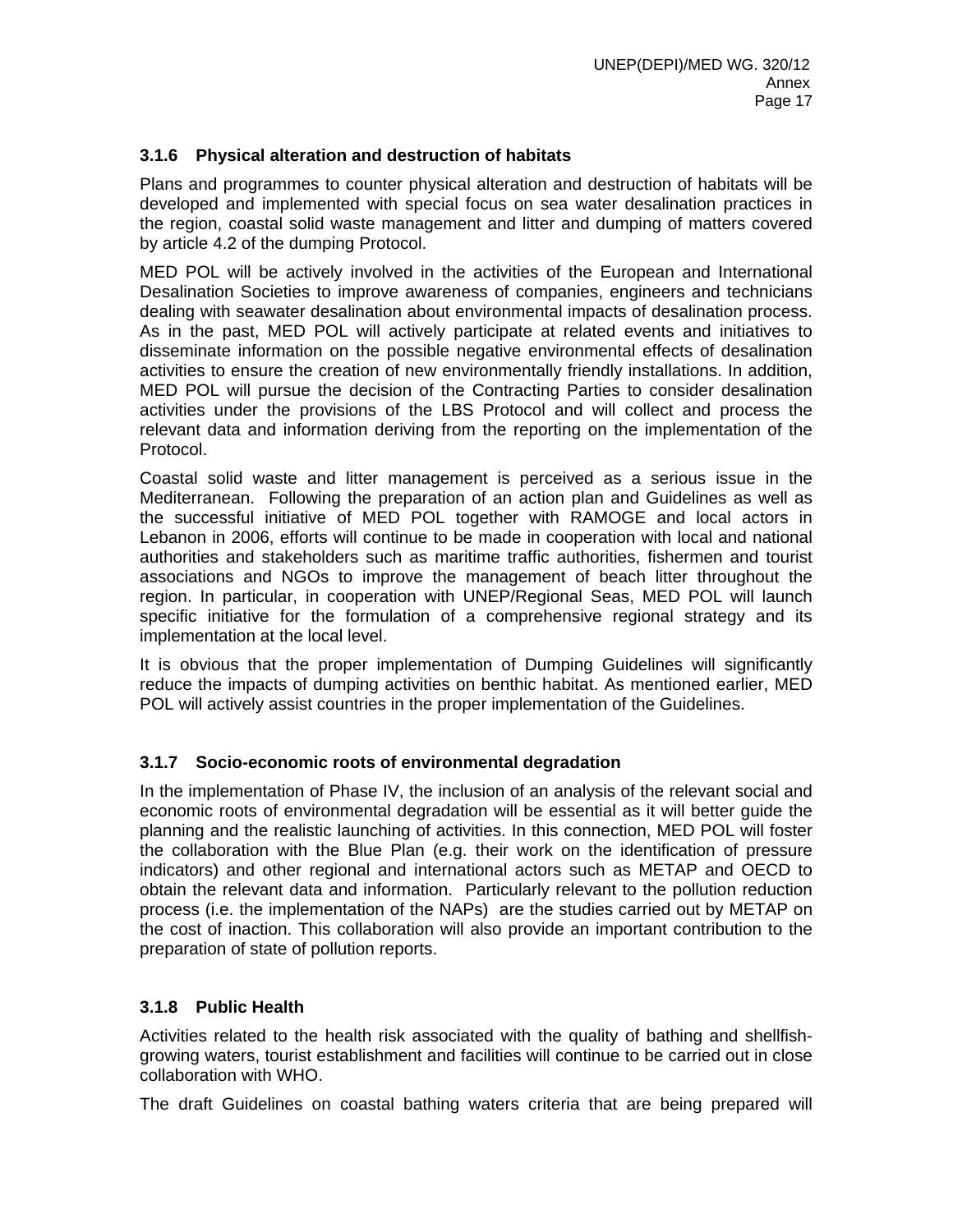require some preliminary work before the countries can implement them. Therefore, these guidelines should be finalized and gradually implemented by using the common methodology for developing beach profiles. In addition, possible problems related to their completion should be identified and capacity building needs will be addressed.

The implementation of the new criteria and standards, pilot studies of beach profiles and complementary activities on beach management are issues that need further discussion, guidance and, above all, a detailed programme for the adoption and gradual implementation of bathing waters criteria. Regular consultation meetings of experts will be held every two years to examine the further implementation of bathing waters quality issues and to provide guidance and assistance to countries.

Periodic assessment of the quality of bathing waters as well as of the quality of shellfish growing areas will continue to be conducted. The evaluation of the state of the microbiological quality of the Mediterranean Sea, based on the compliance to the agreed and/or national criteria and standards for bathing waters and shellfish growing areas will be carried out every five years.

Issues related to wastewater management and treatment as well as reuse of treated wastewater, including capacity building, will be further developed and followed up.

Taking into account the link between the human heath aspects of tourism and the provisions of the LBS Protocol, highlighted in the approved MED POL Phase IV Programme, the assessment of health risks associated with tourist establishments in the region will provide scientific evidence of the major associated risks. It is foreseen that all environmental determinants to health will be thoroughly examined in relation to tourist establishments and facilities, with a view to prepare an integrated action plan to reduce the burden of disease in Mediterranean tourist establishments. The implementation of the action plan to all concerned countries will focus on the country specific needs carrying out tailor-made activities. Whenever appropriate, cooperation with other RACs will be sought.

#### **3.2 Cooperation, Information and Public Participation**

#### **3.2.1 Cooperation**

As it was successfully achieved during Phase III, the ongoing work of the Mediterranean scientific community on operational monitoring and observation systems, such as MOON and MED GOOS, will be closely followed up and cooperation will be strengthened on a practical basis, for example through the formulation of joint pilot exercises and initiatives.

As in the past, cooperation will continue with WHO and all other UN Agencies/Bodies carrying out work relevant to the various components of MED POL, with global and regional Convention Secretariats and International and Intergovernmental Organizations. Cooperation will also be strengthened with RACs on the basis of their respective competences.

Especially relevant for the Phase IV of MED POL will be an efficient and concrete cooperation with the European Commission in view of the relevance of its recent initiatives such as the Water Framework Directive, the Marine Strategy Directive and the 2020 Initiative. In fact, a close cooperation with the European Commission, in view of the similar and comparable objectives of its initiatives with those of MED POL, will result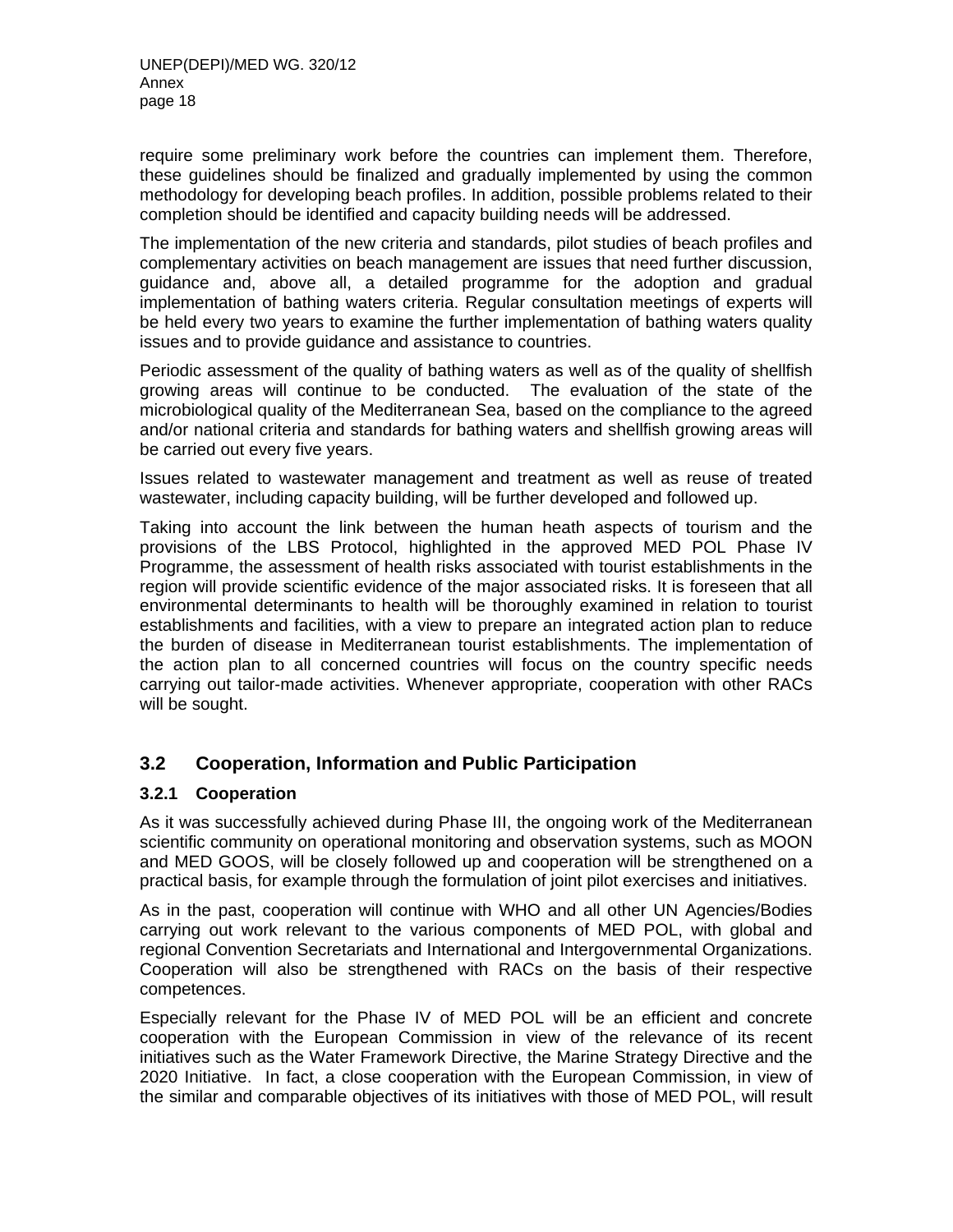in a better harmony of efforts, an easier involvement of the EU member states in the MED POL activities and a better overall integration in the marine pollution reduction process of European and non-European countries for the benefit of the whole Mediterranean region.

Close cooperation will be kept with all the relevant regional actors in the field of reporting to facilitate the efforts of those countries with different reporting obligations. In this connection, the successful work initiated with the European Environment Agency (EEA) in the framework of the signed joint work programme, will be continued.

NGOs will continue to play a key role in critically participating in the planning and implementation of the MED POL activities. As appropriate, NGOs will be invited to attend MED POL Meetings and specific partnerships will be established to facilitate the implementation of specific activities at the local level, such as those related to coastal litter management. A constructive role of NGOs is also expected in the long-term implementation of the NAPs, as they were successfully involved in the formulation of the NAPs in a large number of countries.

Contacts and operational links will be intensified with regional and international donors and banks, such as the World Bank and the European Investment Bank, as their involvement could facilitate the implementation of the NAPs by the countries.

As in the past, long-term partnerships will be sought with GEF and FFEM for projects and initiatives that could assist the implementation of the activities of MED POL.

#### **3.2.2 Stakeholder Involvement**

A meaningful involvement of, and collaboration with, the private sector and other stakeholders in designing and implementing the pollution control programmes and in evaluating their results is clearly essential. While MED POL recorded some success in the preparatory phase of the NAPs when the private sector did participate in a number of countries in the definition of the Plans, it is clear that a larger and better-planned effort should be made now that the NAPs are in the implementation phase. In this connection, MED POL, while planning to make use of the contacts already made, intends to foster its cooperation with CP/RAC in view of its wide and close contacts with the industrial sector and the already experimented collaboration with MED POL in the framework of SAP.

Additional stakeholders, such as local authorities, will be involved as appropriate to ensure ownership of programmes and activities that are implemented mostly at their level (e.g. construction and operation of sewage treatment plants, coastal litter management, preparation of PRTR, etc).

Countries are encouraged to promote partnerships with selected national private and public sectors to facilitate the implementation of NAPs. In turn, MEDPOL will work closely with regional and multinational industrial and business associations, e.g. EUROCHLOR, ASCAME, for the establishment of partnerships to disseminate the necessary information related to the implementation of NAPs, and with multinational companies working in the Mediterranean region to facilitate the implementation of MEDPOL programmes of activities related to the implementation of SAP and the Hazardous Wastes and Dumping Protocols.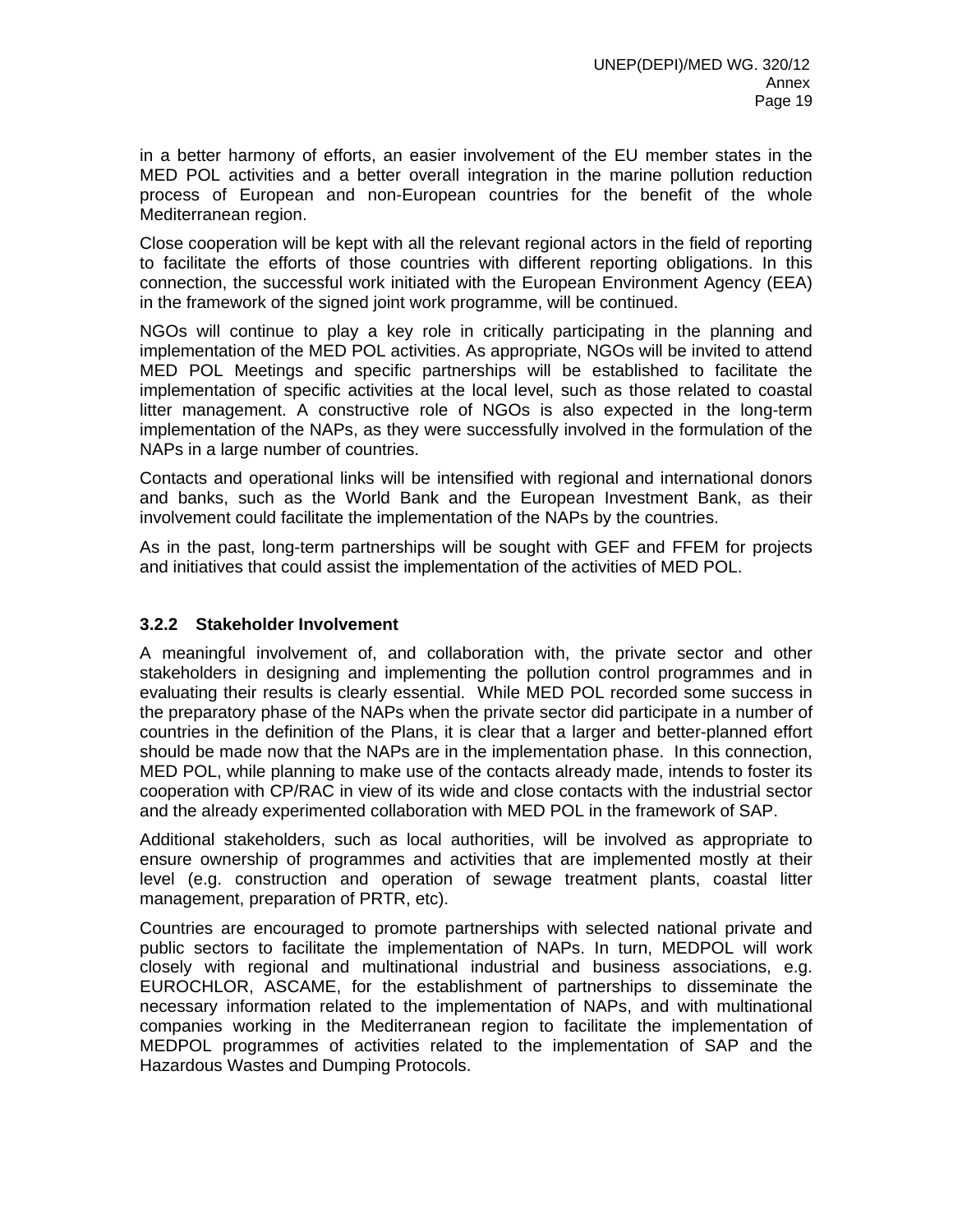#### **3.2.3 Public Outreach**

Public awareness and opinion are among powerful forces determining the success of any programme. In addition to the finalization of the MED POL Information System in cooperation with INFO/RAC (described earlier in this document), MED POL, with the assistance of the MAP Information Officer, will maintain and improve links with NGOs, stakeholders and media representatives. MED POL will regularly provide them with information that they could use to promote the goals of MED POL. To this end, an information and communication strategy, aimed at increasing the visibility of the programme at the local and national levels, will be developed as an integral part of the ongoing development of the MAP Information Strategy and the MED POL Information System. Similar experiences, such as the information strategy developed by GEF in the Black Sea, will be taken into account. The strategy will address the needs of all potential users of the data and information products, including decision-makers, the scientific community, the general public and the media. The objective will be to increasing national support for the programme and consequently the level of participation in its various components.

To complement the MED POL Information System and its Portal, the countries will be encouraged to establish national web sites delivering timely information on the monitoring activities, pollution assessments and outcomes. These national web sites should be written in the native language of each country and focus on the national significance of the monitoring information in the context of overall efforts to reduce pollution and promote sustainable development. To ensure the effectiveness of these web sites, media experts will be engaged in their development.

#### **3.3 A Holistic Monitoring and Assessment Programme**

As noted above, a key requirement is the development of a holistic approach for the monitoring and the assessment of human impacts on the marine and coastal environment. Many types of monitoring (*i.e*., ambient, trend, hot spot, biological effects, eutrophication, and compliance) for a range of purposes have been conducted during MED POL Phase III. The philosophy underlying the holistic approach is that all monitoring activities are integrated for a single, well-defined aim – that of achieving a particular level of environmental quality in a specified ecosystem. Within the MED POL Programme, this means that uniform practices will be adopted across all types of monitoring activities and data management. Several facets will be standardized: indicators, methodologies for sample collection and chemical measurements, interpretation of results and assessment of pollution. All these tasks will be undertaken within a harmonized quality management scheme, with a view to integrating results into a common, regional database and using the scientific data to improve protection of the marine environment.

The ecosystem approach depends upon defining a desirable environmental quality to be attained. Mitigation and remediation of pollution requires an understanding of the major inputs of pollution, some of which have been measured under the SAP and NAPs. Some known gaps, notably relating to diffuse sources, exist and will be the focus of research during Phase IV. The SAP and NAPs aim to control point sources of pollution. Compliance monitoring will help verify that pollution regulations are in force. However,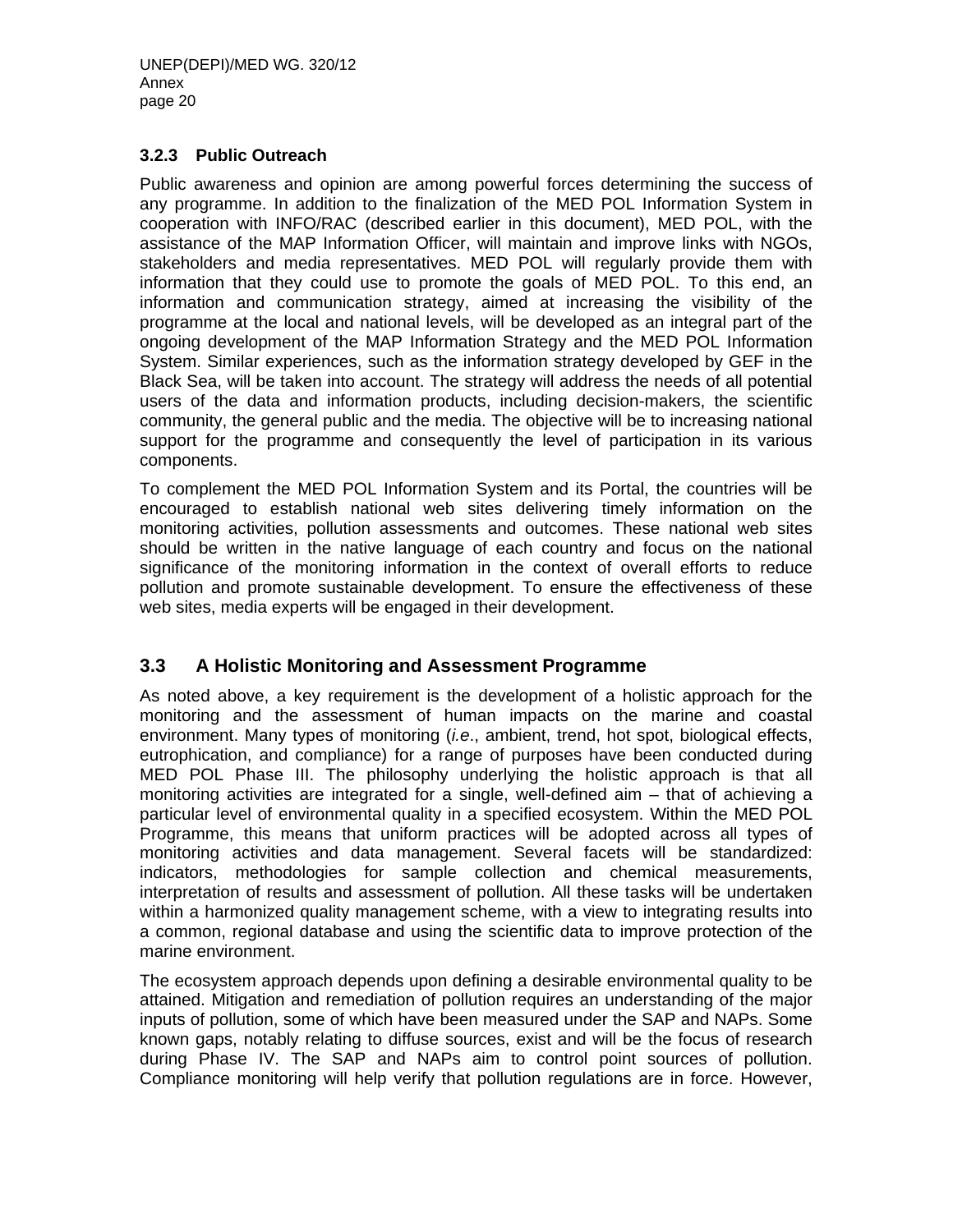environmental monitoring and assessment are required to evaluate the efficacy of the pollution control strategies.

In this scheme, obtaining results from monitoring is a tool, not an end in itself. Data interpretation at various levels is essential, with outputs related to the creation of an accessible database, the dissemination of information about pollution and pollution control in the Mediterranean region, and policy advice to the Meeting of the Contracting Parties. Knowledge gaps can be examined in the short term through applied research projects, with the understanding that results of such investigations may lead to modifications in the monitoring programme. In any case, a periodic evaluation of the overall monitoring programme is essential.

#### **3.3.1 Application of the Ecosystem Approach to the management of human activities**

Internationally, the ecosystem approach has been evolving as a concept since first gaining prominence at the UNCED (Rio de Janeiro 1992). Key recognition was gained when adopted by the Fifth Meeting of the Contracting parties of the Convention on Biological Diversity (Nairobi 2000) and endorsed by the World Summit on Sustainable Development (Johannesburg 2002). In fact the Johannesburg Plan of Implementation encourages its application by the year 2010. In a marine context, the ecosystem approach has been adopted by the HELCOM and OSPAR Commissions and will be a keystone in the European Marine Strategy. Following recommendations from the meetings of the Contracting Parties to the Barcelona Convention (Catania, 2003 and Portoroz, 2005), the MED POL Programme on behalf of the Mediterranean Action Plan has initiated a project in cooperation with the European Commission to study the implications of its application on MAP and propose a road map.

The project was recently concluded and the Meeting of Government designated experts decided to propose to the Contracting Parties a road map for its application as well as an ecological vision for the Mediterranean Sea and three strategic goals.

One of the strategic goals refers to the reduction of pollution and this is where MED POL will play a leading role. Following the expected adoption of strategic goals by the Contracting Parties in December 2007, experts' consultations will be organized to proceed to the next step, which is the definition of ecological objectives, indicators and target levels. While, as far as MED POL is concerned, the monitoring activities will have to be revised when the set of ecological indicators will be decided, it is obvious that the application of the ecosystem approach will require a very close cooperation among all RACs and MAP components. In particular, the monitoring and assessment activities that will be addressed in the future, call for a clear and effective cooperation among those MAP components that carry out that type of activities in their field of competence. Particularly relevant will be the joint work that MED POL and SPA/RAC will have to organize in collecting the relevant information needed for the establishment of strategic and ecological objectives.

#### **3.4 Scientific Collaboration**

MED POL Phase IV will see closer interactions between MED POL and the scientific community. This will be a mutually beneficial relationship. On the one hand, MED POL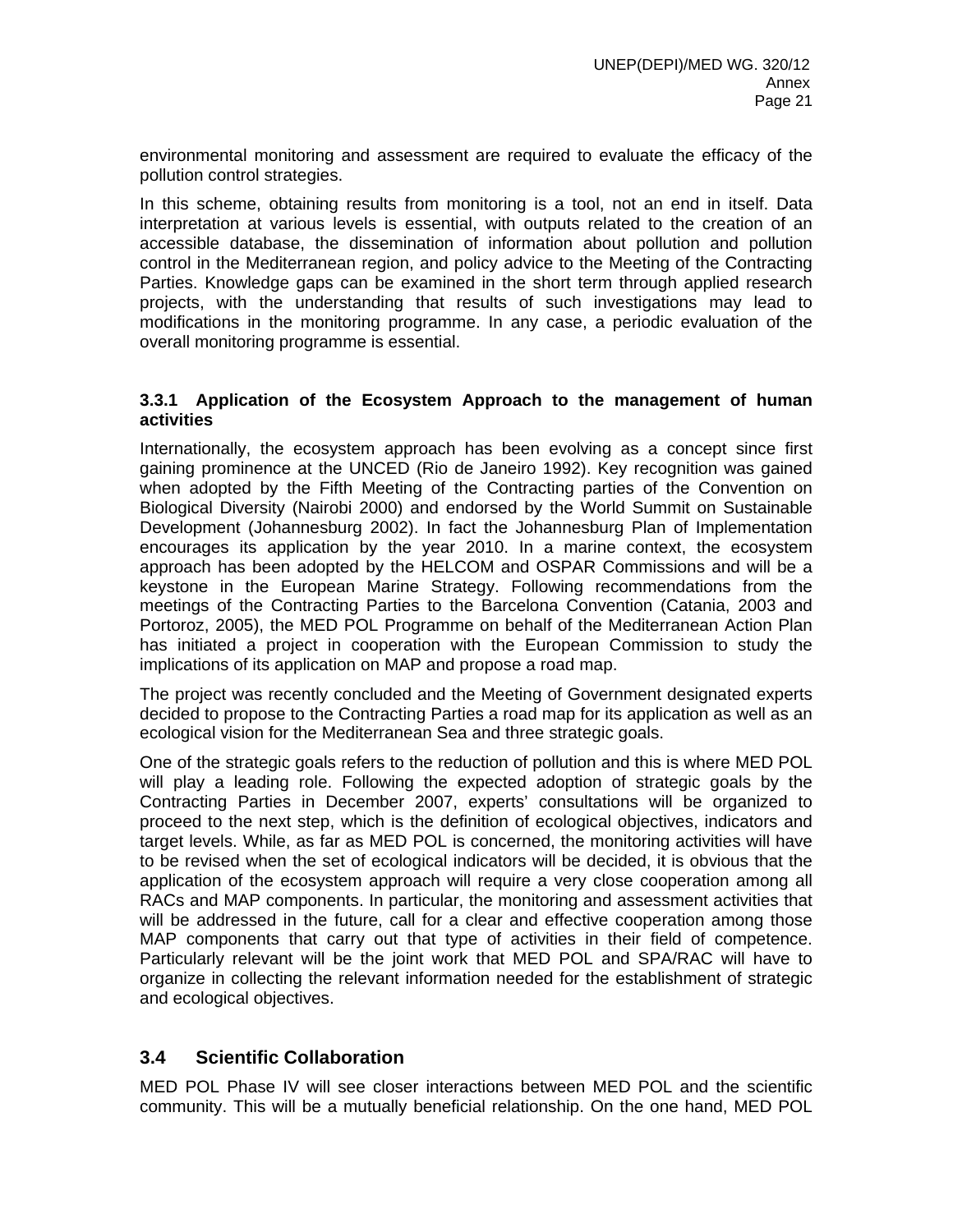has a considerable amount of valuable information in the regional database. Once conditions for access to and use of data have been clarified, the results of the monitoring programme will be made available to the scientific community for more widespread and rigorous interpretation. On the other hand, a number of knowledge gaps have been highlighted in recent reviews of the MED POL monitoring programme and others will become apparent during the Phase IV in view of the enlarged scope of the Programme. The scientific community can help to provide some of the missing facts and understanding. Two mechanisms for such scientific interactions are envisaged, namely through the organization of international conferences/workshops and by supporting research projects. Recognizing that financial constraints will play a role, MED POL will likely be limited to adopting a facilitative approach in these initiatives. Scientific conferences/workshops comprise a cost effective method for increasing public awareness of the MED POL programme, enhancing interactions with social and natural scientists, and consolidating available information to gain a regional understanding of some key issues and knowledge gaps. MED POL will take a leading role and collaborate with other competent regional and international organizations to highlight issues of fundamental interest to MED POL Phase IV developments.

Research has been in the past a vital component of the MED POL Programme. Research projects can take the form of data review and assessment, testing novel methodologies, and pilot studies to examine emerging issues. Keeping in mind the obvious financial constraints, these types of research activities will be supported in MED POL Phase IV. MED POL will be associated to and, as appropriate, will seek cosponsorship from, competent national and international organizations to in order to optimize reciprocal research efforts.

# **3.5 Fisheries**

As indicated in the MED POL Phase IV Programme, monitoring and assessment of the environmental effects and ecological implications of fisheries management, including aquaculture, on ecosystems should be, as appropriate, of concern when planning the activities. While some aspects of aquaculture –mostly related to human health- have been regularly dealt with during Phase III and will continue to be in the programme throughout Phase IV, the environmental effects of such activity should be planned *ex novo.* MED POL sees the subject in the context of the holistic approach to be adopted in Phase IV and in particular in the framework of the monitoring and assessment activities that will have to be carried out when the ecosystem approach will be implemented. Whenever it will occur, MED POL intends to plan the specific activities in close collaboration with SPA/RAC and as appropriate with GFCM of FAO for an adequate division of roles and tasks.

# **3.6 Energy Production and Maritime Transport**

Some initial activities related to energy production and its effects on pollution linked to specific provisions of the SAP are at present ongoing. In particular a study is being carried out to review energy production in the region and to identify what type of activity MED POL could realistically deal with in the context of the pollution reduction process of the SAP and the NAPs. The results of the study will be presented to Contracting Parties together with specific proposal on activities for review and approval.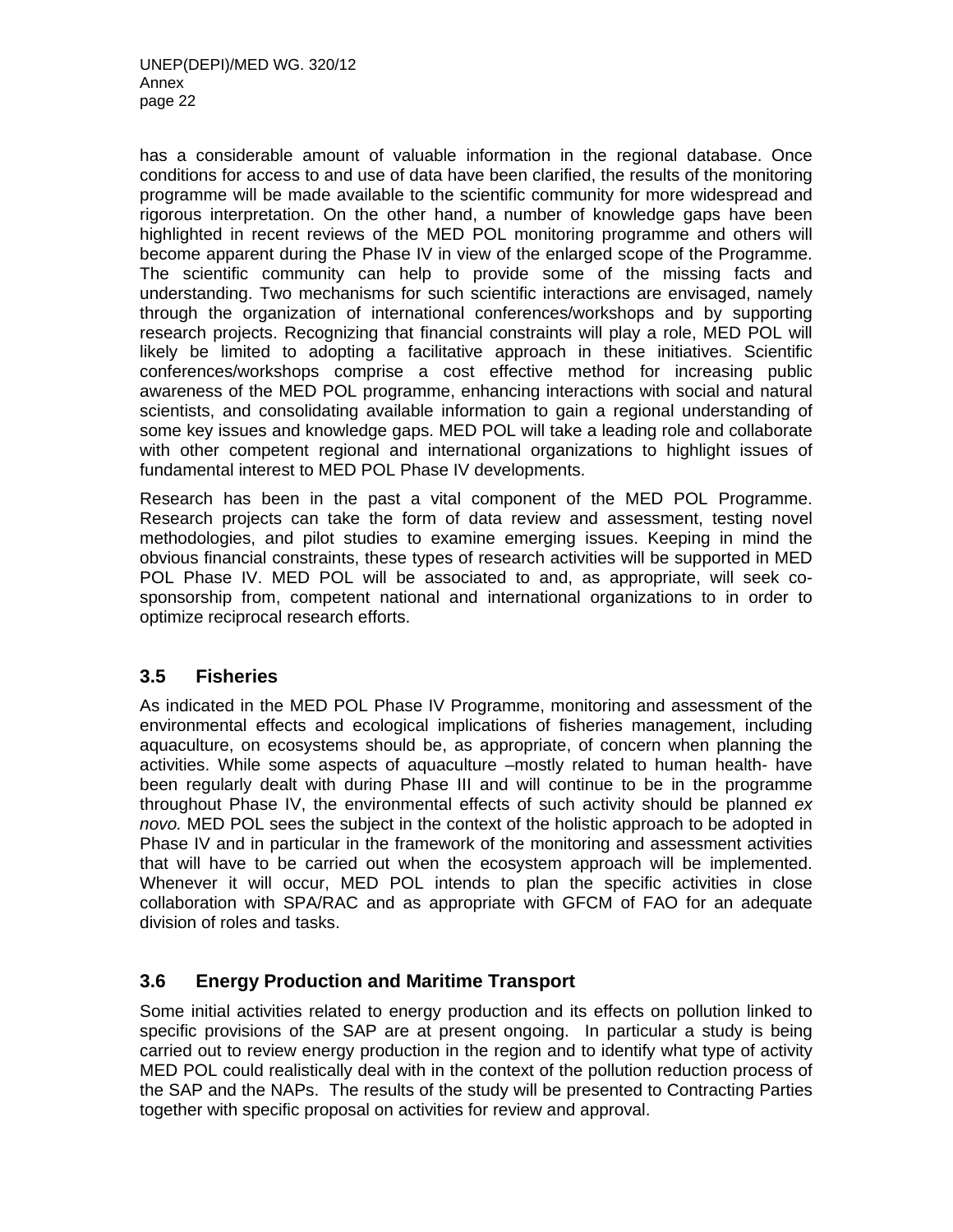As a result, during the biennium 2008-2009, it is proposed to develop guidelines to facilitate the implementation of renewable energy (RE) and energy efficiency (EE) policies in an environmentally sound manner at national and local level and to prepare pilot projects for long-term implementation.

Likewise, during next biennium a study on the environmental effects of maritime transport will be carried out in cooperation with REMPEC and specific proposals will be made to Contracting Parties for possible activities to be implemented in the long-term in the framework of Phase IV.

## **4. INSTITUTIONAL ARRANGEMENTS**

#### **4.1 National level**

The Barcelona Convention and its Protocols stipulates a number of obligations that must be assumed by the Contracting Parties. Many tasks that were initiated during Phase III in fulfillment of such responsibilities will continue during Phase IV. Thus, countries will continue to ensure the coordination of policy-making, monitoring and pollution mitigation. Results from the monitoring programme will be integrated for purposes of environmental assessments and reporting to MED POL. MED POL Phase IV will increase the scope and importance of these activities. An adaptive management approach will help cope with change and will facilitate programme implementation. Modifications to the overall management strategy will entail the restructuring and clarification of coordination roles. New mechanisms can be explored with respect to providing translation services, promoting public awareness of MED POL and making in-kind contributions.

*Coordination of MED POL activities at the national level:* The Secretariat believes that, considering the multidisciplinary aspects of the pollution reduction process, the need to involve other national stakeholders (*e.g.* Ministries of finance, of public works, *etc*.) in addition to the Ministries of Environment could be the key to achieve concrete results. To that end, the use of existing mechanisms, or the creation of new ones, in each country to ensure appropriate coordination and integration in their national programmes of the MED POL activities, and in particular those of the SAP, would be very beneficial.

*MED POL National Coordinators:* Although each Mediterranean country has, to different extent, a national pollution control programme, operational mechanisms differ considerably from country to country. The Secretariat believes that the implementation of MED POL, including the SAP, at the national level can be successful only if it is implemented in the framework of its national pollution control programme and its national development plans. For this reason, the full integration of national MED POL activities, including the SAP, in the national pollution control programmes and national development plans should be sought. A procedure will be formulated to involve the Meeting of MED POL National Coordinators in the process of preparing the periodic assessments of the quality of the marine environment. The feasibility of establishing a procedure for the introduction of operational changes in the programme that would not require approval of the Contracting Parties (e.g. changes in monitoring guidelines) will be examined. The role and the function of the MED POL National Coordinator is at present being reviewed by the MAP evaluation process which will be concluded by the end of 2007.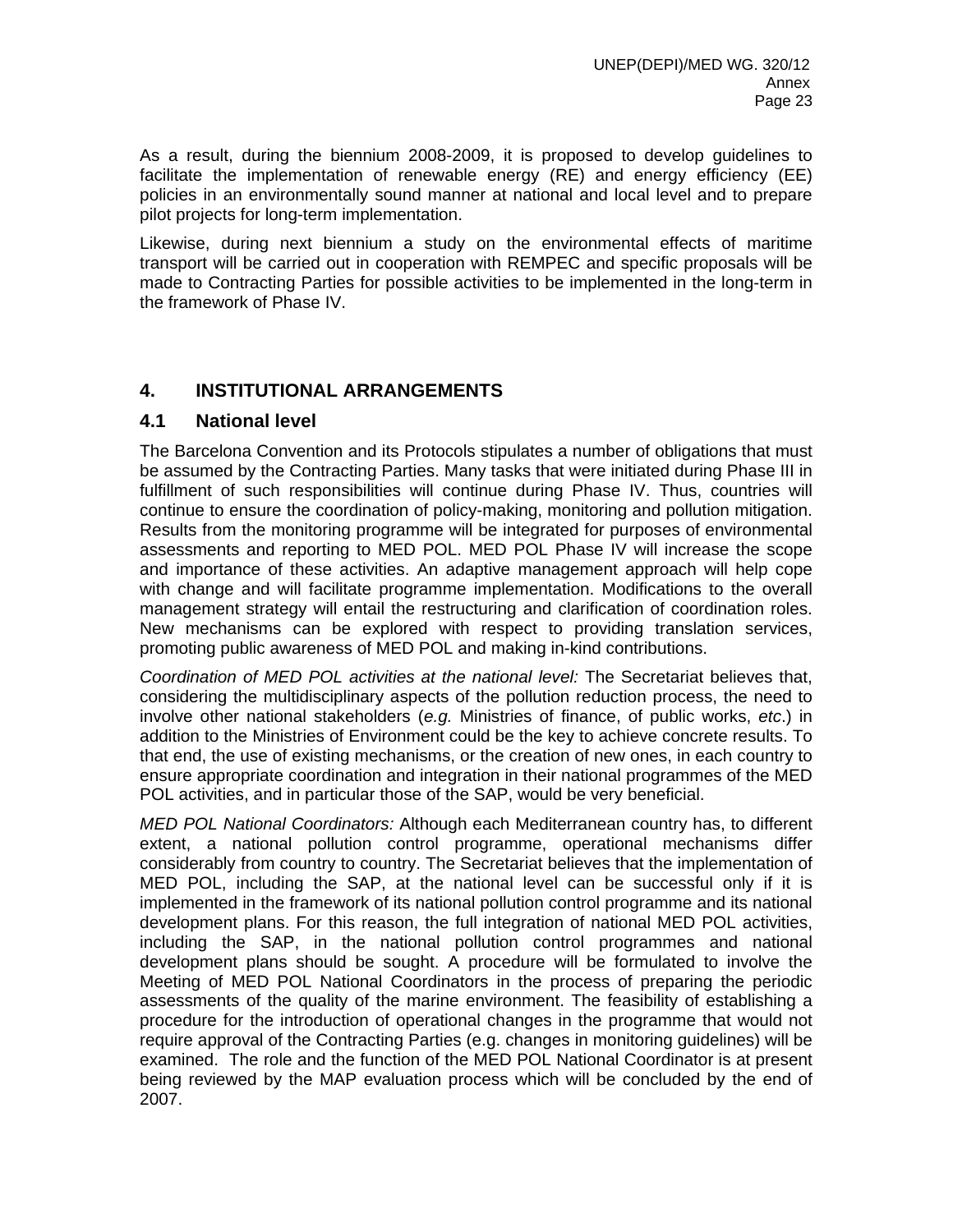*Novel In-kind Contributions to MED POL:* New approaches to providing in-kind contributions to the MED POL Programme can be explored. National Coordinators or Collaborating Institutions may be able to provide assistance to the organization of training and capacity building activities, as well as the preparation of technical meetings, documents and guidelines. In particular, countries could assume the responsibility for translating specific MED POL documents, such as Guidelines, Manuals and promotional and information material, into their national language. In addition, countries could play a leading role in specific areas or issues of regional concern for the benefit of the whole region. This has been successfully experimented in other Regional Seas Programmes (such as OSPAR and HELCOM) where countries were responsible for the preparation of specific regional assessments or studies.

*Public Awareness:* In support of the MED POL information and communications strategy, as a follow up to the MAP information Strategy being prepared, countries should ensure to have national web sites written in their native language. The sites would present timely information on the monitoring activities, pollution assessments, and outcomes. These national web sites could highlight efforts, and especially successful case studies, aimed at pollution mitigation and remediation, e.g. information on the implementation of their NAP. They could also serve as mirrors sites for accessing MED POL documents, information and promotional material available in their native language.

## **4.2 MED POL Unit**

The responsibilities of the MED POL Unit have increased over time. Changes were, of necessity, managed during Phase III chronologically in an incremental way. The management challenge of Phase IV is to achieve better integration of the various components into which MED POL has grown (e.g. the monitoring and the implementation of the SAP) and to react operationally to the recommendations made as result of the review of MED POL Phase III (UNEP(DEC)/MED WG.264/3). Moreover, following the results of the MAP evaluation to be finalized by the end of 2007, MED POL will adapt its management strategies according to the decisions of the Contracting Parties.

*Coordination to harmonize national activities:* Under the guidance and supervision of the relevant structures established under the MAP and the Barcelona Convention, the Secretariat will continue to play a central coordinating role for MED POL, ensuring the harmonization of national activities at the Mediterranean level, and effectively and meaningfully monitoring their implementation. Specific tasks for MED POL and the related RACs in relation to monitoring and assessment will be further identified at a later stage when the applying the ecosystem approach. WHO will continue to collaborate on a full time basis for the implementation of all health related aspects of the Programme. In the preparation of "guidance documents" for conducting MED POL activities (*e.g*., various technical and policy documents, guidelines), all efforts will be made to take into account the work already carried out by other regional and international bodies and special but critical attention will be paid to their harmonization with other relevant documents developed at the regional and international levels by the European Commission and Union and other international organizations.

*Provision of advice for obtaining external financial assistance:* Long-term financing is clearly critical to the process of the implementation of the NAPs. As indicated earlier in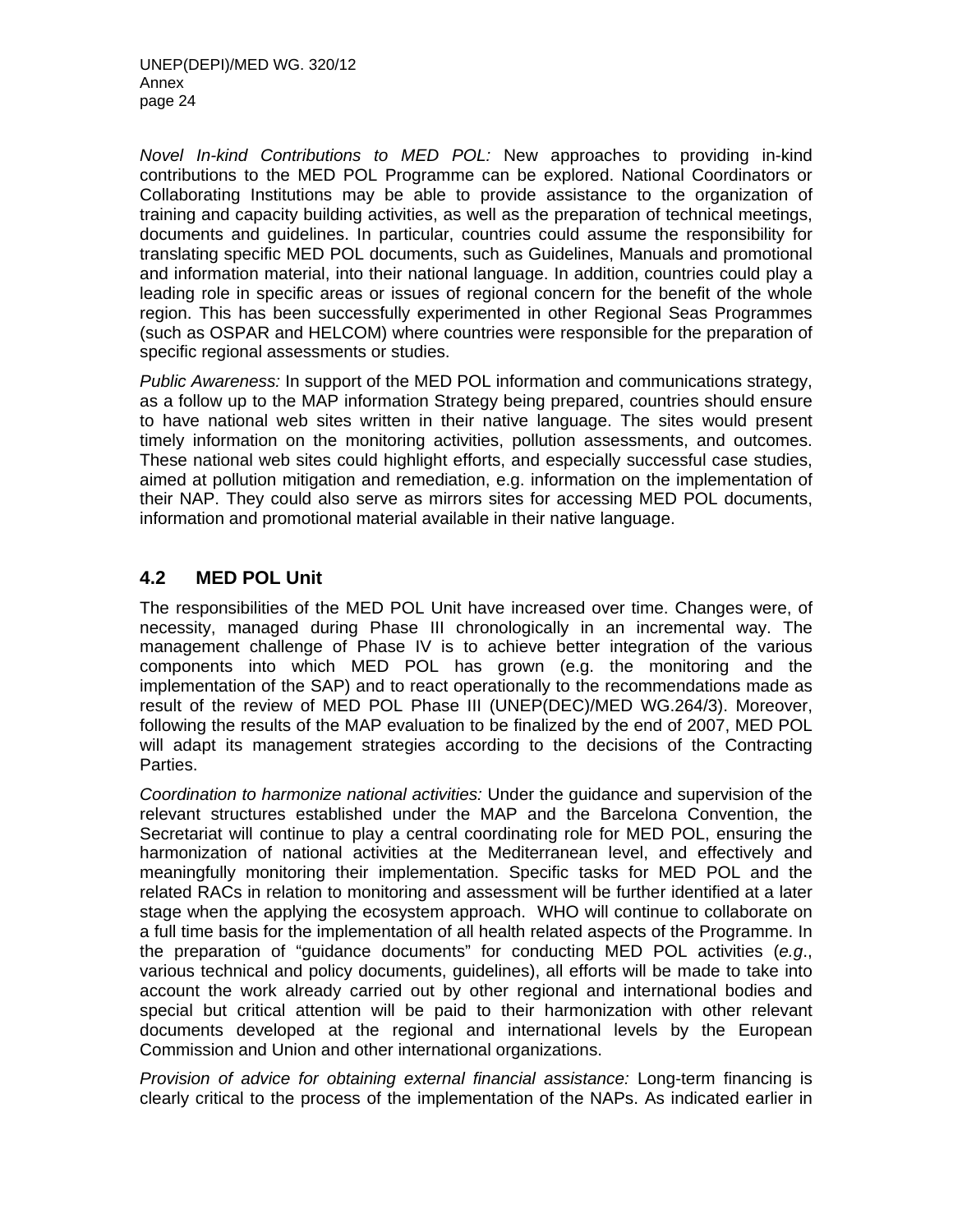this document, the Secretariat has been working with GPA and other donors to facilitate the process of ensuring the financial sustainability of NAPs. Assistance will continue to be provided to the countries for the development of specific initiatives, building on the short-term arrangements for the financing of priority actions in NAPs and framework conditions developed for the implementation of medium to long-term actions, including facilitating access to existing financial sources to strengthen long-term financing. Thus, a key ongoing role will be to catalyze and facilitate the mobilization of external funds (*i.e.* from the GPA, EU, private industry, and other donors) to assist Mediterranean countries in the implementation of NAPs.

*New Collaboration:* The Secretariat will examine how some of the functions and responsibilities could be assumed by or shared with the National Coordinators or Collaborating Institutions. By continuing a process initiated during Phase III, the Secretariat will explore new cooperation with relevant international and intergovernmental organizations, global conventions and programmes. The Secretariat will seek support from national structures hitherto not formally associated with MED POL, such as the tourism-based economic sector, local authorities and nongovernmental organizations.

#### **5. MONITORING AND EVALUATION OF MED POL PHASE IV IMPLEMENTATION**

The importance of a review process was highlighted during Phase III. Regular review meetings have in the past facilitated the exchange of information between national experts, national authorities and the Secretariat and had a beneficial effect on the implementation of activities. Successful implementation of the MED POL Phase IV will require periodic monitoring and evaluation in order to respond to changing information needs and improve operational procedures. A strategy for prompt remedial action should be in hand for each component under review in the event that failures or weaknesses are identified.

The Table here below intends to create a platform for an easy monitoring of the implementation of the activities of Phase IV.

It should be noted that, (a) under target date, the \* placed after 2013 is used for activities intended as continuous throughout the Phase IV (2006-2013) and (b) the gray rows indicate financial implications for the Contracting Parties.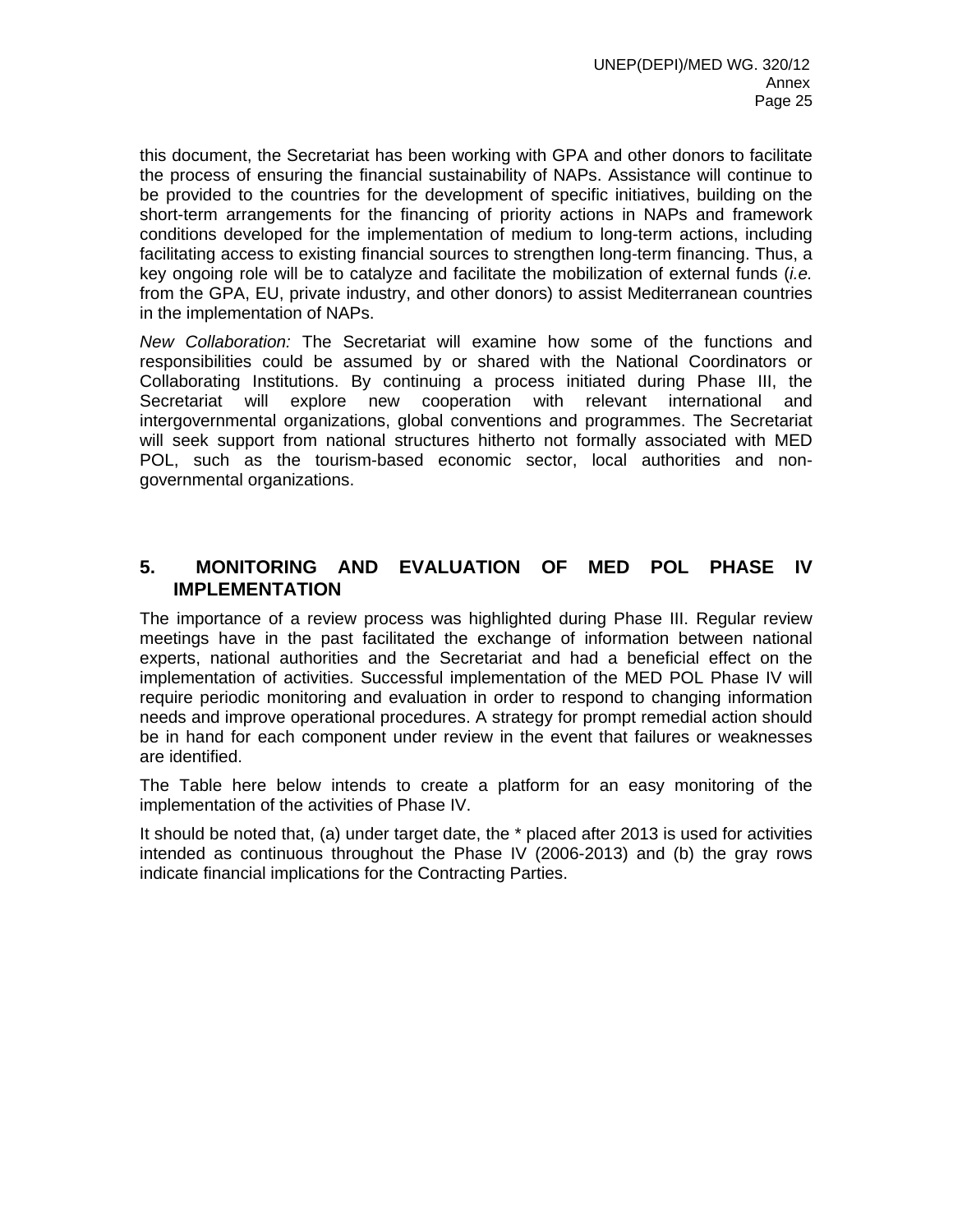| <b>Policy</b><br><b>Relevance</b>   | <b>Activity</b>                                                                                  | <b>Expected results</b>                                                                                             | <b>Target</b><br>date | Source of<br><i>information</i><br>and<br>verification | <b>Responsibility</b>                                                                                                                                                | <b>Possible</b><br>partnerships/related<br><i>initiatives</i> |
|-------------------------------------|--------------------------------------------------------------------------------------------------|---------------------------------------------------------------------------------------------------------------------|-----------------------|--------------------------------------------------------|----------------------------------------------------------------------------------------------------------------------------------------------------------------------|---------------------------------------------------------------|
|                                     | <b>Implementation</b><br>of LBS Protocol                                                         |                                                                                                                     |                       |                                                        |                                                                                                                                                                      |                                                               |
| -LBS Art.5 and<br>15<br>-SAP        | Ensuring the<br>financing of NAPs                                                                | 50% of NAPs priority<br>actions financed                                                                            | 2013*                 | National, EIB<br>and WB<br>implementation<br>reports   | CPs ensure<br>financial<br>resources.<br><b>MEDPOL</b> facilitate<br>the contacts with<br>potential donors<br>and provides<br>technical<br>assistance with<br>CP/RAC | -EU 2020<br>-GEF SP                                           |
| -LBS Art.4                          | Estimation of the<br>Inputs from diffuse<br>sources                                              | Models and existing<br>data used for the<br>quantification of<br>releases from rivers and<br>watershed developed    | 2011                  | Reports prepared<br>and published                      | <b>MED POL with</b><br>relevant<br>Mediterranean<br>institutions and<br>Contracting<br>Parties                                                                       | -GEF SP<br>-other existing models                             |
| -Agenda 21<br>-JOP<br>-MSSD<br>-SAP | Development of a<br>differentiation<br>mechanism for<br>pollution reduction                      | <b>Differentiation</b><br>mechanism based on<br><b>ELVs</b>                                                         | 2009                  | Mechanism<br>adopted by CPs                            | MED POL with<br>regional experts<br>and CPs                                                                                                                          | -IPPC<br>-Protocol LRTP                                       |
| -LBS Art.5 and<br>15<br>-SAP        | Implementation of<br><b>MED POL-related</b><br>activities of the GEF<br>Strategic<br>Partnership | Policy reforms related<br>to tanneries, fertilizers,<br>luboil, batteries are<br>developed in selected<br>countries | 2012                  | <b>Project Progress</b><br>reports                     | MED POL in<br>cooperation with<br>CP/RAC and<br><b>UNIDO and NCs</b>                                                                                                 |                                                               |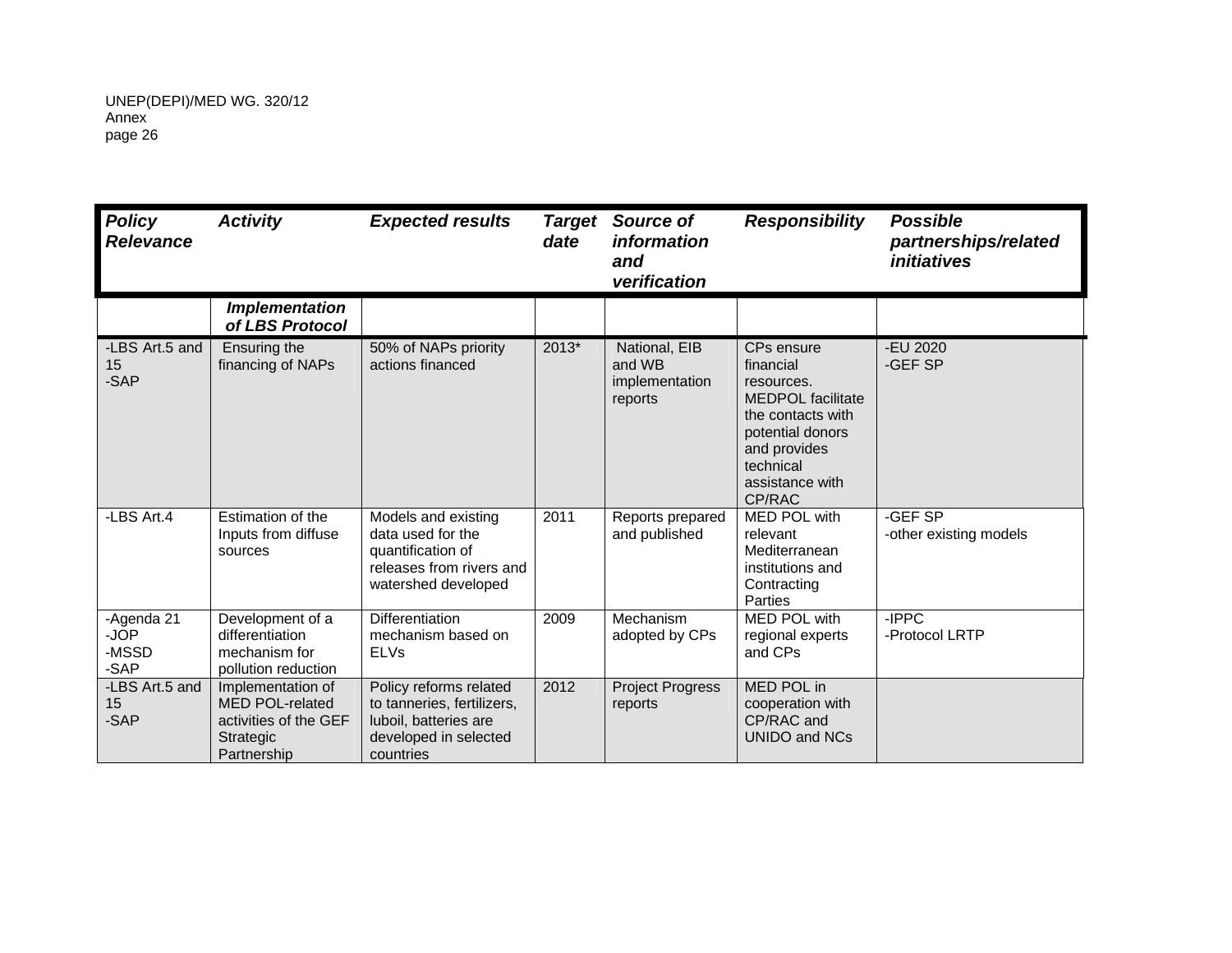|                                                  | <b>Implementation</b><br>of the Dumping<br><b>Protocol</b>                                                                                        |                                                                                                                                               |         |                                                                                                  |                                                                                           |                                                    |
|--------------------------------------------------|---------------------------------------------------------------------------------------------------------------------------------------------------|-----------------------------------------------------------------------------------------------------------------------------------------------|---------|--------------------------------------------------------------------------------------------------|-------------------------------------------------------------------------------------------|----------------------------------------------------|
| -Dumping<br>Protocol<br>Art.6.2                  | Implementation of<br>adopted guidelines                                                                                                           | Ratification of dumping<br>protocol. Reduction of<br>number of dumping<br>operations in<br>accordance with the<br>new Protocol                | $2013*$ | National reports,<br>Number.of MOUs<br>between<br>MEDPOL and<br>CPs                              | MED POL in<br>cooperation with<br>relevant NCs and<br>London<br>Convention<br>secretariat | <b>London Convention</b>                           |
|                                                  | <b>Implementation</b><br>of the Hazardous<br><b>Waste Protocol</b>                                                                                |                                                                                                                                               |         |                                                                                                  |                                                                                           |                                                    |
| -Hazardous<br>Waste<br>Protocol Art.4            | Implementation of<br>PCB component of<br><b>GEF Strategic</b><br>Partnership                                                                      | Disposal of 1100 tons of<br>PCBs from 5 countries.<br>Strengthening the<br>capacities and<br>capabilities of<br>Mediterranean<br>countries    | 2012    | Project progress<br>reports, Number<br>of authorizations<br>for PCBs disposal<br>in 5 countries  | MED POL in<br>cooperation with<br>CP/RAC and<br><b>UNEP/Chemicals</b>                     | <b>Basel Convention and its</b><br>Centres (BCRCs) |
| -Hazardous<br>Waste<br>Protocol<br>Art.5.5 and 8 | Strengthening the<br>Cooperation with<br><b>Basel Convention</b><br><b>Regional Centres</b><br>through the<br>implementation of<br>joint projects | Regional model for<br>management of<br>hazardous wastes.<br>Action Plan to combat<br>illegal traffic of<br>hazardous waste in<br>Arabic world | 2013*   | Minutes of<br>coordination<br>meetings,<br>Number of MoUs<br>between MED<br><b>POL and BCRCs</b> | MED POL in<br>cooperation with<br>NCs, BC, BCRCs<br>and CP/RAC                            | <b>Basel Convention and</b><br><b>BCRCs</b>        |
| -Recc. CPs<br>Meeting,<br>Catania, 2003          | Implementation of<br>Regional Plan for<br>the reduction of<br>generation of<br>hazardous wastes                                                   | Reduction of 20% of the<br>generation hazardous<br>waste from selected<br>industrial sectors                                                  | 2010    | National reports                                                                                 | MEDPOL in<br>cooperation with<br>CP/RAC and NCs                                           |                                                    |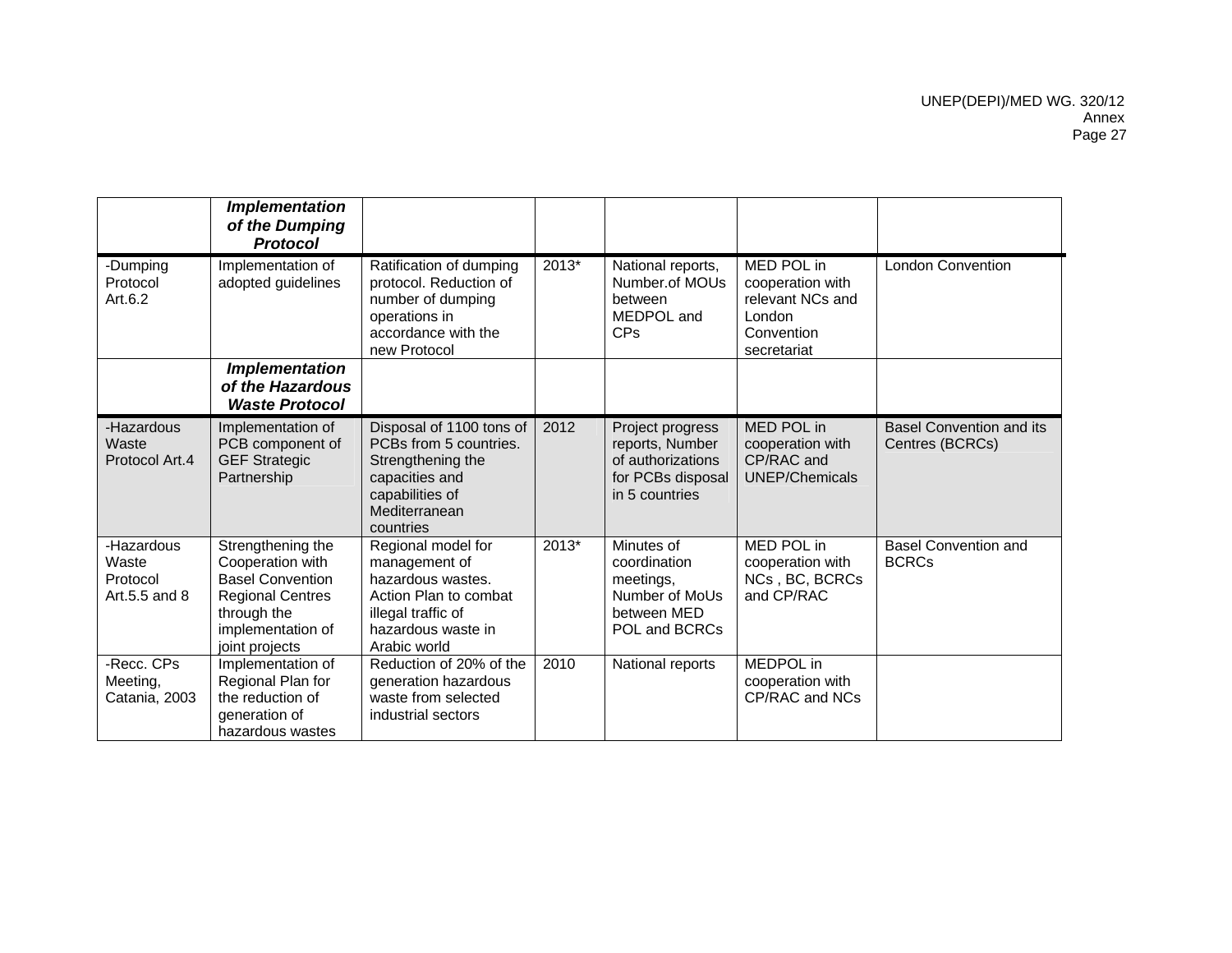|                                                                | <b>Assessment of</b><br>the<br><i>implementation</i><br>of the Protocols                                   |                                                                                 |         |                                                                                  |                                    |                                           |
|----------------------------------------------------------------|------------------------------------------------------------------------------------------------------------|---------------------------------------------------------------------------------|---------|----------------------------------------------------------------------------------|------------------------------------|-------------------------------------------|
| -Art. 12 of the<br>Convention<br>and art. 8 of<br>LBS protocol | <b>Establishment and</b><br>implementation of<br>national<br>monitoring<br>programmes in all<br>countries: | National and regional<br>databases of results                                   | 2011    | Number of NMPs<br>and agreements<br>signed;<br>National reports                  | CPs in cooperation<br>with MED POL |                                           |
| -MED POL IV                                                    | 1. State and trend<br>monitoring                                                                           | Data on environmental<br>chemical contaminants                                  | $2013*$ | National and<br>regional reports<br>on the state of<br>the marine<br>environment | CPs with MED<br>POL assistance     |                                           |
| -MED POL IV                                                    | 2. Health-related<br>monitoring                                                                            | Data on microbial<br>quality of bathing and<br>shellfish growing waters         | 2013*   | Relevant national<br>reports                                                     | CPs with MED<br>POL assistance     |                                           |
| -SAP<br>-MED POL IV                                            | 3. Monitoring of<br>loads                                                                                  | Data on industrial and<br>urban<br>emissions/releases<br>updated (NBB or other) | 2012    | Relevant national<br>reports                                                     | CPs with MED<br>POL assistance     |                                           |
| -MED POL IV                                                    | 4. Monitoring of<br>biological effects                                                                     | Data on biological<br>effects                                                   | 2013*   | Number of<br>laboratories<br>participating                                       | CPs with MED<br>POL assistance     |                                           |
| -MED POL IV                                                    | 5. Eutrophication<br>monitoring                                                                            | Data on eutrophication                                                          | 2013*   | Number of<br>laboratories<br>participating                                       | CPs with MED<br>POL assistance     |                                           |
| -MED POL IV                                                    | 6. Baseline studies<br>for monitoring of<br>chemical<br>contaminants in<br>mussels                         | Data and reports                                                                | 2010    | Number of<br>laboratories<br>participating                                       | CPs with MED<br>POL assistance     | EU processes and<br>projects e.g. MYTIMED |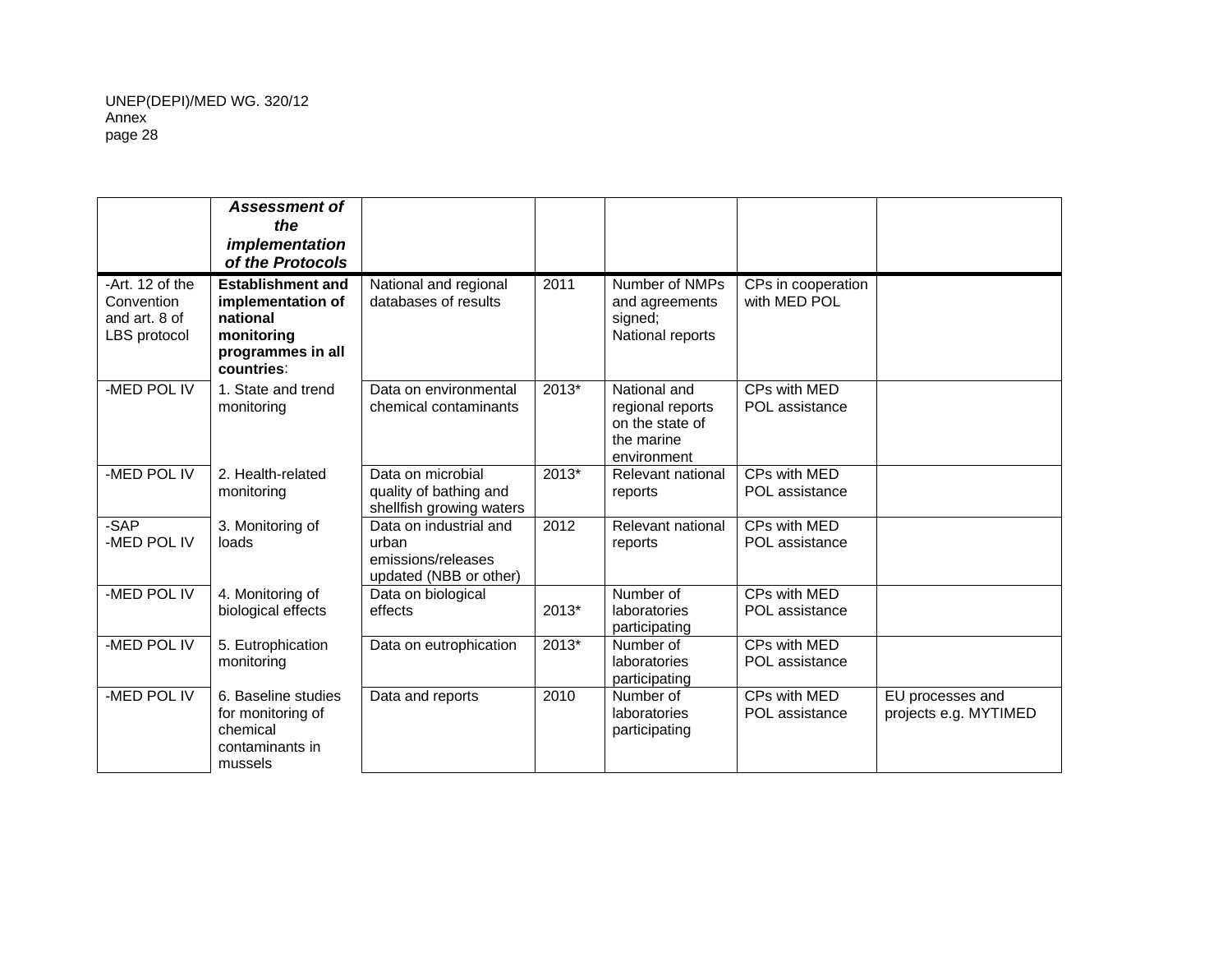| -MED POL IV                            | 7. Development<br>and/or updating of<br>common monitoring<br>and analytical<br>methodologies                                                                                                            | Common methodology<br>available and published<br>in the website                     | 2010         | Document and<br>website                                                                    | MED POL in<br>cooperation with<br><b>IAEA</b>                                          |                                                       |
|----------------------------------------|---------------------------------------------------------------------------------------------------------------------------------------------------------------------------------------------------------|-------------------------------------------------------------------------------------|--------------|--------------------------------------------------------------------------------------------|----------------------------------------------------------------------------------------|-------------------------------------------------------|
| -MED POL IV                            | 8. Implementation of<br>a Data Quality<br>Assurance<br>Programme                                                                                                                                        | Good quality data                                                                   | 2013*        | Number and<br>reports on<br>intercalibration<br>exercises                                  | MED POL in<br>cooperation with<br>IAEA, Alessandria<br>University,<br><b>QUASIMEME</b> | -IAEA<br>-QUASIMEME<br>-Alessandria Univ.<br>-BEQUALM |
| -Art. 12 of the<br>Convention          | Preparation of<br>reports based on<br>data interpretation                                                                                                                                               | Status and trends<br>reports                                                        | 2010         | Report on the<br>state of marine<br>environment                                            | MED POL with<br><b>CPs</b>                                                             | <b>EEA</b><br><b>EMMA</b>                             |
| -Recc. CPs<br>Meeting,<br>Catania 2003 | Development of<br><b>Marine Pollution</b><br><b>Indicators MRIs</b>                                                                                                                                     | Strengthening the<br>capacity and capability<br>of the CPs to assess<br><b>MRIs</b> | 2010         | <b>DPSIR</b><br>Indicators-based<br>assessment of<br>the state of<br>marine<br>environment | MED POL in<br>cooperation with<br>EEA, BP, MedStat<br>and NCs                          | -EEA<br>-Blue Plan                                    |
| -SAP                                   | Regular updating of<br>Pollution Hot Spots<br>Report and<br>determination of<br>their management<br>and monitoring<br>strategy, taking into<br>account all available<br>data including NAPs<br>and NBBs | Tracking countries'<br>pollution reductions                                         | 2009<br>2013 | Two reports on<br><b>Hot Spots</b>                                                         | MED POL in<br>cooperation with<br><b>NCs</b>                                           |                                                       |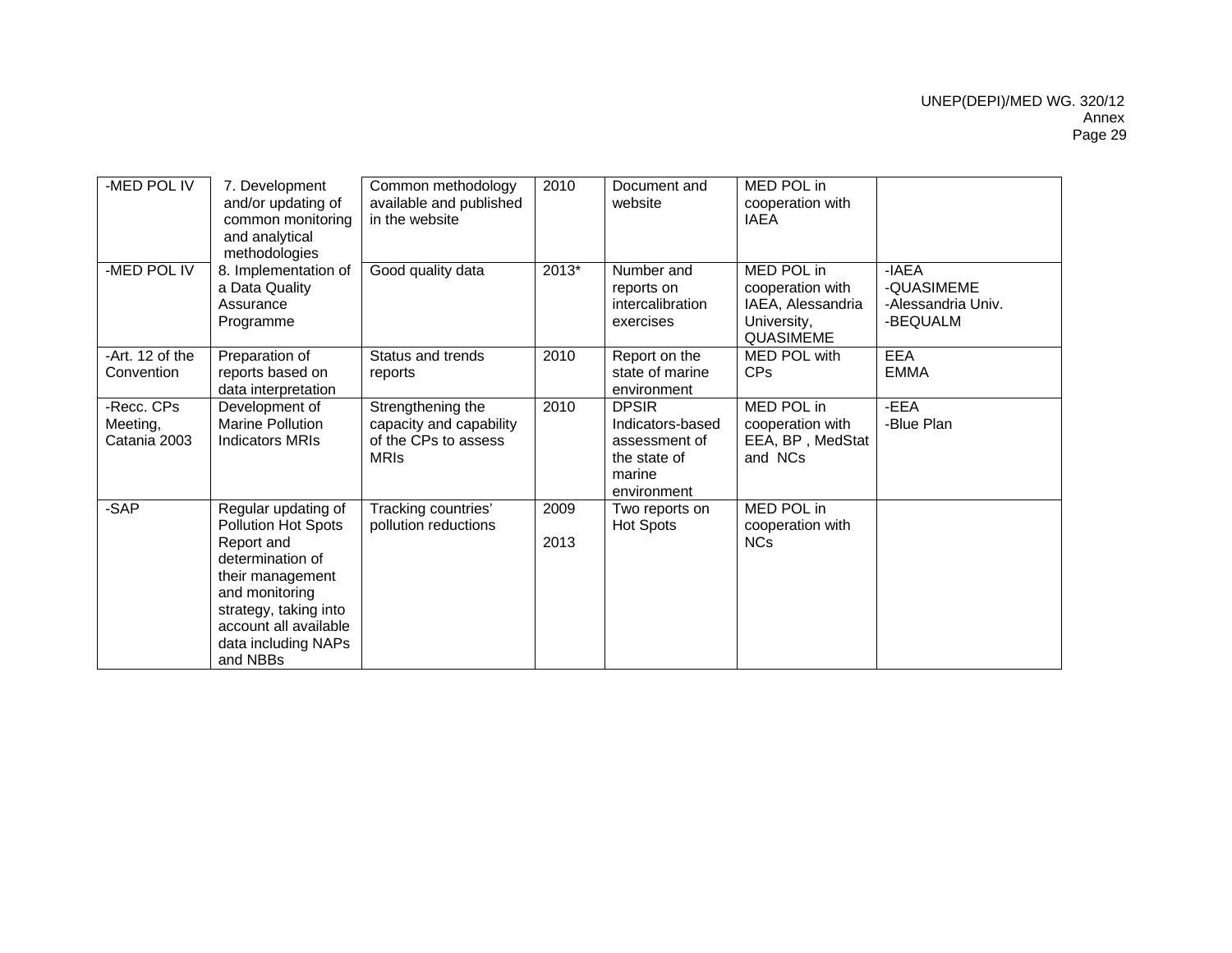|                                      | Use of<br>implementation<br>tools                                                                                                                                                                                                                             |                                                                   |         |                                                                                                                                |                                                               |                             |
|--------------------------------------|---------------------------------------------------------------------------------------------------------------------------------------------------------------------------------------------------------------------------------------------------------------|-------------------------------------------------------------------|---------|--------------------------------------------------------------------------------------------------------------------------------|---------------------------------------------------------------|-----------------------------|
| -LBS Art. 10                         | Organization and<br>implementation of<br>capacity building<br>programmes                                                                                                                                                                                      | National capacity<br>improved (capacity<br>building)              | 2013*   | Reports of the<br>training courses<br>on chemical and<br>microbiological<br>parameters                                         | MED POL in<br>cooperation with<br>IAEA and WHO                |                             |
| -Art $15$ of<br>Convention           | Development of<br><b>MED POL</b><br><b>Information System</b>                                                                                                                                                                                                 | Intranet and online<br>reporting system for<br><b>MED POL</b>     | 2009    | System<br>operational                                                                                                          | MED POL with<br>cooperation of<br>Info/RAC and NCs            | -EMWIS(SEMIDE)<br>-EUWI-MED |
| -LBS Art<br>.5,9,10                  | Promotion of<br>transfer of<br>technology for<br>cleaner production                                                                                                                                                                                           | Programmes prepared<br>and implemented                            | 2011    | Reports on<br>implementation                                                                                                   | -MED POL<br>-CP/RAC<br>-CPs                                   | -CP/RAC                     |
| -LBS Art 6                           | Strengthening of<br>Inspectorate<br>systems in all<br>countries; capacity<br>building programme<br>1) Meeting of<br>network on<br>compliance and<br>enforcement<br>2) Assistance to<br>countries upon reques<br>for strengthening the<br>inspectorate systems | Capacity building<br>programmes                                   | $2013*$ | Reports of<br>meetings of<br>network Indicators<br>based National<br>reports on<br>inspection;<br>number of trained<br>experts | CPs with<br><b>WHO/MED POL</b><br>assistance                  | <b>GEF SP</b>               |
| Recc. CPs<br>Meeting,<br>Malta, 1999 | Launching of PRTR<br>in all countries                                                                                                                                                                                                                         | Reporting format and<br>data base established<br>in all countries | 2011    | MoUs and<br>contracts<br>between MED<br>POL and CPs                                                                            | MED POL in<br>cooperation with<br>ICS-UNIDO and<br><b>NCs</b> | -EC (EPER)<br>-UNECE        |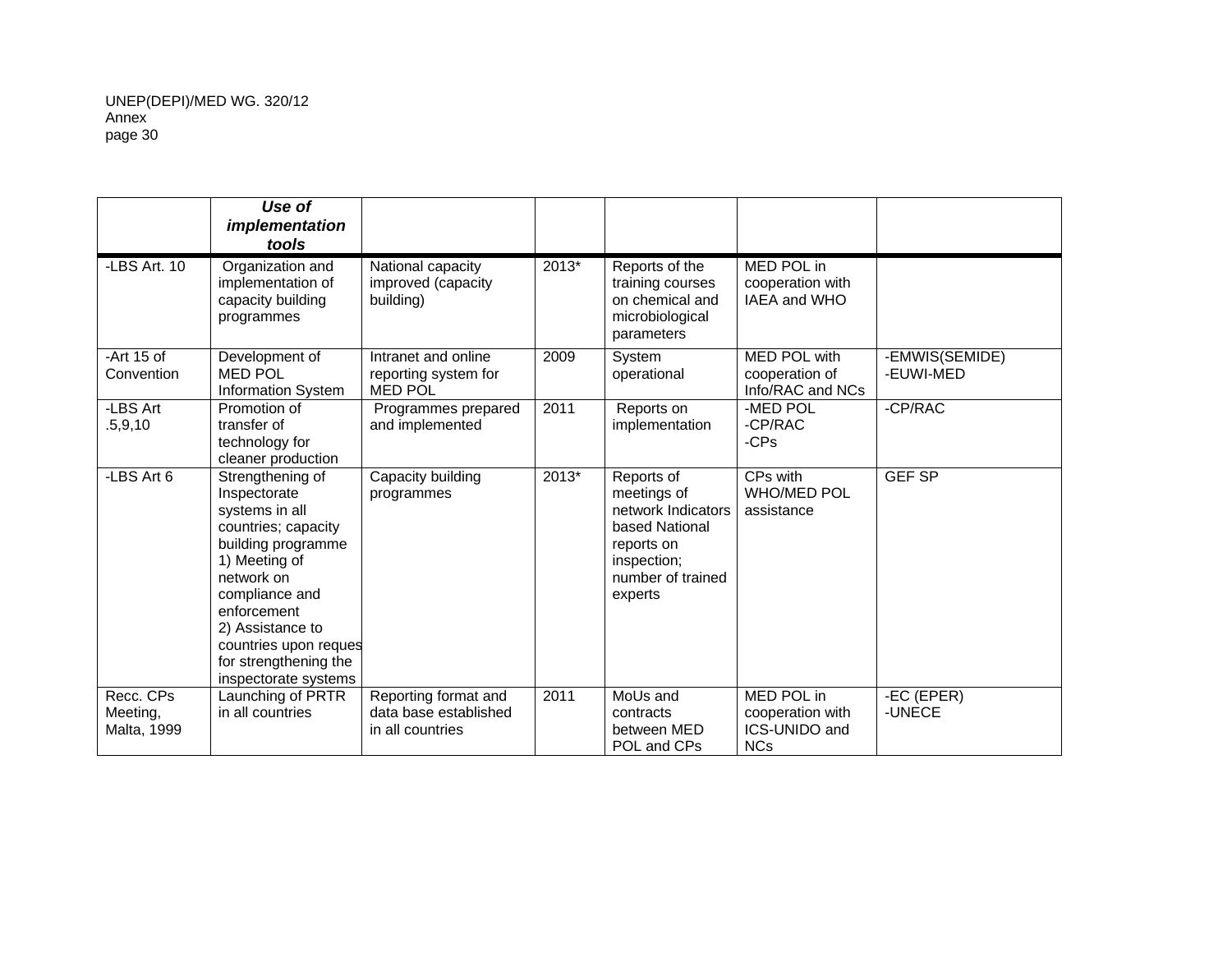|                                                       | <b>Physical</b><br>alteration and<br>destruction of<br>habitats                                                                                  |                                                                                                                                               |         |                                                                              |                                                       |                                         |
|-------------------------------------------------------|--------------------------------------------------------------------------------------------------------------------------------------------------|-----------------------------------------------------------------------------------------------------------------------------------------------|---------|------------------------------------------------------------------------------|-------------------------------------------------------|-----------------------------------------|
| -Recc. CPs<br>Meeting,<br>Catania 2003<br>- LBS Art.5 | Programmes related<br>to environmental<br>and permitting<br>aspects of<br>desalination                                                           | Increased number of<br>EIA studies for sea<br>water desalination<br>plants; desalination<br>activities treated as part<br>of the LBS Protocol | $2013*$ | National reports                                                             | <b>MED POL in</b><br>cooperation with<br>NCs, SPA/RAC | -European desalination<br>Society (EDS) |
| -Recc. CPs<br>Meeting, Malta<br>1999<br>- LBS Art.5   | Implementation of<br>coastal litter<br>management<br>programmes                                                                                  | Strengthened capacity<br>of CPs to deal with<br>coastal litter<br>management                                                                  | 2013*   | MoUs and<br>contracts<br>between<br>MEDPOL, CPs,<br><b>NGOs</b>              | MED POL with<br>NCs and NGOs                          | -UNEP-RS<br>-GPA<br>-NGOs               |
|                                                       | Socio-economic<br>roots of<br>environmental<br>degradation                                                                                       |                                                                                                                                               |         |                                                                              |                                                       |                                         |
| -LBS Art.7                                            | Socio-economic<br>aspects of<br>environmental<br>degradation<br>including the cost of<br>inaction taken into<br>account throughout<br>MED POL IV | Comprehensive<br>assessment of SoE                                                                                                            | 2013*   | <b>DPSIR Indicator-</b><br>based state of<br>marine<br>environment<br>report | MED POL in<br>cooperation with<br>BP and EEA          | -EEA<br>-BP                             |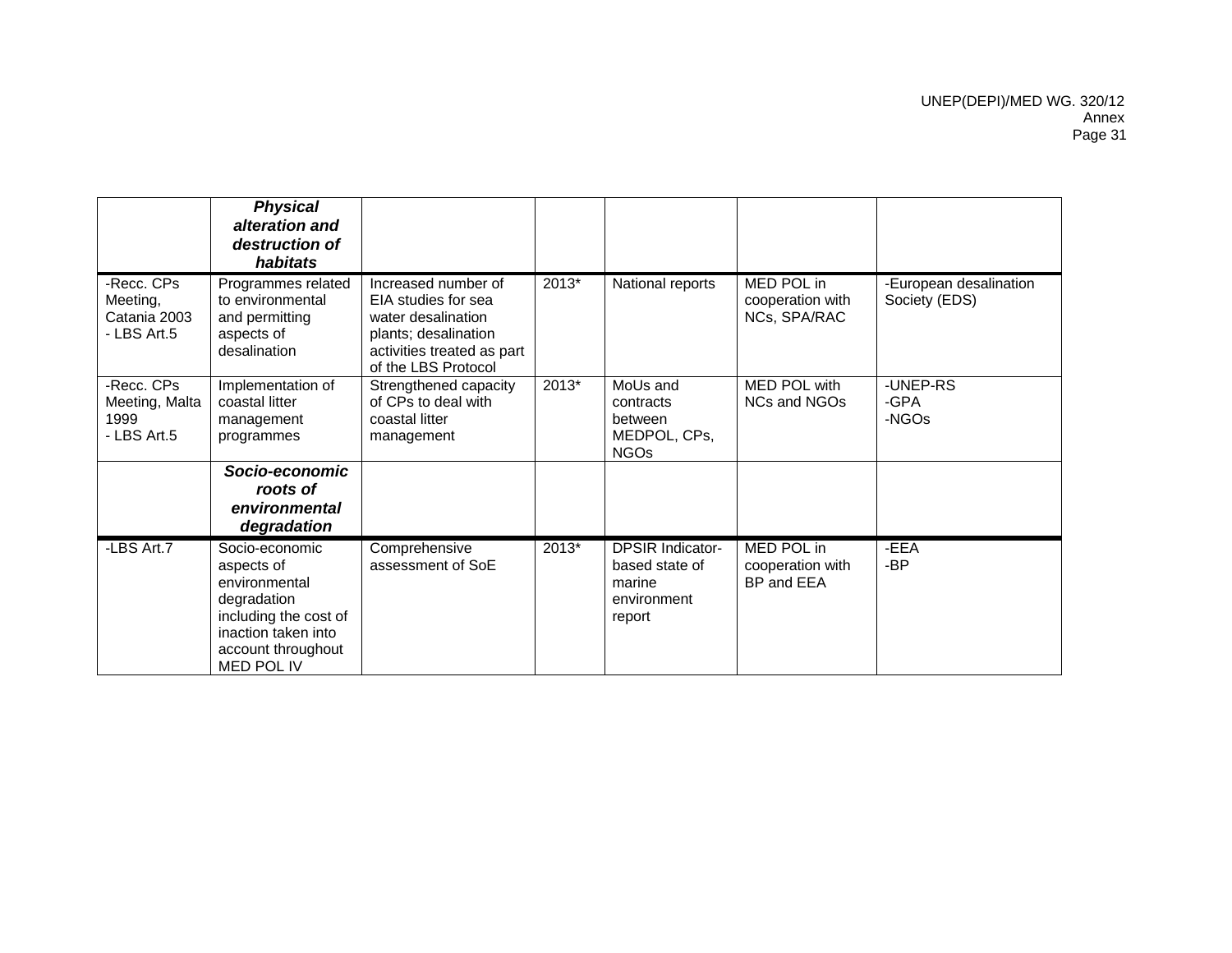|                                      | <b>Public health</b>                                                                                        |                                                                                                                                                     |               |                                                                                           |                                       |        |
|--------------------------------------|-------------------------------------------------------------------------------------------------------------|-----------------------------------------------------------------------------------------------------------------------------------------------------|---------------|-------------------------------------------------------------------------------------------|---------------------------------------|--------|
| -LBS Art. 7<br>-MED POL IV           | Finalization and<br>adoption of<br>Guidelines on<br>bathing waters                                          | Agreed Guidelines;<br>Beach profiles<br>methodology agreed                                                                                          | 2009<br>2011  | Report of Meeting<br>of NCs;<br>Beach profiles in<br>all countries                        | CPs with MED<br>POL/WHO<br>assistance | -WHO   |
| -LBS Art. 7<br>-MED POL IV           | Consultation<br>meetings and inter-<br>calibration exercises                                                | Assessments of bathing<br>water quality                                                                                                             | $2013*$       | Reports of the<br>meetings; country<br>reports on<br>compliance                           | CPs with MED<br>POL/WHO<br>assistance | $-WHO$ |
| -MED POL IV                          | Preparation of an<br>Action plan related<br>to environment and<br>health risks in tourist<br>establishments | Pilot study prior to<br>implementation; all<br>components of the<br>action plan<br>implemented                                                      | 2009<br>2013* | Integrated action<br>plan;<br>Report on the<br>implementation of<br>action plan           | CPs with MED<br>POL/WHO<br>assistance | -WHO   |
| -LBS, Art. 8<br>and Annex I<br>- SAP | Enhancement of<br>Wastewater<br>treatment and<br>management issues                                          | Increase number of<br>wastewater treatment<br>plants in coastal<br>Mediterranean cities<br>and improvement of the<br>quality of receiving<br>waters | 2013*         | Assessment<br>reports on the<br>activities for<br>improved<br>sanitation                  | CPs with MED<br>POL/WHO<br>assistance |        |
| -SAP                                 | Implementation of<br>the guidelines on the<br>reuse of treated<br>wastewaters:<br>capacity building         | Scientists trained;<br>guidelines applied                                                                                                           | 2009          | Progress Reports<br>on the application<br>of guidelines and<br>on the training<br>courses | CPs with MED<br>POL/WHO<br>assistance | -WHO   |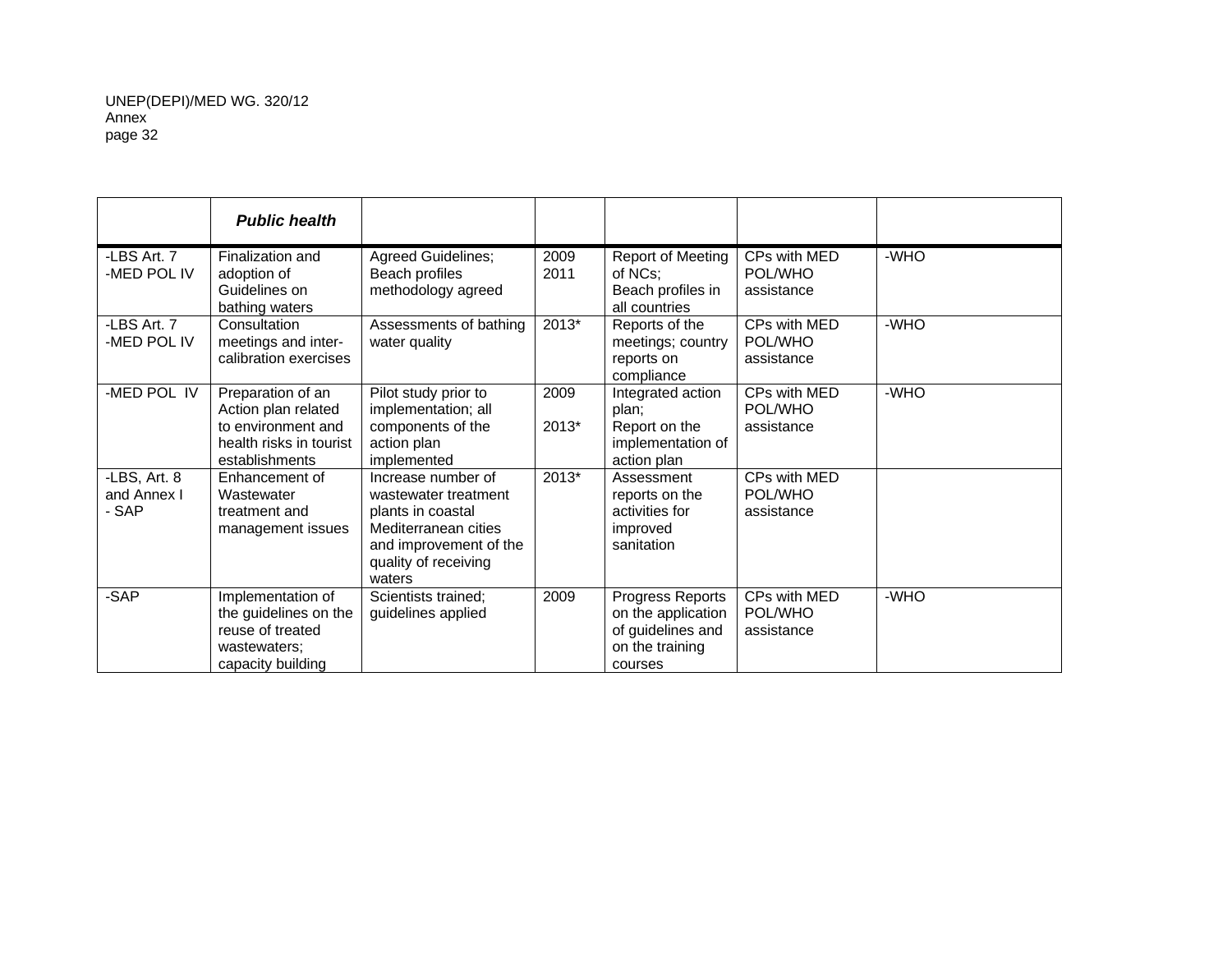|                                                                                                                            | Cooperation                                                                                                                                                       |                                                                          |         |                                                                           |                                                                    |                            |
|----------------------------------------------------------------------------------------------------------------------------|-------------------------------------------------------------------------------------------------------------------------------------------------------------------|--------------------------------------------------------------------------|---------|---------------------------------------------------------------------------|--------------------------------------------------------------------|----------------------------|
| -MED POL IV                                                                                                                | Continued<br>cooperation with<br><b>MOON</b>                                                                                                                      | Access to additional<br>and complementary<br>data and information        | 2013*   | MOU signed<br>Common projects                                             | <b>MED POL</b>                                                     | -MOON<br>-MEDGOOS          |
| -LBS Protocol                                                                                                              | Continued<br>involvement of<br><b>WHO</b>                                                                                                                         | Human health aspects<br>properly treated in<br>MED POL IV                | $2013*$ | Regular reports on<br>activities                                          | MEDPOL in<br>cooperation with<br><b>WHO/EURO</b>                   | <b>WHO/EURO</b>            |
| -Recc. CPs<br>Meeting, Portoroz<br>(2005)                                                                                  | Cooperation with<br>RACs strengthened<br>through specific<br>joint activities                                                                                     | Shared information and<br>experience; overlaps<br>avoided                | 2013*   | Minutes of<br>coordination<br>meetings; results of<br>joint projects      | MED POL and<br><b>RACs</b>                                         | <b>RACs</b>                |
| -LBS Art.5 and 15<br>-Recc. CPs<br>Meeting, Portoroz<br>(2005)<br>-SAP<br>-EU 2020 Initiative<br>-MAP-EU work<br>programme | Provision of<br>relevant technical<br>information for the<br>implementation of<br>the EC Horizon<br>2020 Initiative and<br>the European<br><b>Marine Strategy</b> | Pollution reduction<br>through implementation<br>of NAPs                 | 2013*   | Minutes of meeting<br>with EC and EIB.<br>Number of project<br>financed   | <b>MED POL in</b><br>cooperation with<br>EC, EIB and NCs           | $-EC$<br>-EIB<br>-WB-METAP |
| -Recc. CPs<br>Meeting, Catania<br>2003<br>-MAP-EEA<br>cooperation<br>programme                                             | Cooperation with<br>EEA in the field of<br>reporting and<br>indicators                                                                                            | Concise and<br>harmonized set of<br>indicators                           | 2013*   | <b>DPSIR Indicators</b><br>based state of<br>marine environment<br>report | <b>MED POL in</b><br>cooperation with<br>EEA, BP and<br><b>NCs</b> | -EEA<br>-BP<br>-MEDSTAT    |
| -MED POL IV                                                                                                                | Involving NGOs in<br>MED POL Phase IV<br>activities                                                                                                               | Larger participation of<br>civil society in MED<br><b>POL</b> activities | $2013*$ | Number of<br>agreements between<br>MEDPOL and NGOs                        | <b>MED POL in</b><br>cooperation with<br>NCs and NGOs              | <b>NGOs</b>                |
| -LBS Art.5,15<br>-Recc. CPs<br>Meeting, Portoroz<br>2005                                                                   | Continuation of the<br>cooperation with<br><b>GEF and FFEM</b>                                                                                                    | Projects financed by<br><b>GEF and FFEM</b>                              | $2013*$ | Minutes of<br>coordination<br>meetings                                    | <b>MED POL</b>                                                     | -GEF<br>-FFEM<br>$-WB$     |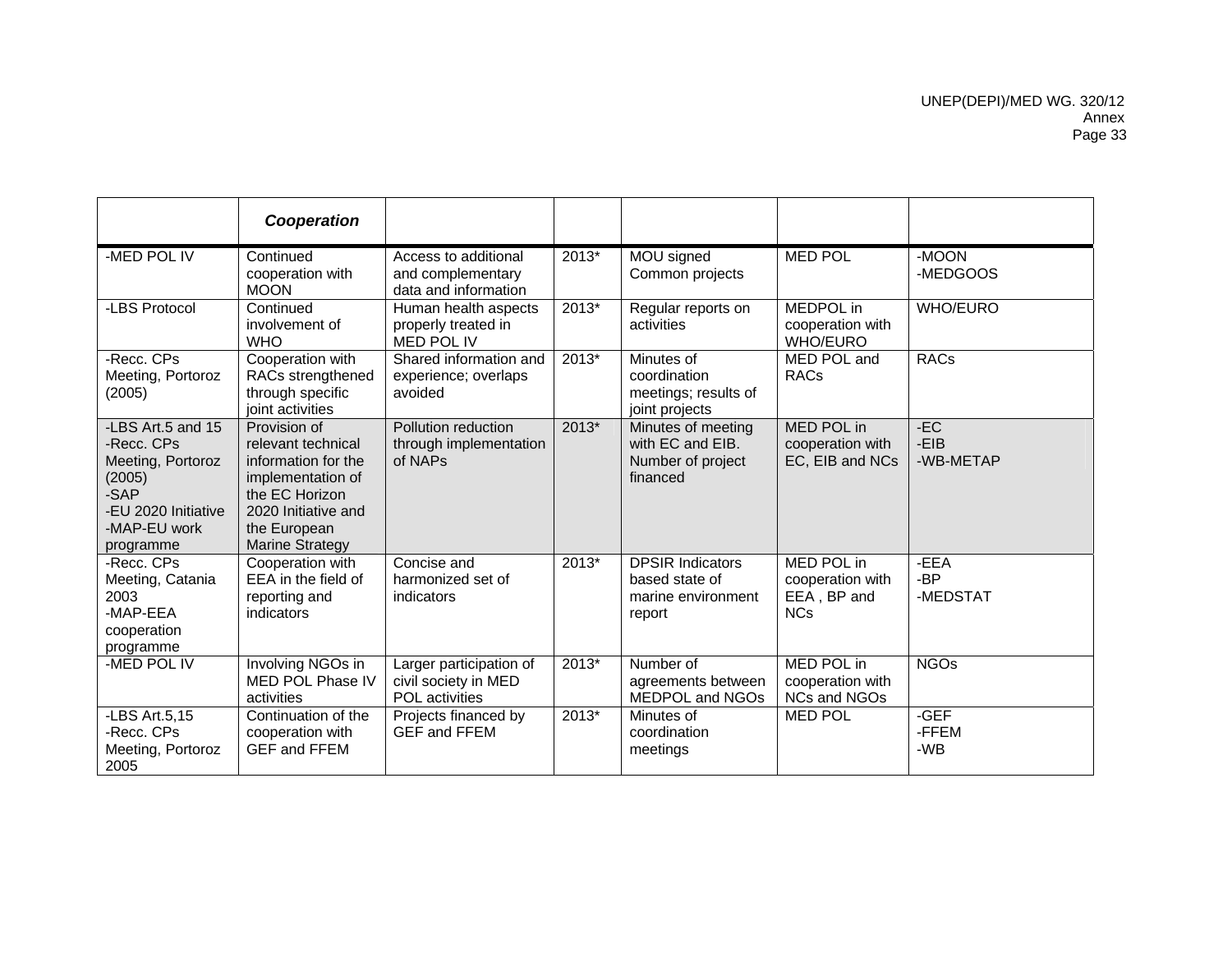|                            | <b>Stakeholder</b><br>involvement                                                                     |                                                                                            |         |                                                                                       |                                                              |                                         |
|----------------------------|-------------------------------------------------------------------------------------------------------|--------------------------------------------------------------------------------------------|---------|---------------------------------------------------------------------------------------|--------------------------------------------------------------|-----------------------------------------|
| $-Art.15$ of<br>Convention | Involvement of<br>National and<br>regional<br>Stakeholders in the<br>implementation of<br><b>NAPs</b> | Implementation of<br>NAPs facilitated                                                      | 2013*   | National reports,<br>number of<br>agreement<br>between MED<br>POL and<br>stakeholders | MED POL in<br>cooperation with<br>NCs and<br>stakeholders    | BC<br><b>ASCAME</b><br>CP/RAC           |
| $-Art.15$ of<br>Convention | Strengthening the<br>cooperation with<br>private sector in<br>cooperation with<br>CP/RAC              | Partnerships with<br>industrial association                                                | 2013*   | Minutes of<br>meeting with<br>CP/RAC, MAP-<br>NFPs meeting<br>reports                 | <b>MED POL with</b><br>NCs and<br>industrial<br>stakeholders | -Industrial associations<br>-CP/RAC     |
|                            | <b>Public outreach</b>                                                                                |                                                                                            |         |                                                                                       |                                                              |                                         |
| $-Art.15$ of<br>Convention | Establishment of<br><b>MED POL</b><br><b>Information System</b>                                       | Information system<br>fully operational; better<br>shared information on<br><b>MED POL</b> | 2009    | System<br>operational                                                                 | MED POL in<br>cooperation with<br><b>INFO/RAC</b>            | -INFO/RAC<br>-EMWIS-SEMIDE<br>-EUWI-MED |
| $-Art.15$ of<br>Convention | Implementation of<br><b>MAP</b> Information<br>Strategy by MED<br><b>POL</b>                          | Increased visibility of<br><b>MEDPOL</b>                                                   | $2013*$ | National reports                                                                      | <b>MED POL with</b><br>MAP and<br>Info/RAC                   | -INFO/RAC<br>-EMWIS-SEMIDE<br>-EUWI-MED |
| $-Art.15$ of<br>Convention | Preparation of<br>National Web sites<br>on MED POL<br>activities and<br>achievements                  | Increased visibility of<br>MEDPOL at national<br>level                                     | 2010    | Websites<br>operational                                                               | NCs assisted by<br><b>MED POL</b>                            | -INFO/RAC<br>-EMWIS-SEMIDE<br>-EUWI-MED |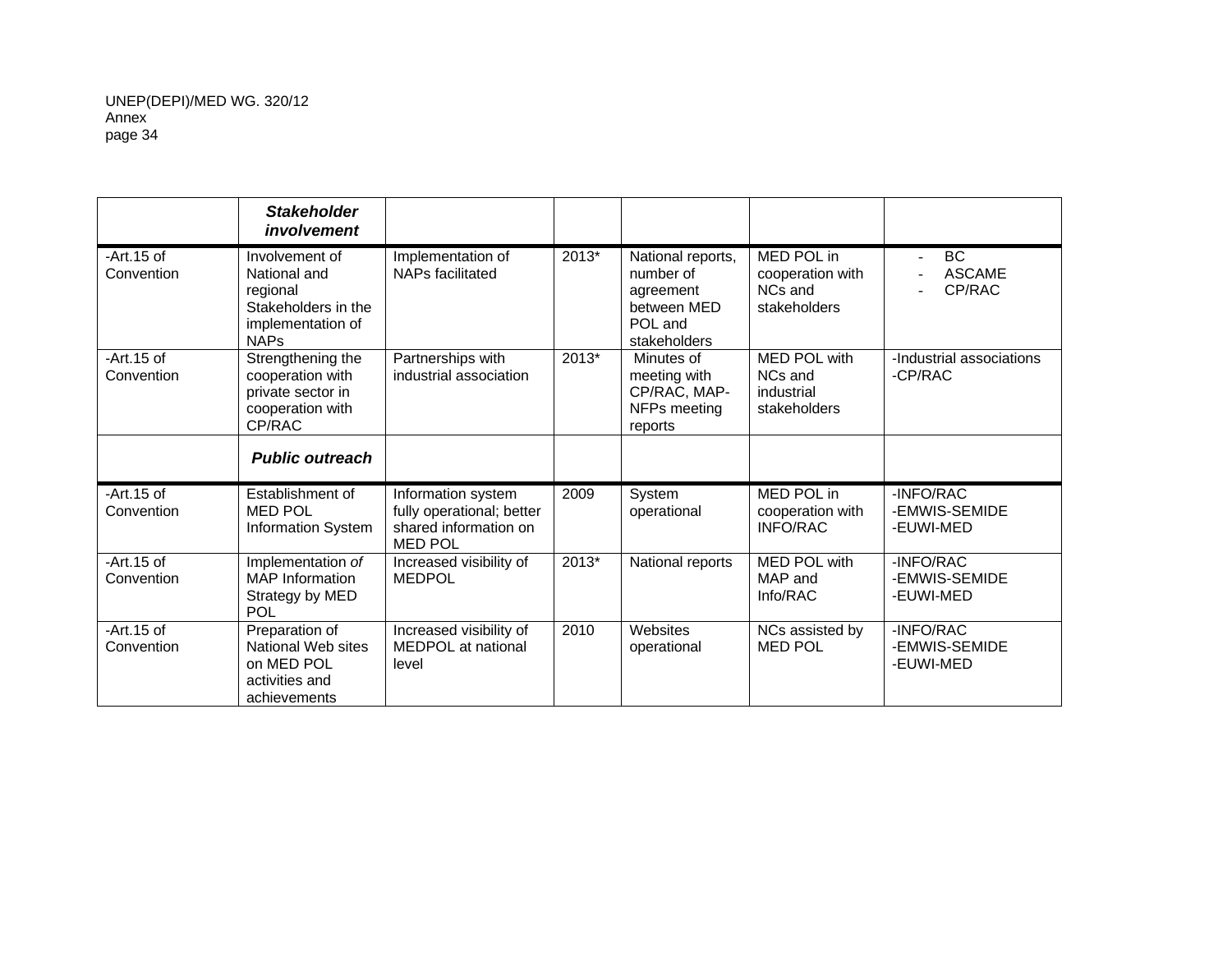|                                                             | <b>Application of</b><br>the ecosystem<br>approach                                                                                  |                                                                                                                                                             |         |                                                                                                       |                                                                       |                            |
|-------------------------------------------------------------|-------------------------------------------------------------------------------------------------------------------------------------|-------------------------------------------------------------------------------------------------------------------------------------------------------------|---------|-------------------------------------------------------------------------------------------------------|-----------------------------------------------------------------------|----------------------------|
| -Recc. CPs<br>Meeting, Portoroz<br>2005                     | Participation of<br>MEDPOL in the<br>implementation of<br>the roadmap                                                               | Ecological objectives,<br>ecological indicators<br>and target levels                                                                                        | 2013*   | Report of<br>Meetings                                                                                 | MEDU and CPs in<br>cooperation with<br>MED POL and all<br><b>RACs</b> | -OSPAR<br>-HELCOM<br>-EU   |
|                                                             | <b>Scientific</b><br>collaboration                                                                                                  |                                                                                                                                                             |         |                                                                                                       |                                                                       |                            |
| -Art $13$ of<br>Convention<br>-Art. 9 of LBS<br>-MED POL IV | Maintaining close<br>contacts with the<br>scientific community                                                                      | MED POL keeps up-to-<br>date on scientific<br>developments and<br>emerging issues; MED<br>POL scientific work is<br>shared with the<br>scientific community | 2013*   | <b>Scientists</b><br>actively involved<br>in MED POL<br>activities<br>(contracts,<br>workshops, etc.) | MED POL in<br>consultation with<br><b>NCs</b>                         |                            |
| -Art. 13 of<br>Convention<br>-Art. 9 of LBS<br>-MED POL IV  | Identification and<br>assessment of<br>emerging issues;<br>support to<br>monitoring                                                 | Emerging issues are<br>identified and<br>assessed; monitoring is<br>supported                                                                               | $2013*$ | Research<br>contracts;<br>reports<br>published                                                        | <b>MED POL and</b><br>research<br>Institutes                          | <b>Research Institutes</b> |
|                                                             | <b>Fisheries</b>                                                                                                                    |                                                                                                                                                             |         |                                                                                                       |                                                                       |                            |
| -MED POL IV                                                 | Monitoring of<br>environmental<br>effects of dumping<br>of fish wastes and<br>impact of<br>aquaculture on the<br>marine environment | Updated monitoring<br>programmes                                                                                                                            | 2013*   | Data and<br>assessment                                                                                | MED POL and<br>participating<br>institutes                            | -GFCM<br>-FAO<br>-SPA-RAC  |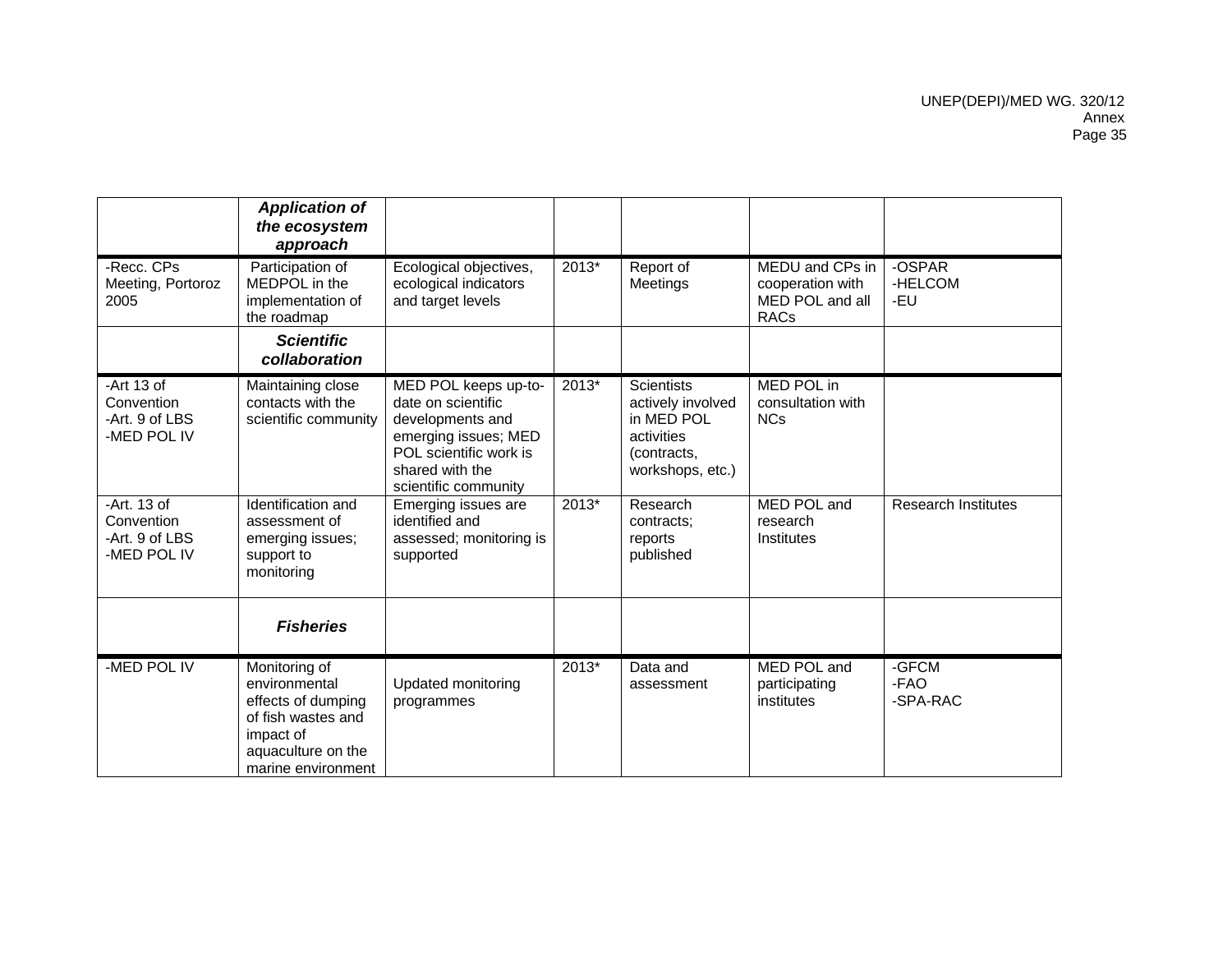|                                | <b>Energy production</b><br>and maritime<br>transport                                                                                                          |                                                                                                                                         |       |                                                                                   |                                                                                                |                                                                                                                                     |
|--------------------------------|----------------------------------------------------------------------------------------------------------------------------------------------------------------|-----------------------------------------------------------------------------------------------------------------------------------------|-------|-----------------------------------------------------------------------------------|------------------------------------------------------------------------------------------------|-------------------------------------------------------------------------------------------------------------------------------------|
| MED<br><b>POL</b><br>IV        | 1. Develop guidelines to<br>implement in an<br>environmental sound<br>manner for marine and<br>costal ecosystems the EE<br>& RE at National and Local<br>Level | 1. Policy and Measure<br>to implement EE &RE<br>in the Mediterranean<br>(not only CO2 but to<br>reduce pollution at sea<br>and in air). | 2009  | 1. Document/ Report, test (adapt)<br>to countries needs), technical<br>assistance | MEDPOL in<br>cooperation with<br>CP/RAC and<br>Plan Bleu                                       | MEDREP, Italian<br>Ministry for the<br>Environment, Land<br>and Sea, EU<br>Energy Policy,<br>CP/RAC activities,<br>Plan Bleu Policy |
|                                | 2. Development of Pilot<br>Projects on EE and RE<br>subject to the availability of<br>funds                                                                    | 2. Pilot Projects<br>formulated and<br>implemented                                                                                      | 2013  | 2. Reports of Pilot Projects                                                      | MEDPOL in<br>cooperation with<br>National and<br>International<br>Institutions/<br>Governments | Energy                                                                                                                              |
| <b>MED</b><br>POL<br><b>IV</b> | Assessment of<br>environmental effect of<br>maritime transport                                                                                                 | Environmental effects<br>of transport assessed                                                                                          | 2013* | Report published                                                                  | MED POL in<br>cooperation with<br><b>REMPEC</b>                                                | <b>REMPEC</b><br><b>IMO</b>                                                                                                         |